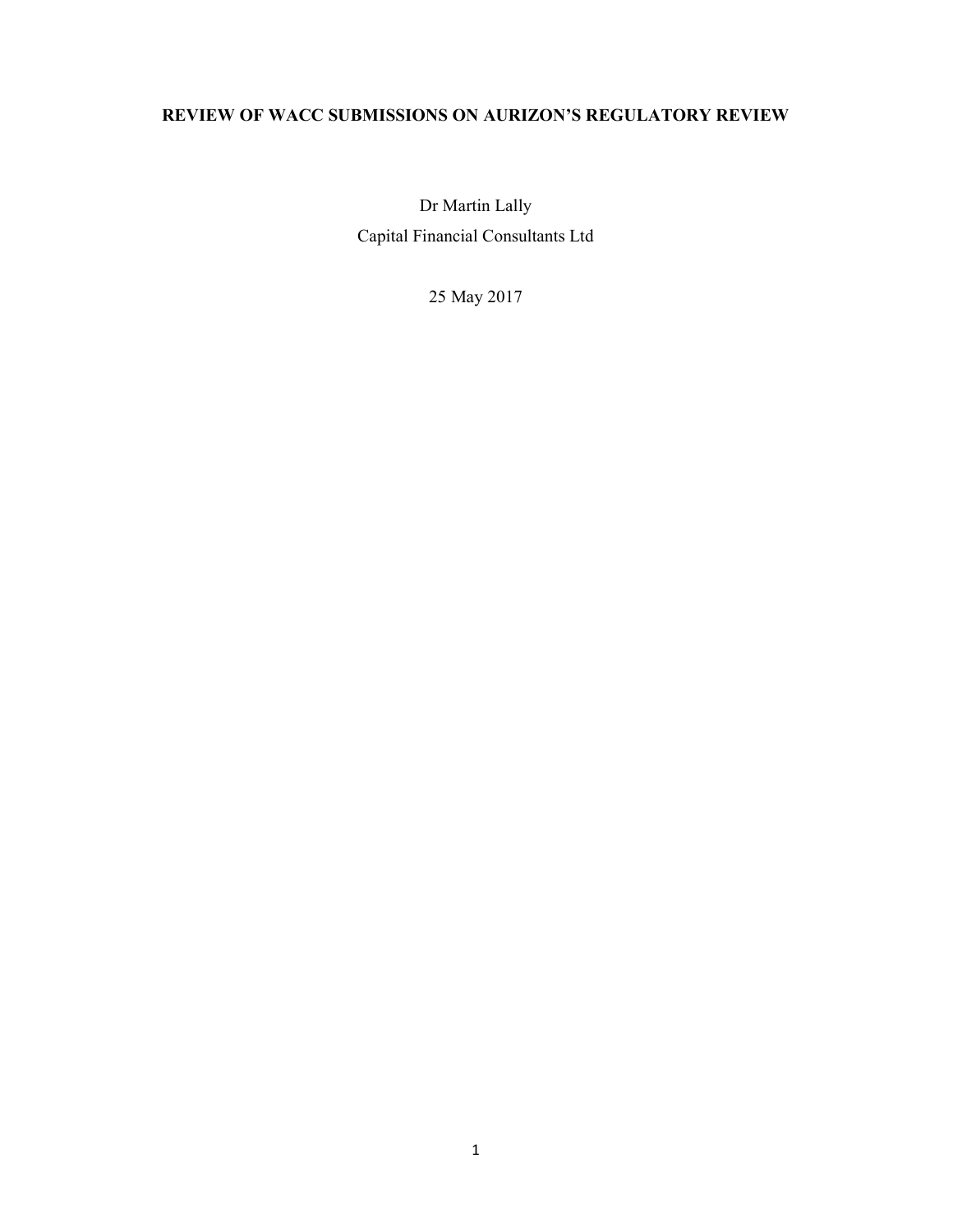# **CONTENTS**

| <b>Executive Summary</b> |    |
|--------------------------|----|
| 1. Introduction          | 5  |
| 2. Gamma                 | 5  |
| 3. Risk-Free Rate        | 14 |
| 4. Market Risk Premium   | 18 |
| 5. Conclusions           | 38 |
| References               | 41 |
|                          |    |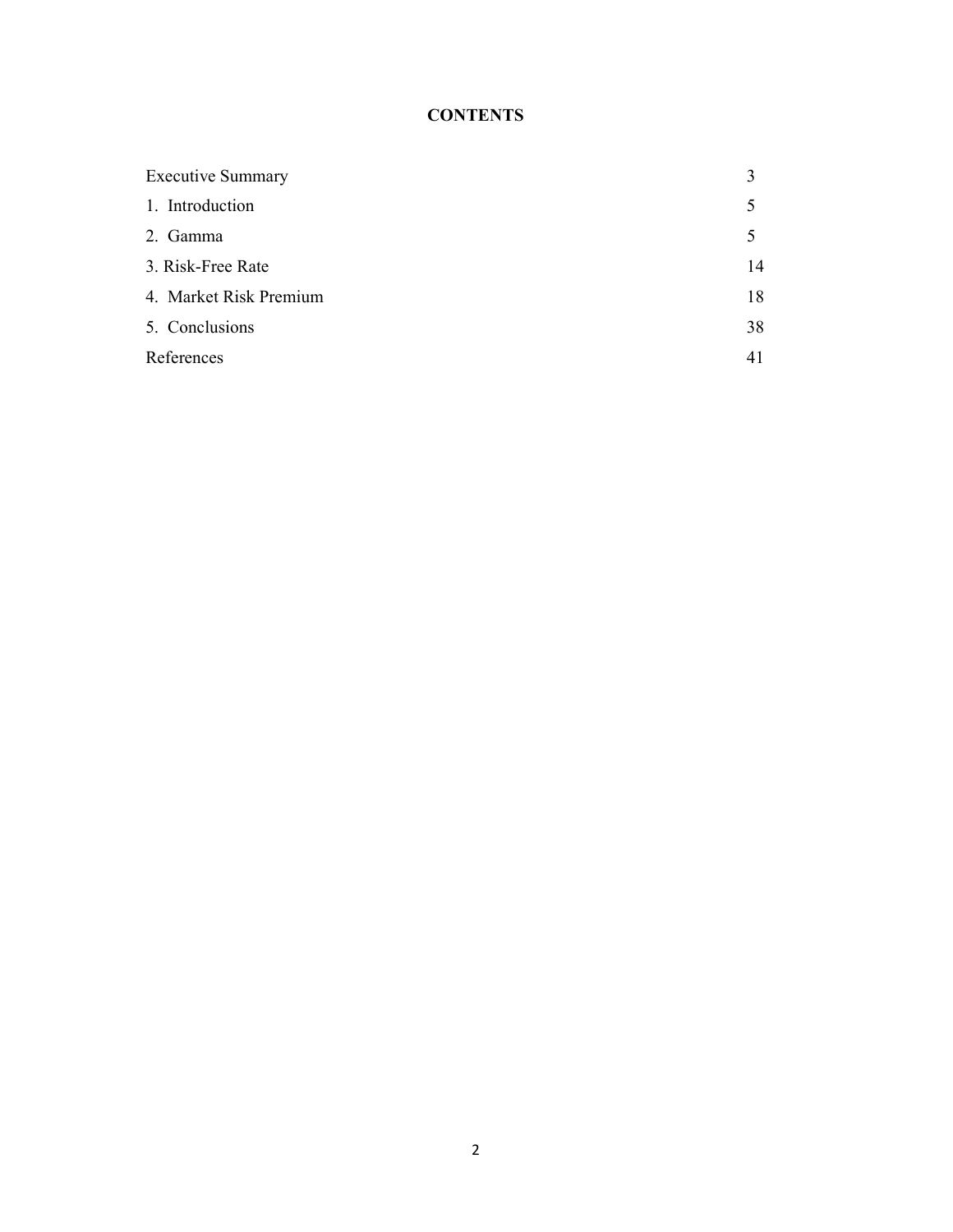### EXECUTIVE SUMMARY

Aurizon Network has recently submitted a DAU for the regulatory period from 1 July 2017 to 30 June 2021 (UT5 period), for the QCA's consideration. Inter alia, Aurizon has proposed an indicative WACC of 6.78% including a risk-free rate of 2.13% (based upon the yields on tenyear government bonds over the 20 days finishing on 30 June 2016), an MRP of 7%, and a gamma value of 0.25. With the following three exceptions, which do not affect the resulting estimates, I do not agree with the arguments raised by Aurizon or their consultants in support of a gamma of 0.25, an MRP of 7.0%, or the use of yields on ten-year government bonds for determining the risk-free rate within the first term of the CAPM.

Firstly, I concur with The Brattle Group that share repurchases should be allowed for in a DDM and that the QCA has not done so. However, there are data availability problems in doing so and the effect of allowing for this would be to raise the MRP estimate by less than 0.50%. The Brattle Group claims that the effect is 0.50% but does not demonstrate how it estimates the effect at 0.50%. The point is not significant because it would not change the median result amongst the QCA's estimates for the five methodologies.

Secondly, I concur with many of the criticisms raised by both Frontier and The Brattle Group concerning the Fernandez surveys. However, the surveys have the advantage of including results from a wide range of countries. Furthermore, desisting from using them would have no practical effect because the other type of survey evidence used by the QCA (valuation reports) yields almost identical estimates.

Thirdly, I acknowledge the conceptual argument raised by The Brattle Group in favour of matching the risk-free rate within the MRP to that used in the first term of the CAPM. However, this approach also has conceptual drawbacks and the best course of action is not clear-cut. Furthermore, even if the best course of action matched that favoured by The Brattle Group, the required correction to the MRP would be much smaller than claimed by The Brattle Group, and it would not change the median result amongst the QCA's estimates for the five methodologies.

My own views on these parameters are as follows. In respect of the risk-free rate used within the first term in the CAPM, and as with the QCA, I favour that rate whose term matches that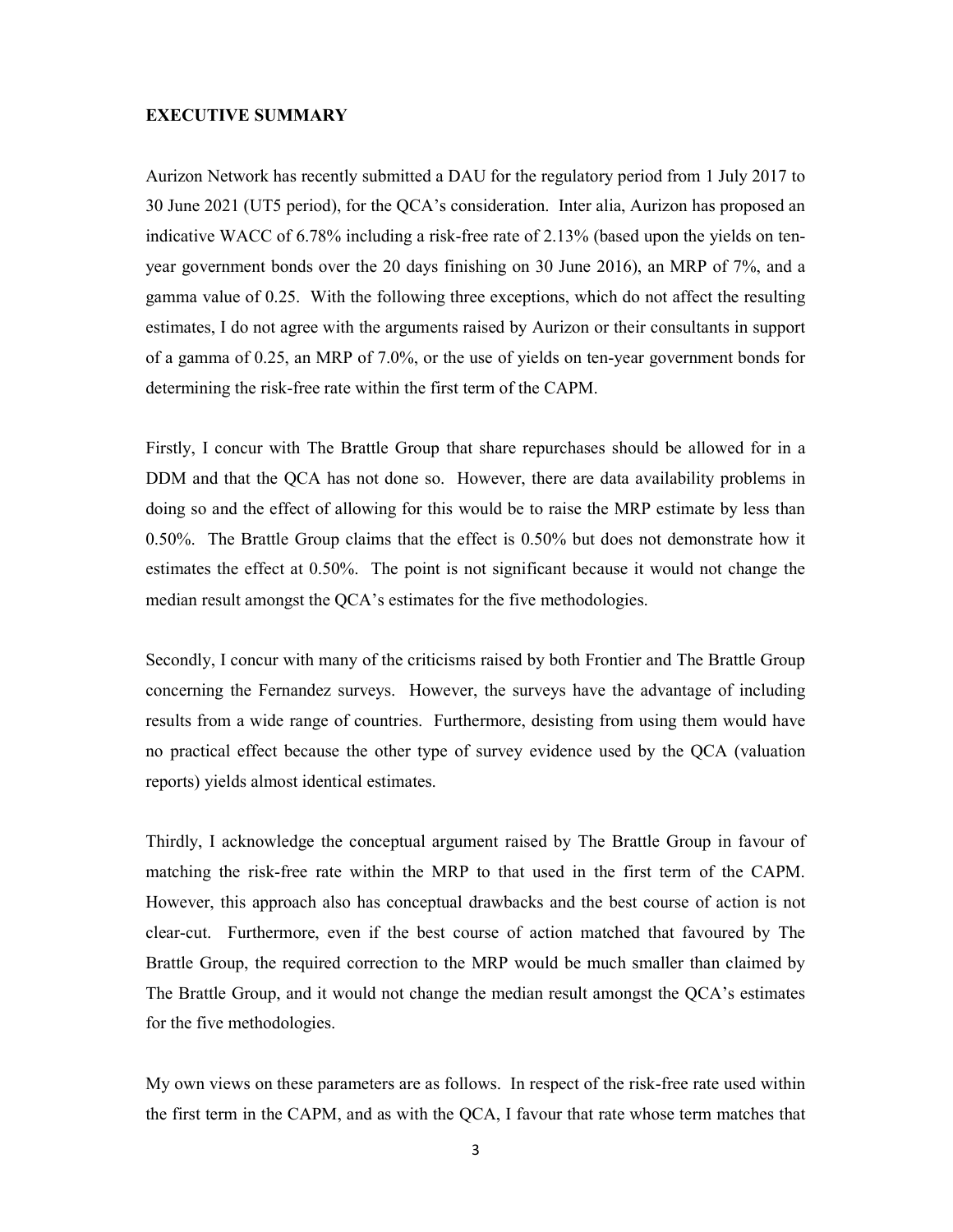of the regulatory cycle so as to satisfy the  $NPV = 0$  principle. In respect of the MRP, and again as with the QCA, I favour consideration of results from five methods: Ibbotson, Siegel, Wright, the DDM used by the QCA, and the average of the MRP estimates in valuation reports and the Fernandez survey. I also favour consideration of results from both Australia and a range of other markets due to the statistical imprecision in these estimates. In respect of the Australian results, the QCA's most recent estimates are 6.4%, 5.5%, 9.2%, 7.0%, and 6.0% - 6.8% respectively. In respect of these surveys results, I favour an estimate from the bottom half of the QCA's distribution, because many survey participants may have already included imputation credits in their estimates and many of those who have not rely primarily upon historical data to form their estimate. I also favour use of an equally-weighted median. Applying these principles to the Australian results, the median is 6.4%. I also favour rounding to the nearest 1.0%.

In respect of gamma, since the CAPM that is being used (the Officer version) assumes complete segmentation of national equity markets and this implies that all investors could use the credits, the natural choice for the utilization rate is 1 despite the empirical fact that many investors in Australian equities are foreigners who cannot use the credits. Furthermore, given that national equity markets are partly integrated, estimating the utilization rate at 1 seems to be the only approach that leads to estimates of the cost of equity that will typically lie within the range arising under complete segmentation and complete integration of national equity markets. If this approach to estimating the utilization rate is not adopted and foreign investors are recognized when estimating it, they ought to be also recognized in defining the utilization rate and therefore the natural estimate is the proportion of Australian equities held by local investors. With this approach, I favour the use of all equity rather than only listed equity and therefore an estimate for the utilization rate of at least 60%. I consider the redemption rate for imputation credits to be a very unsatisfactory estimator, and the use of market prices to be an even less satisfactory estimator. In respect of the distribution rate, I favour estimating it using financial statements for a subset of high value firms and an estimate of this type is at least 0.83 for the top 20 such firms. So, with a utilization rate of 1 and a distribution rate of at least 0.83, the resulting estimate of gamma is at least 0.83. Alternatively, with a utilization rate of at least 0.60 and a distribution rate of at least 0.83, the resulting estimate of gamma is at least 0.50.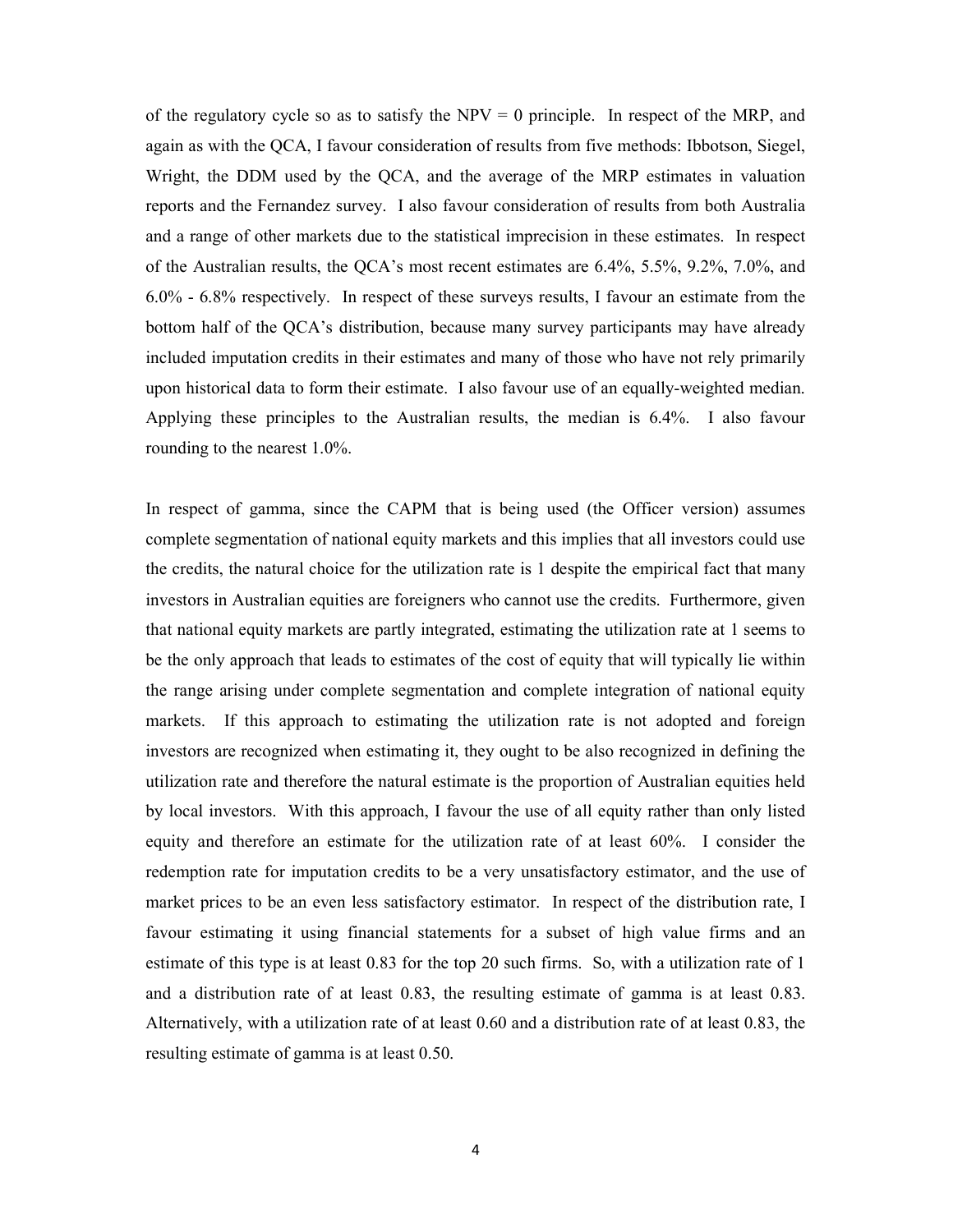#### 1. Introduction

Aurizon Network has recently submitted a DAU for the regulatory period from 1 July 2017 to 30 June 2021 (UT5 period), for the QCA's consideration. Inter alia, Aurizon (2016, Table 3) has proposed an indicative WACC of 6.78% including a risk-free rate of 2.13% (based upon the yields on ten-year government bonds over the 20 days finishing on 30 June 2016), an MRP of 7%, and a gamma of 0.25. This paper assesses these last two parameter estimates and the use of the yields on ten-year government bonds averaged over a period close to the commencement date of the regulatory cycle.

#### 2. Gamma

1

Aurizon (2016, section 11.4.9) favours a gamma value of 0.25, involving the product of a utilization rate (theta) of 0.35 (based upon SFG's dividend drop-off study) and a distribution rate of 0.70. These estimates and the supporting reasoning are drawn from Frontier (2016a). By contrast, the QCA (2016b) favours a gamma value of 0.47, involving the product of a utilization rate of 0.56 (based upon results from a range of methodologies) and a distribution rate of 0.84 (based upon results from the 20 largest ASX companies). The QRC (2017, section 4.8) concurs with this. I therefore review the work of Frontier (2016a).

Frontier (2016a, section 2) argues that gamma is the market value of the credits. Frontier commences by noting that the equity value is the present value of the pre-tax cash flows  $(Y)$ , net of company taxes  $(TAX)$ , plus the effect of the imputation credits  $(IC)$ , discounted at some rate  $k$ :<sup>1</sup>

$$
S = \frac{E(Y) - E(TAX) + E(IC)\theta}{k}
$$
 (1)

Frontier then decomposes this into the value component not associated with the credits (the first part) and the value component associated with the credits (the second part):

$$
S = \frac{E(Y) - E(TAX)}{k} + \frac{E(IC)\theta}{k}
$$

<sup>&</sup>lt;sup>1</sup> This formula reflects the discussion and calculations in Frontier (2016a, paras 18-33). Frontier is assuming a level perpetuity framework, but this is innocuous for the present purposes.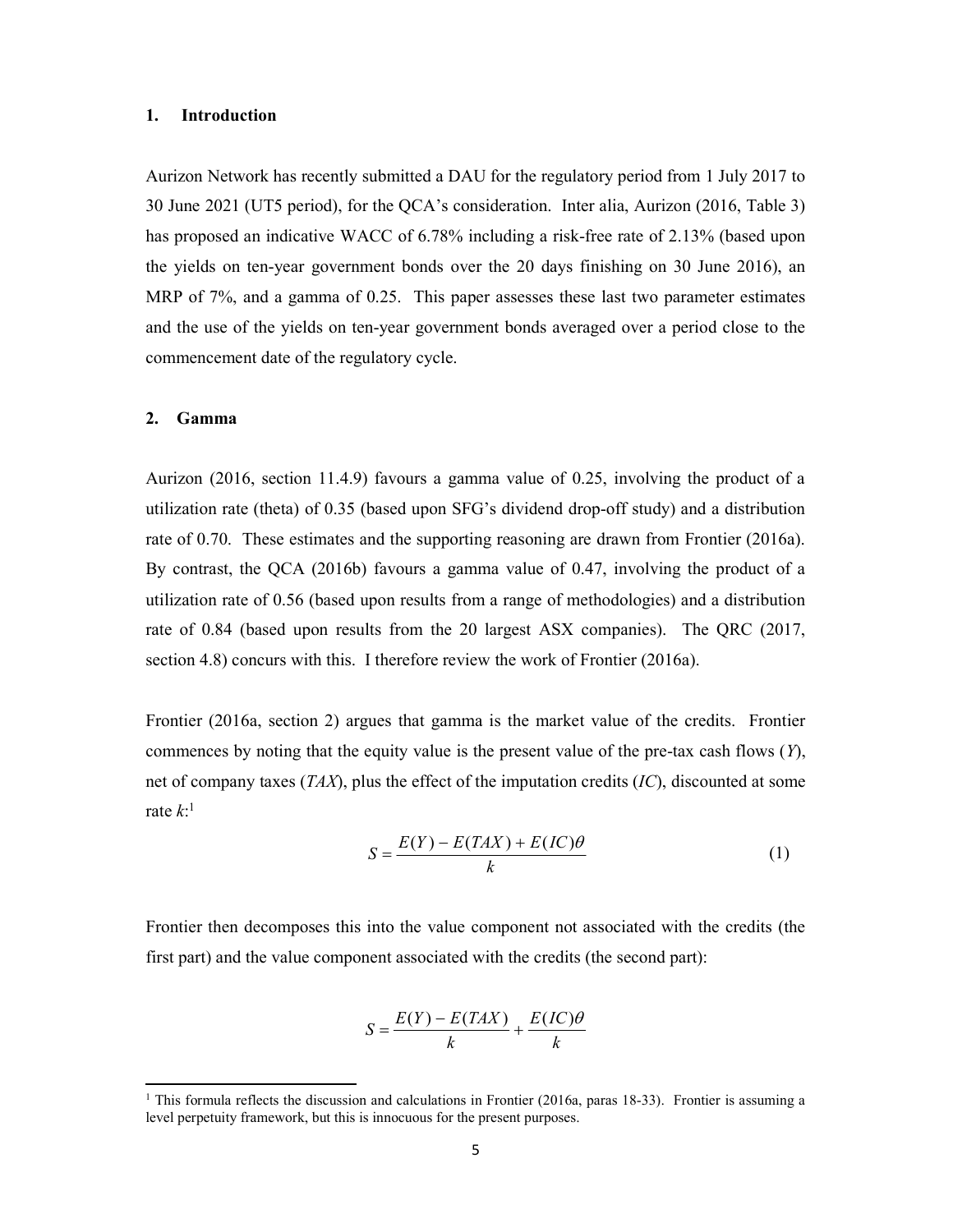Frontier then argues that the second part is the market value of the credits. Finally, Frontier argues that  $\theta$  must then be the market value per dollar of imputation credits (due imminently). However, the last step is wrong, and consists of attempting to deduce the definition of a parameter within an equation from mere inspection of the equation in which it appears, as if the equation had merely 'dropped from the sky'. This equation (like any other in a model that has been theoretically developed) arises from a set of assumptions and definitions coupled with the laws of algebra, and the definition of  $\theta$  within that process is a weighted average over the utilisation rates of investors for imputation credits. This settles the matter and one cannot then substitute a different definition for this parameter  $\theta$ .

It is useful to note that the first of the two terms on the RHS of the last equation is the market value of the cash flows excluding the imputation credits. However, it does not follow that either of the terms in its numerator, being  $E(Y)$  and  $E(TAX)$ , is defined as a market value and neither of them is so defined. It is the application of the discount rate  $k$  (which is a market rate) that converts these numerator terms, which are not market values, into market values. So, if the LHS of an equation is a market value, it does not follow that every parameter on the RHS of that equation is also a market value or rate. The same applies to  $\theta$  in the numerator of the second term on the RHS of the last equation.

Notwithstanding these comments,  $\theta$  will be equal to (as opposed to defined as) the market value of a \$1 credit due imminently under certain conditions. Since the credits are not separately traded, an appropriate definition of their market value would be "the increment to the value of a share arising from an additional \$1 of credits due imminently". Using equation (1), the increment in value would be  $\theta$ . So, if equation (1) is valid, then  $\theta$  would be equal to the market value of a credit due imminently. Accordingly, an unbiased estimate of the market value of a \$1 credit due imminently would be an unbiased estimate of  $\theta$ . However, this conclusion does not change the definition of  $\theta$ , being the weighted average over investors' utilization rates, and such an estimate does not displace an estimate arising from the definition of  $\theta$  but instead is simply a complement to it. Furthermore, the condition that equation (1) is valid is crucial, and anything that undercuts the validity of equation (1) will drive a wedge between  $\theta$  and the market value of a credit due imminently. For example, it is uncontroversial that dividends are taxed more onerously than capital gains in Australia, equation (1) does not reflect this, and therefore is wrong, but regulators continue to use this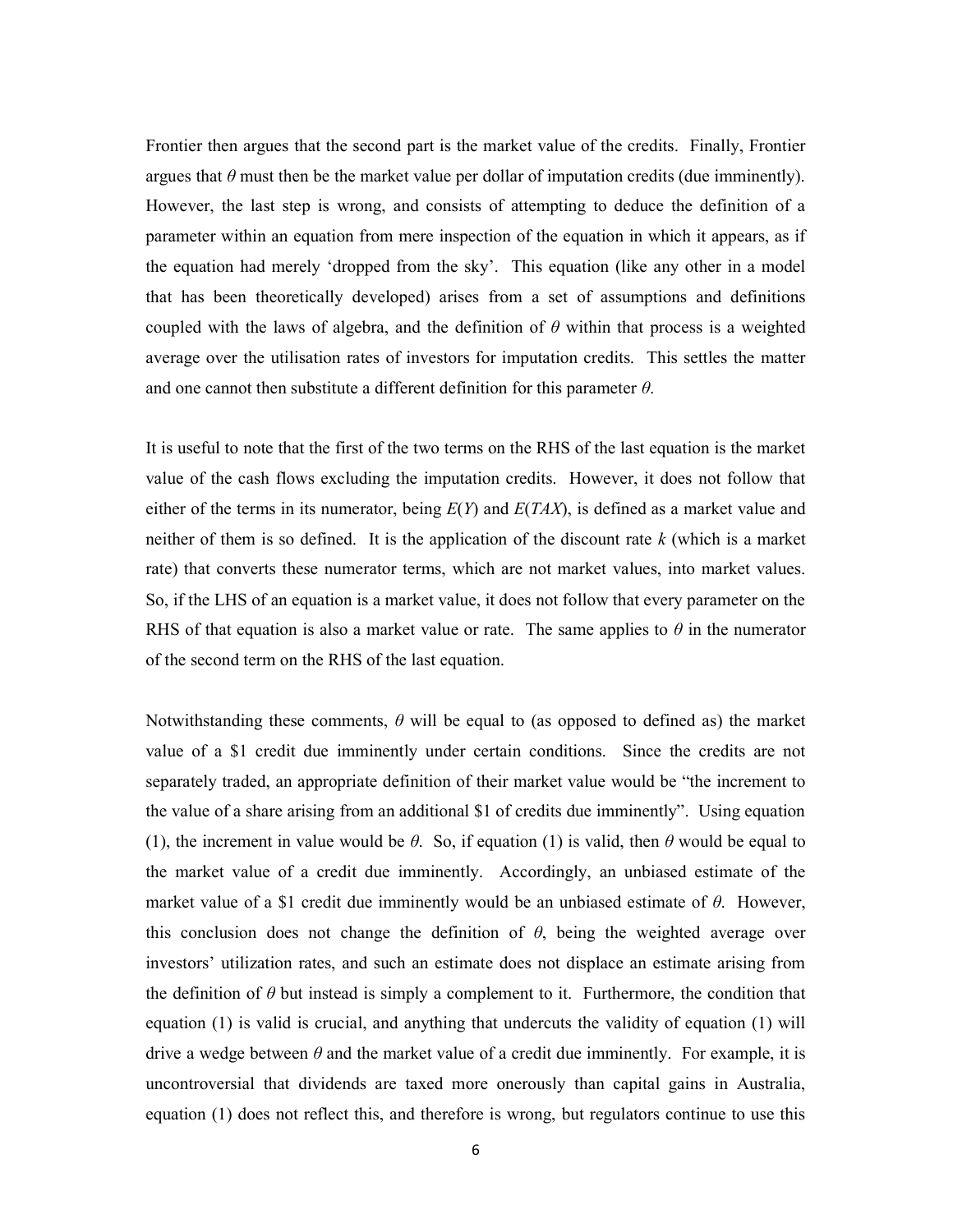model presumably because they judge that the error from doing so is outweighed by the complexity of a better model. The result is that  $\theta$  within equation (1) is still the weighted average utilization rate but the market value of a credit due imminently will be less than  $\theta$  to reflect the higher tax rate on dividends. So, an estimate of the market value of a \$1 credit due imminently would underestimate  $\theta$ . Similarly, the actions of tax arbitrageurs may cause equity values to depart from equation (1) and therefore the market value of a credit due imminently will diverge from  $\theta$ <sup>2</sup>. In summary,  $\theta$  is defined as the weighted-average over investors' utilization rates, and it will also be equal to the market value of a \$1 credit due imminently under certain conditions but these conditions are unrealistic and drive a wedge between the two phenomena.

Frontier's argument is similar to that in SFG (2014a, pp. 97-100), and much of the response provided here to Frontier's argument can be found in Lally's (2015a, pp. 9-10) rebuttal of SFG. However, despite citing Lally (2015a), Frontier offers no response to these arguments in Lally (2015a, pp. 9-10).

Frontier (2016a, para 38) also argues that the QCA assumes that there is "a one-for-one correspondence between redemption and market value". However, the QCA makes no such assumption. Instead the QCA simply adopts the Officer model, and therefore the definition of  $\theta$  that arises within a rigorous derivation of that model. This is the standard and correct practice in using any model that has been derived from underlying assumptions. If the model is valid, it follows that there will be a one-to-one correspondence between  $\theta$  (a weighted average utilization rate) and the market value of the credits, but this is not an assumption, let alone one made by the QCA.

Frontier (2016a, para 39) argues that, in estimating other WACC parameters, the QCA relied upon market prices, it did not do so for  $\theta$ , and Frontier implies that this is inconsistent. However, the QCA has adopted the definitions of parameters that arise within a rigorous derivation of the model used by them, and the estimation methods it uses are consistent with

1

<sup>&</sup>lt;sup>2</sup> Equation (1) is the Officer (1994) model, and the discount rate here is a single-period version of the CAPM, i.e., investors choose portfolios now so as to maximize their expected utility from the payoff at some future point but without revising their portfolios. By contrast, tax arbitrage involves a sequence of buy and sell decisions, such as the decision to sell an asset and to repurchase it within a few days. Such activity by investors is incompatible with a single-period version of the CAPM, and therefore may give rise to the market value of a credit due imminently that diverges from the definition of  $\theta$  within the Officer model (as a weighted average over the utilization rates of individual investors).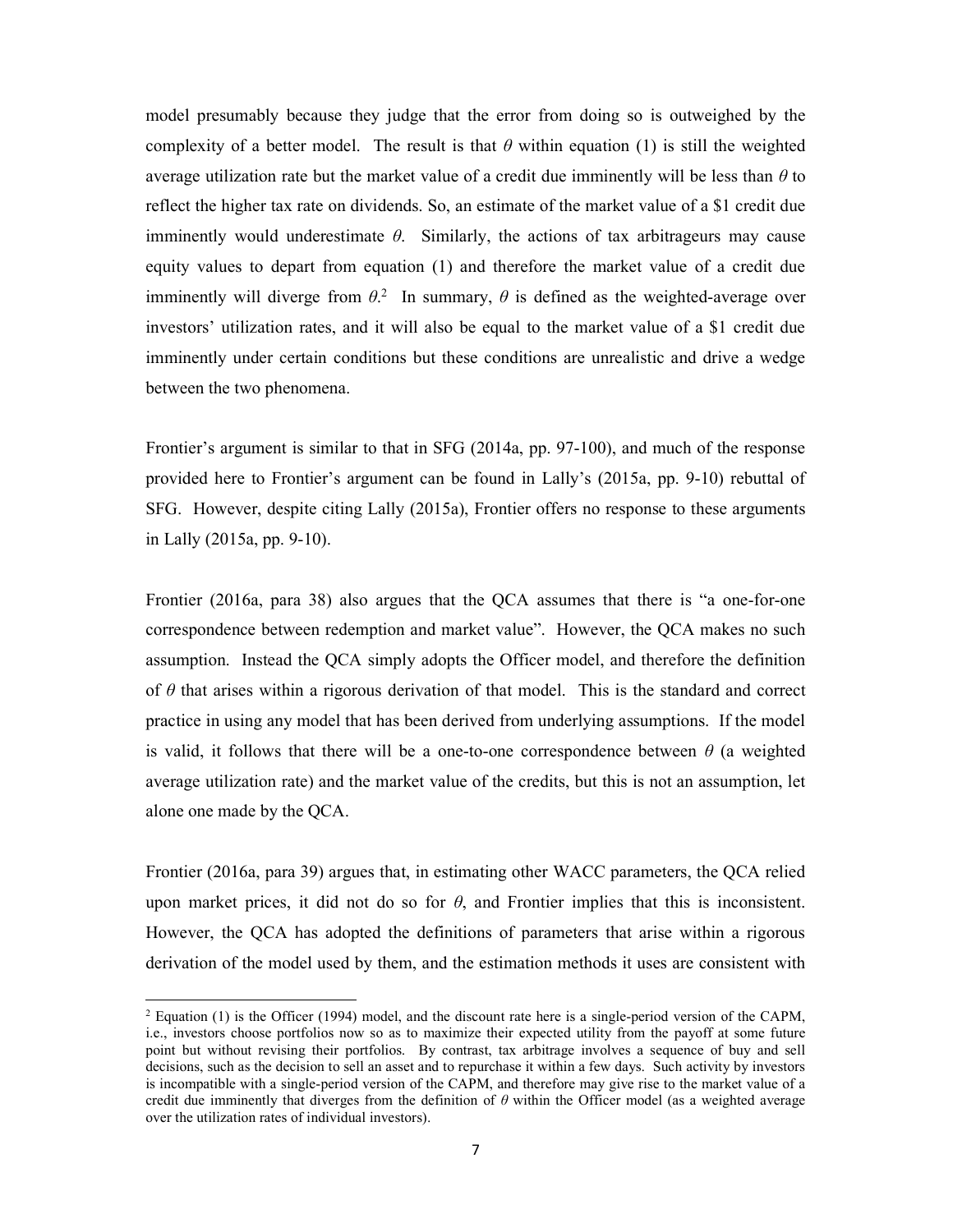those definitions. Merely because it is appropriate to use market prices in estimating some parameters within the Officer model, it does not follow that they should be used in estimating all parameters.

Frontier (2016a, section 3) also argues that the ACT in its recent SAPN decision (ACT, 2016b) does not assist the QCA in determining how to estimate gamma because the ACT did not address that question. This is semantics. The ACT concluded that "the AER did nor err, nor was unreasonable, in giving most weight to the 'utilisation' approach." (ACT, 2016b, para 159). This is clearly supportive of the QCA adopting the same approach.

Frontier (2016a, section 3) also notes that the QCA (2016a, page 108) considered the ACT (2016a) decision, judged that the ACT's reasoning was based upon a 'market value' definition of theta, and judged that this was not relevant to its approach, and therefore was not in conflict with the QCA's approach. Frontier disagrees with the QCA's reasoning, and I concur. The ACT (2016a) favoured a market value approach to theta over a utilisation rate approach, which clearly conflicts with the QCA's approach. However, in a subsequent decision with a different panel, the ACT (2016b) supported the AER's approach, which matches the QCA's approach. So, the latest ACT decision supports the QCA's approach.

Frontier (2016a, para 80) also argues that use of the "actual value of the credits" rather than "some theoretical construct" would be consistent with the QCA's approach to every other WACC parameter. However, the claim that WACC parameters are actual values rather than theoretical constructs is not true. The cost of equity is a market rate, but not an observed market rate because it cannot be observed and therefore must be estimated using some theoretical construct, and the theoretical construct used here is the CAPM. Furthermore, even if all WACC components were actual market values, all parameters in equation (1) arise from the set of assumptions underlying the Officer (1994) model. So, necessarily, there is no inconsistency within the model. To redefine any parameter in the numerator of equation (1) to achieve some sort of consistency with the definition of parameters in the denominator of (1) would produce an equation that no longer arose from a set of assumptions, and such an equation would have no meaning. One either uses a model or one doesn't and, if a model is used, it must be used in total.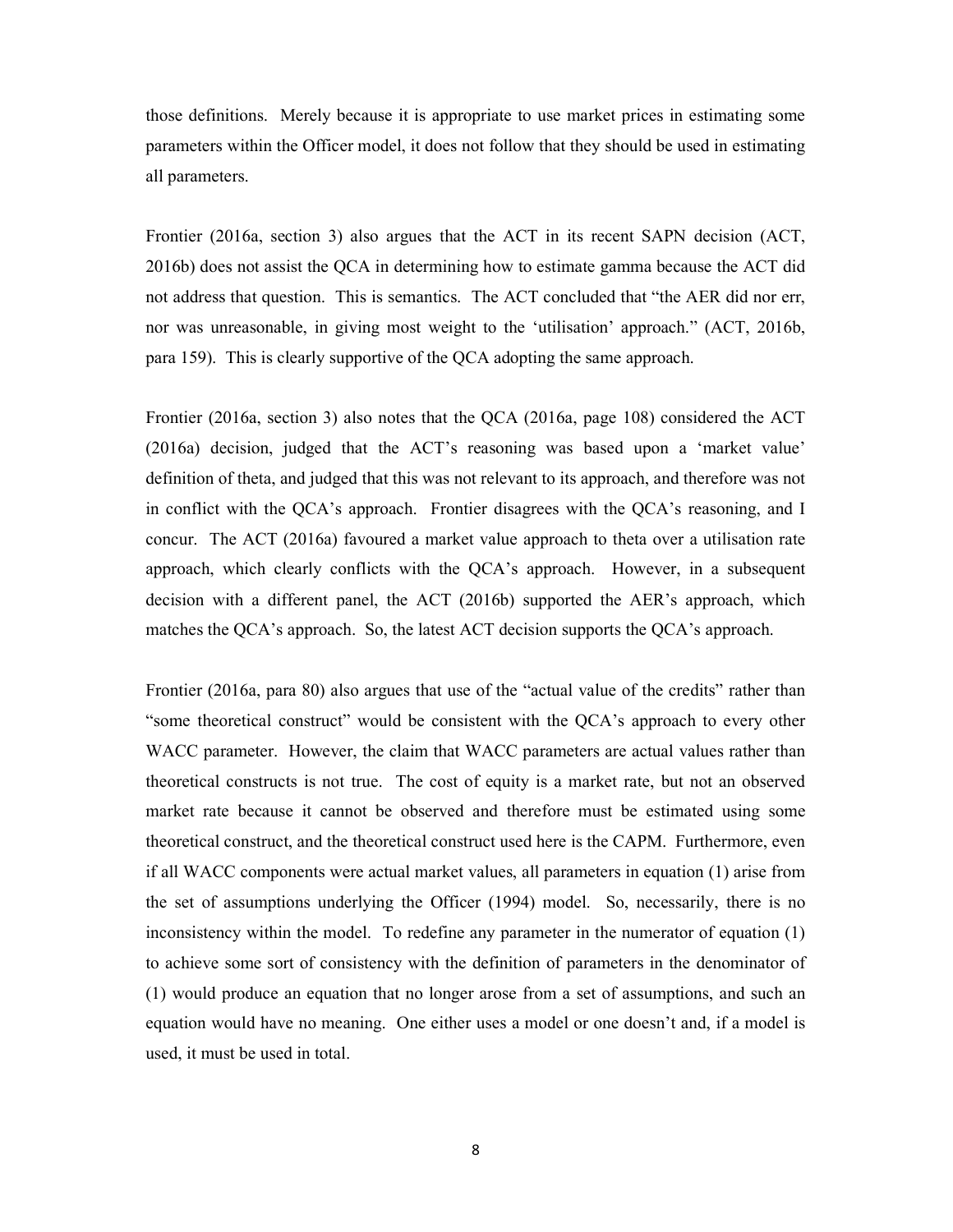Frontier (2016a, para 84) argues that estimating theta directly in accordance with its definition as a weighted average utilisation rate is impossible without additional assumptions and three such assumptions are allegedly made by the QCA and the AER. The first of these is claimed to be that every credit that is redeemed has a "value to the investor who redeems it equal to the full face value". This is presumably a reference to the fact that the Officer model assumes that there are no transactions costs associated with the redemption of credits. However, recognition of these costs would not change the definition of theta but require replacement of the Officer model by a more complex variant (Lally, 2016, page 13). So, this issue arises regardless of how theta is estimated. Furthermore, this assumption is particularly innocuous because the transactions costs are so small (Lally, 2016, page 13). Frontier's second alleged assumption is that all investors are equally risk averse. Lally (2016, pp. 16- 17) analyses this issue and concludes that the effect of this assumption is to induce an overestimate of theta of 0.06. This is not a trivial issue but it must be compared to the difficulties in estimating theta using other methods and, in the case of dividend drop-off studies, the problems are much more severe. Frontier's third alleged assumption is that all investors (domestic and foreign) have no wealth other than that which they invest in Australia. This is presumably a reference to the fact that the Officer model assumes that there are no foreign investors, that the QCA and the AER recognize them in estimating theta, and this implies that investors have no wealth other than that which they invest in Australia. Clearly, this assumption is wrong (both local and foreign investors invest elsewhere) but it is a consequence of using a model that embodies an empirically false assumption and the problem is not avoided merely by estimating theta from dividend drop-off studies. In particular, the resulting estimate of theta is likely to be reduced by the presence of foreign investors, and therefore a parameter estimate reflecting the presence of foreign investors is inserted into a model that assumes that there are no such investors.

Frontier (2016a, para 85) claims that relaxing these three assumptions would result in a lower estimate of theta. This is true only of the second of Frontier's points, as discussed in the previous paragraph. Relaxing the first assumption leads to a new model rather than a lower estimate of theta. Relaxing the third assumption, by ignoring foreign investors in estimating theta, would lead to the much higher estimate of 1 (Lally, 2016, page 18).

Frontier (2016a, para 86) implies that the real world complexity is beyond the capability of models to embody, market prices do reflect this complexity, and theta should be estimated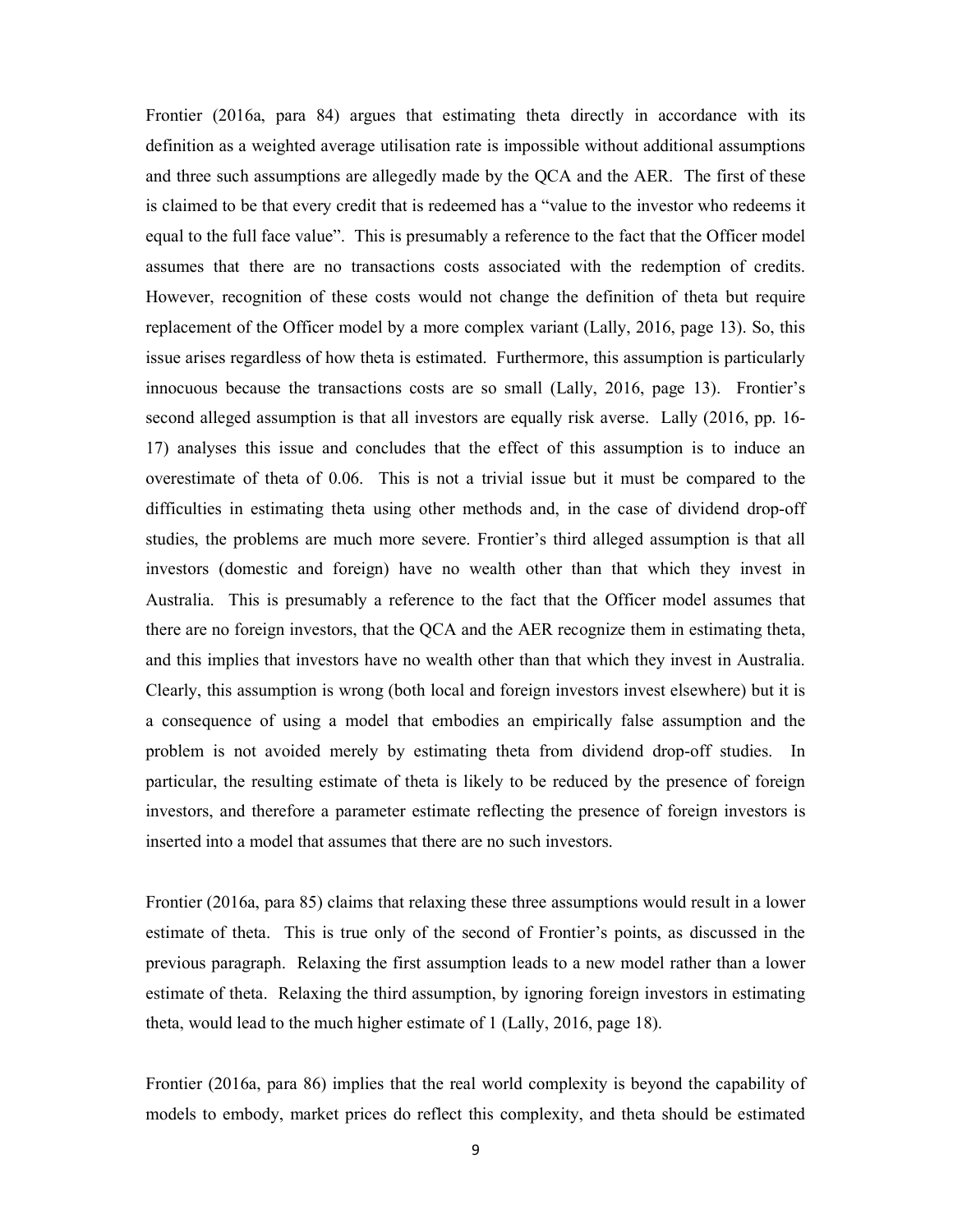from market prices. However, despite denigrating models, Frontier still uses the Officer model. The point of contention is not then the use of models but whether a parameter within the model that has been chosen (theta) should be estimated in accordance with its definition in the model or not. Frontier is in effect cherry picking, by using models when it suits them whilst disregarding parameter definitions in favour of other approaches when it suits them. If dividend drop-off studies yielded estimates of theta of 1, it is rather unlikely that Frontier would be advocating for them.

Frontier (2016a, paras 87-91) argues that the estimate of theta from dividend drop-off studies is entirely compatible with the Officer model as presented in Lally (2015a). Frontier starts by expressing the current value for equity  $(S_0)$  as a function of the gross dividend in the first year (cash plus imputation credits), the expected equity value just after that dividend, and the discount rate:

$$
S = \frac{E(DIV_1) + E(IC)\theta + E(S_1)}{1 + k}
$$
 (2)

Frontier rearranges this to produce the following:

$$
\frac{S_0(1+k) - E(S_1)}{S_0} = \frac{E(DIV_1)}{S_0} + \frac{E(IC_1)\theta}{S_0}
$$

Replacing expectations by their realized counterparts then requires appending a residual term:

$$
\frac{S_0(1+k) - S_1}{S_0} = \frac{DIV_1}{S_0} + \theta \frac{IC_1}{S_0} + \varepsilon
$$

Further recognizing that the coefficient on the cash dividend term may not be 1, the result is

$$
\frac{S_0(1+k) - S_1}{S_0} = \delta \frac{DIV_1}{S_0} + \theta \frac{IC_1}{S_0} + \varepsilon
$$

This corresponds to the model used in the dividend drop-off analysis, which appears to prove Frontier's claim. However, there are two errors here. Firstly, the act of appending the coefficient  $\delta$  to the cash dividend term is recognition that cash dividends are not valued at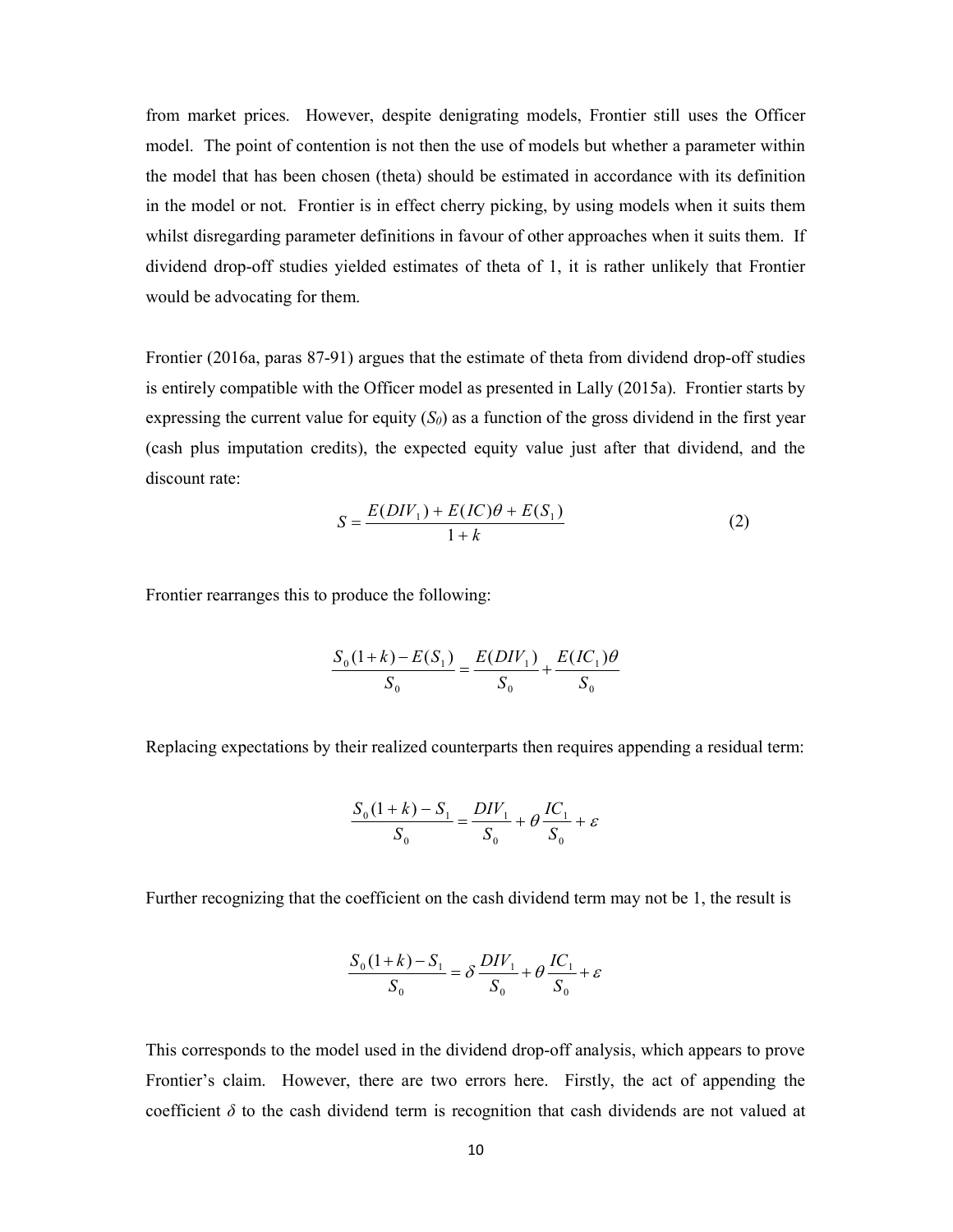'face value', and the most likely explanation for this is that dividends are taxed differently to capital gains. Accordingly, it should also be attached to the imputation credit term:

$$
\frac{S_0(1+k)-S_1}{S_0} = \delta \frac{DIV_1}{S_0} + \delta \theta \frac{IC_1}{S_0} + \varepsilon
$$
\n(3)

Thus, the estimated coefficient on the imputation credit term is not  $\theta$  but  $\delta\theta$ , and therefore one should estimate  $\theta$  by dividing the estimated coefficient on the credits by that on the cash dividends. This point has been made before repeatedly (Lally, 2004a, page 37; Lally, 2016, pp. 22-23). Secondly, equation (2) arises from a set of assumptions about markets and investor behavior, and these assumptions preclude the tax arbitrage activity that is likely to affect estimates of  $\theta$  derived from dividend drop-off studies. Thus, on both grounds, Frontier's claim that the estimate of theta from the coefficient on the credits in dividend dropoff studies is entirely compatible with equation (2) is not correct. Furthermore,  $\theta$  in equation (2) is defined as the weighted average utilization rate, equation (3) derives from it, and therefore  $\theta$  in equation (3) is also defined as the weighted average utilization rate. Thus, even in the dividend drop-off studies, the parameter being estimated is the weighted average utilization rate.

Frontier (2016a, paras 92-95) notes that Lally (2016) examines a range of methods for estimating theta other than the use of market prices, and argues that these approaches are irrelevant because regulators are interested in the market value of the credits and such approaches fail to address this question. However, regulators are instead interested in the market value of the business so as to ensure that their regulatory decisions align this with the regulatory asset value, they need a model of firm value to do so, the model chosen is the Officer model, and this model contains a parameter  $\theta$  defined as a weighted average utilization rate for credits. All of the methods considered in Lally (2016) are methods for estimating this parameter.

Frontier (2016a, para 96-107) notes the wide variation in results from various market-based approaches to estimating theta, and argues that the correct response to this is to identify the best method here rather than to conclude that such approaches are unreliable. However, it is not apparent to me which of these methods is the best, and Frontier offers no recommendation. Furthermore, even if it were possible to identify the best such method, it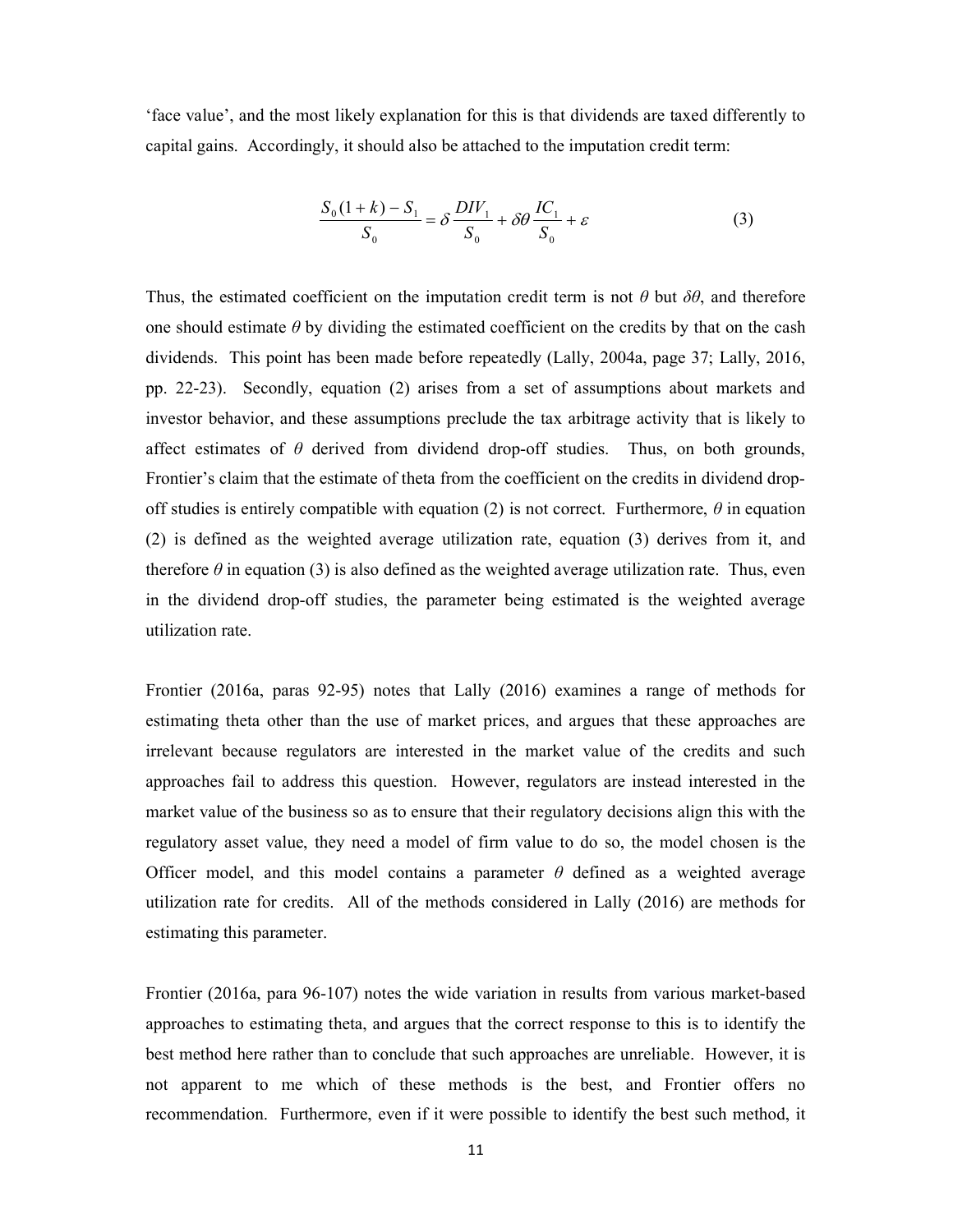would still be markedly inferior to other methods of estimating theta for reasons discussed in Lally (2016, pp. 22-32). Frontier's response to this point would presumably be that one of these market-based methods must be used because only these methods estimate the market value of the credits (Frontier, 2016a, para 106). However, as discussed earlier in this section, the goal is to estimate theta (defined as a weighted-average utilization rate) and market-based methods are only one of several possibilities for doing so.

Frontier (2016a, section 4) claims that the standard approach to estimating the distribution rate, using ATO tax data and yielding an estimate of 0.70, is appropriate, widely considered to be reliable, and "has never been questioned" (ibid, para 136). However, these claims are false. As noted in Lally (2015a, page 22), and in respect of Hathaway (2013) who is the first source of these estimates, Hathaway considered that estimates of the distribution rate using ATO tax data (about 70%) are more reliable than those using dividend data (about 50%) but he is clearly not highly confident about the former figure. For example, he describes the discrepancy between these two approaches as "unresolved" (ibid, para 67) and acknowledges his imperfect understanding of the data with the words "or else I am missing something significant in these data" (ibid, para 74). Frontier (2016a, section 4) does not respond to these points but is clearly aware of them because they cite Lally (2015a). The failure to respond suggests that the point cannot be rebutted. Until that matter is resolved, the credibility of any ATO figures is weak.

Frontier (2016a, section 4) notes that Lally (2016, pp. 35-37) estimates the distribution rate from the financial statements of the 20 largest ASX companies, and that these estimates are biased downwards rather than upwards because such companies have foreign income. Frontier offers two responses to this analysis. Firstly, Frontier (2016a, para 124) argues that Lally's analysis involves a conceptual example involving a firm commencing foreign operations, and that this is irrelevant to the firms with established foreign operations in his sample. However, Frontier's claim is false. The example in Lally (2016, pp, 36-37) involves a firm that commences foreign operations and then tracks its distribution rate for many years, showing that it would take 17 years for the distribution rate to rise back to the level prevailing just before the foreign investment was undertaken. Furthermore, before this 17 year period had elapsed, the firm could engage in further foreign operations, so that its distribution rate could be permanently below the level prevailing just before the first foreign investment was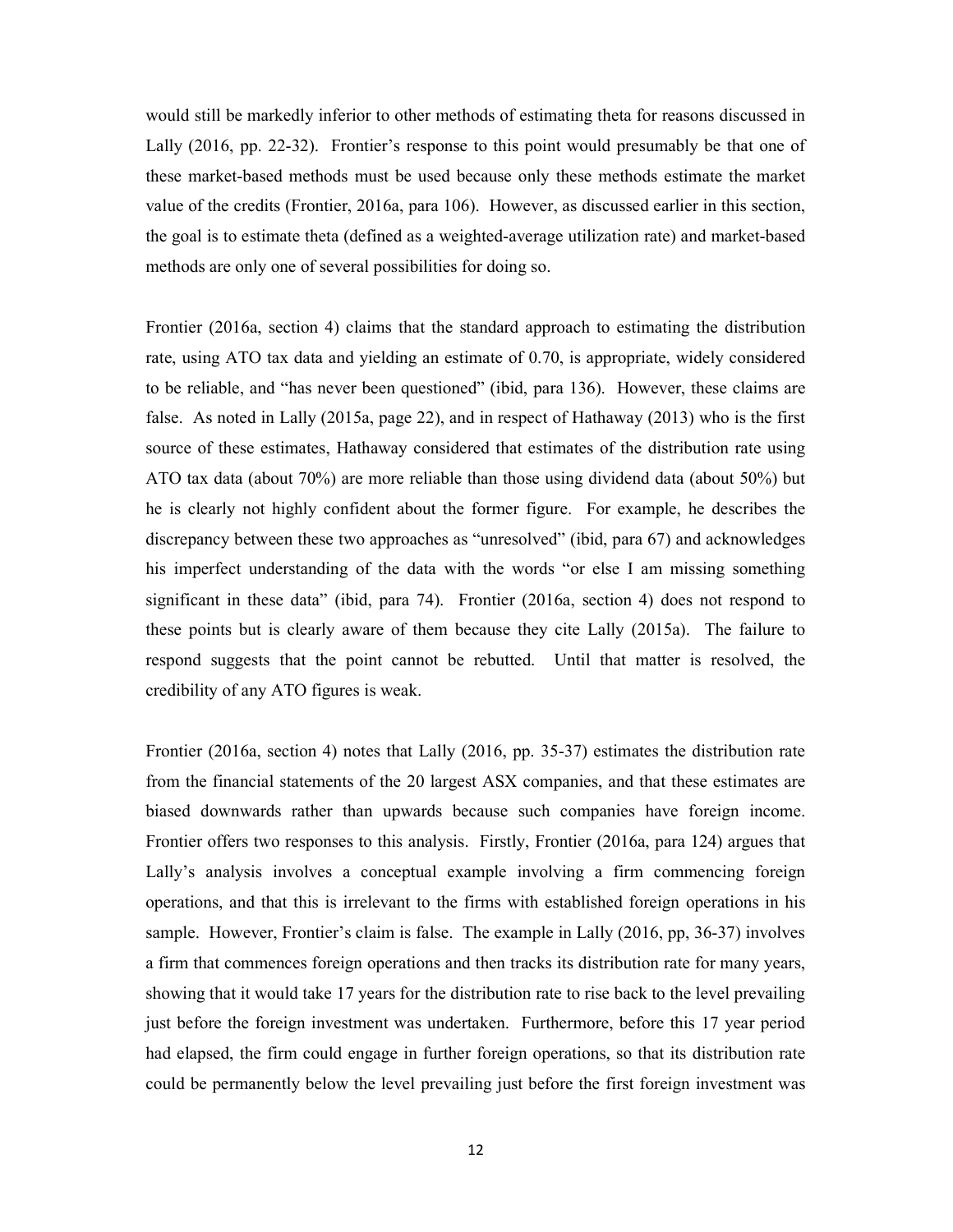undertaken. So, the example in Lally is entirely relevant to firms with established foreign operations.

Secondly, Frontier (2016a, para 124) argues that the relevant comparison is between firms with foreign operations (with a distribution rate of 84%) and those without them (with a distribution rate of 70%), and that this demonstrates that foreign operations raise the distribution rate. However, the figure of 84% is the distribution rate for the top 20 firms, and Frontier is presuming that all of them have foreign operations (but provide no proof). Furthermore, the figure of 70% is presumably the distribution rate for publicly listed firms other than the top 20 using ATO data (as per Frontier, 2016a, Table 3), and Frontier is presuming that none of them have foreign operations (but provide no proof). Furthermore, the figure of 70% is based upon ATO data, which is unreliable for the reasons described above. So, Frontier's comparison is both faulty in principle and based upon unreliable ATO data. By contrast, Lally (2016, pp. 35-37) obtains reliable data on the foreign activities and the distribution rates of businesses, and then shows that the relationship is in the opposite direction to that claimed by Frontier.

Notwithstanding these points, it is an unsatisfactory feature of the firms examined by Lally (2016, pp. 35-37) that they have foreign operations because the benchmark efficient entity for regulatory purposes does not have foreign operations, and Frontier (2016a, para 137) alludes to this. However, the use of ATO data does not avoid this problem because the ATO data includes firms with foreign activities. The only means of completely avoiding this problem would be to select firms with no foreign operations, which would require the use of firms' financial statements rather than the ATO data. The drawback from doing so is that the aggregate market value of even a substantial sample of such firms (say, 20) is likely to be small and therefore raise concerns about the reliability of the resulting estimate of the distribution rate for the market sans foreign operations. The better approach is to at least initially examine the largest firms and assess whether the impact of foreign operations is to raise or lower the distribution rate. This is the approach in Lally (2016, pp. 35-37). Had this analysis shown that the distribution rate for the market sans foreign operations was no more than 0.83 (i.e., between 0 and 0.83), this range would have been too wide to be useful and therefore this approach would not have been viable. However, the analysis instead shows that the distribution rate for the market sans foreign operations is at least 0.83, i.e., between 0.83 and 1. This range is acceptably narrow and use of the lower bound of 0.83 (as the QCA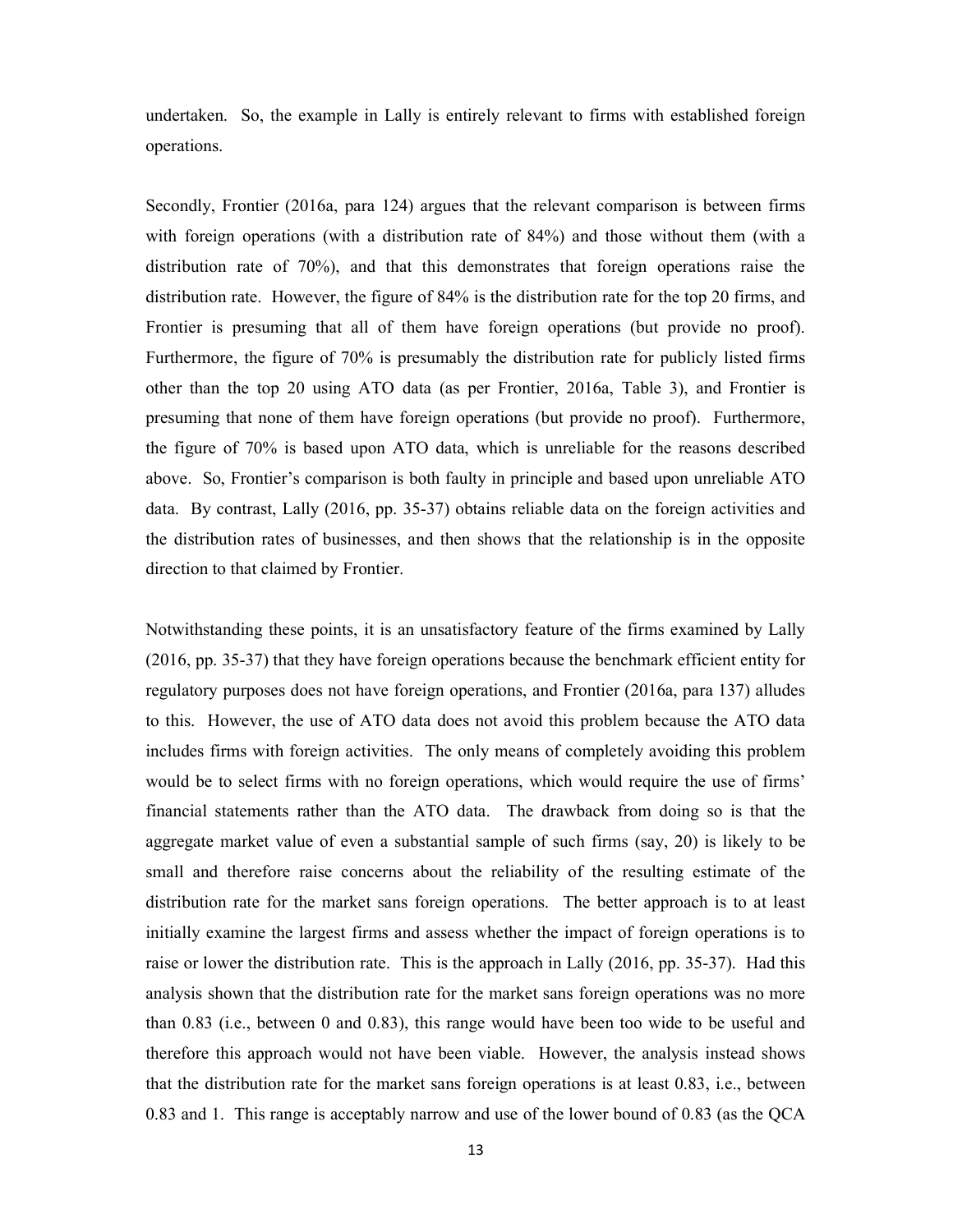does) is advantageous to the regulated businesses. So, the regulated businesses have no grounds for complaint.

In conclusion, I do not agree with any of the arguments raised by Frontier. My own views on the appropriate estimates for the utilization and distribution rates are conveyed in Lally (2016). In respect of the utilization rate, since the CAPM that is being used (the Officer version) assumes complete segmentation of national equity markets and this implies that all investors could use the credits, the natural choice for the utilization rate is 1 despite the empirical fact that many investors in Australian equities are foreigners who cannot use the credits. Furthermore, given that national equity markets are partly integrated, estimating the utilization rate at 1 seems to be the only approach that leads to estimates of the cost of equity that will typically lie within the range arising under complete segmentation and complete integration of national equity markets. If this approach to estimating the utilization rate is not adopted and foreign investors are recognized when estimating it, they ought to be also recognized in defining the utilization rate and therefore the natural estimate is the proportion of Australian equities held by local investors. With this approach, I favour the use of all equity rather than only listed equity and therefore an estimate for the utilization rate of at least 60%. I consider the redemption rate for imputation credits to be a very unsatisfactory estimator, due to upward bias arising from local investors tilting towards stocks with high imputation credit yields and because of large unexplained discrepancies in the ATO data. I also consider the use of market prices to be an even less satisfactory estimator because it is highly likely that the estimates are biased (but of unknown direction), and they are highly variable according to the type of market data that is used (with dividend drop-off studies being merely one such type), the choice of statistical model, the criteria for selecting data, and the treatment of outliers in the data. In respect of the distribution rate, since it is a firmspecific parameter, it could be estimated using firm, industry, or market-wide data according to which was judged to provide the best estimate for this firm-specific parameter. Pragmatic considerations point to the use of market-wide data of some sort. Since the distribution rates for listed and unlisted businesses are significantly different and (private) regulated businesses are listed or owned by listed parents, the distribution rate for regulated businesses should be estimated from that of listed equity. Since the ATO data contains significant unresolved discrepancies, this favours the use of financial statements for a subset of high value firms and an estimate of this type is 0.83 for the top 20 such firms. Many of these firms have significant foreign operations, which are irrelevant to an estimate of the distribution rate for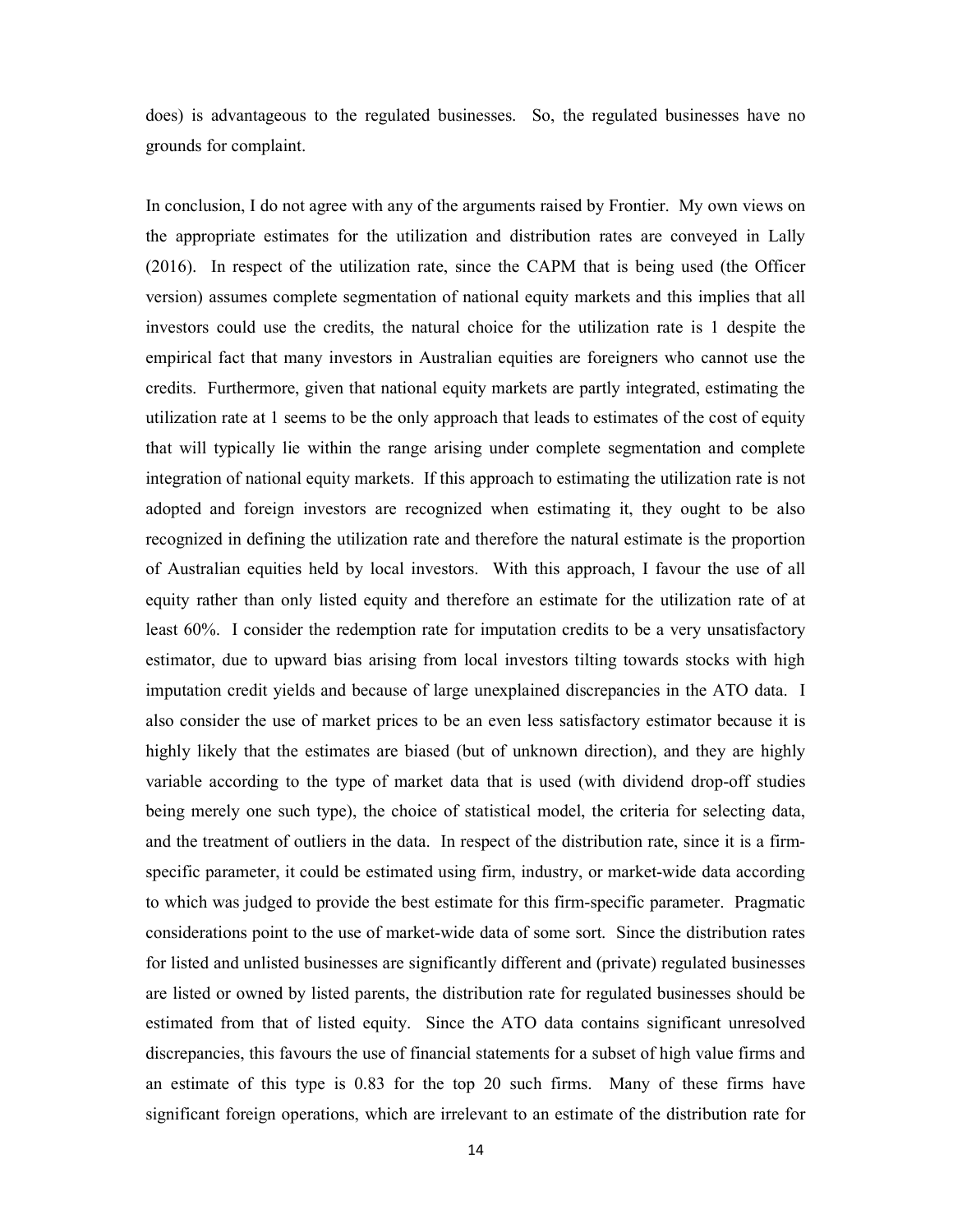regulated businesses. The effect of this feature of these firms is to underestimate rather than overestimate the distribution rate for the benchmark firm. Thus, the appropriate estimate for the distribution rate for the benchmark firm is at least 0.83. So, with a utilization rate of 1 and a distribution rate of at least 0.83, the resulting estimate of gamma is at least 0.83. Alternatively, with a utilization rate of at least 0.60 and a distribution rate of at least 0.83, the resulting estimate of gamma is at least 0.50. The QRC (2017, section 4.8) shares these views.

#### 3. Risk-Free Rate

The QCA (2016b, section 4.4) favours the use of the yield on government bonds whose term matches the regulatory cycle for the first term in the CAPM (the risk-free rate), as observed at the beginning of the regulatory period. The QRC (2017, section 4.2) concurs with this. By contrast, Aurizon (2016, section 11.4.3) favours the use of the yield on ten-year government bonds, and cites The Brattle Group (2016)and EY (2016) in support of this. I therefore review these reports.

The Brattle Group (2016, section III) favours the yield on ten-year government bonds. In support of this, it claims that ten-year yields are less influenced by monetary policy, that regulated assets have long lives, and that equity investments are perpetual. The Brattle Group acknowledges that Lally (2004b) shows that the appropriate risk-free rate in a regulatory situation is that matching the term of the regulatory cycle but argues that two (unrealistic) assumptions underlying this analysis undercut its practical value. Firstly, they argue that Lally's (2004b) analysis assumes that risks of asset stranding and revaluation are addressed through a risk allowance and this may not be feasible. However, this characterisation of Lally's paper is wrong; no such assumption is made. Instead, Lally (2004b, page 21) merely states that any such risks that do exist are not relevant to the choice of the appropriate riskfree rate. The same claim was made by The Brattle Group (2014, section III), and addressed as above in Lally (2015b, section 3.1). The Brattle Group (2016) does not respond to this point. Secondly, The Brattle Group claim that Lally's analysis assumes that prices will be reset in the future and this may not occur. However, price regulation has been in force in Australia for almost 20 years and there are no reasonable grounds to believe it will be abandoned.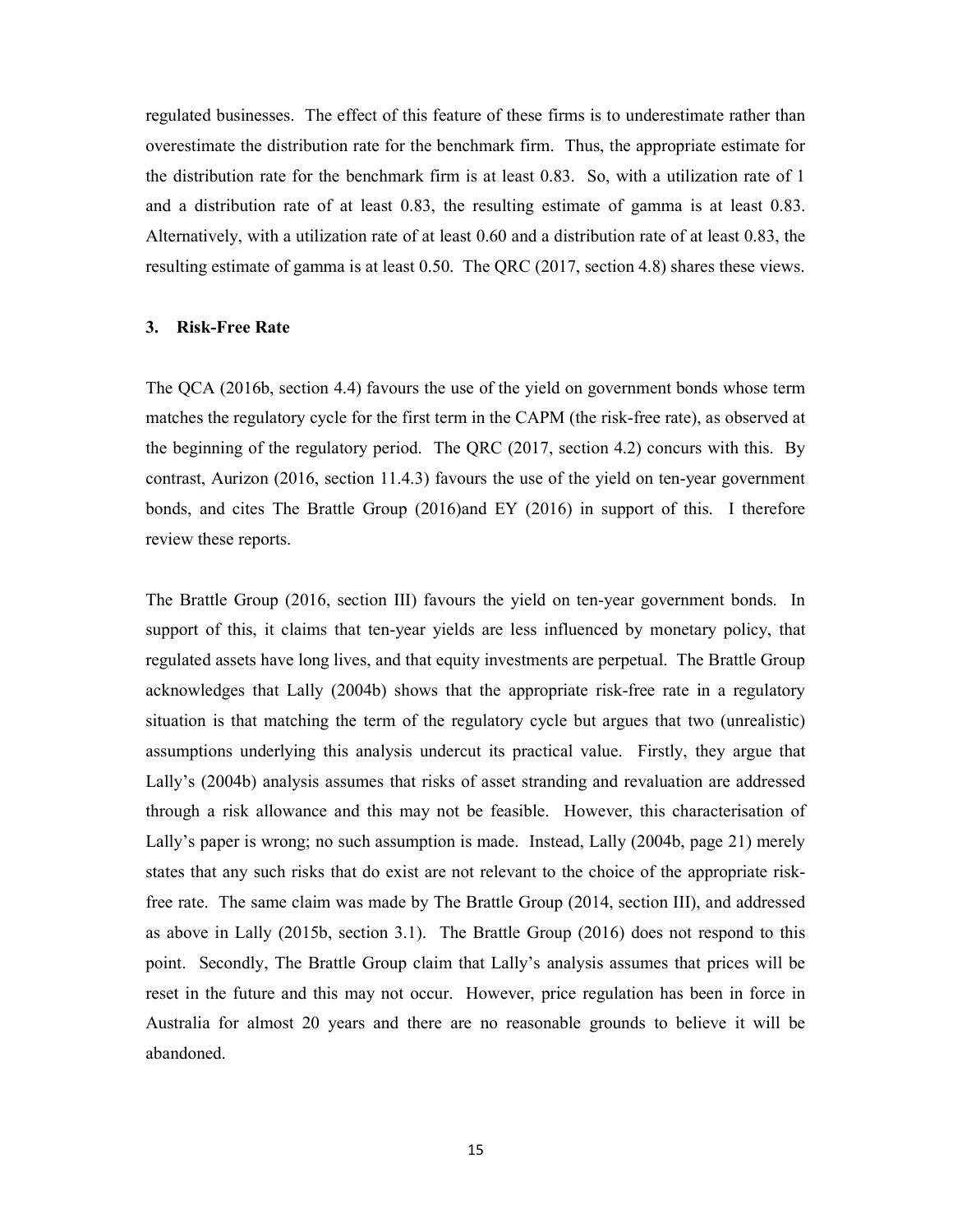The Brattle Group (2016, section III) also argues that regulated businesses use long-term debt and this further supports the use of a ten-year government bond yield. However, this is an argument for the use of the ten-year government bond yield in setting the allowed cost of debt rather than the allowed cost of equity. Furthermore, there is no inconsistency between firms using long-term debt and a regulator resetting the risk-free rate component of the cost of debt every four years using the prevailing four-year rate because firms can (and many do) match their costs to the regulatory allowance via the use of interest rate swap contracts.

The Brattle Group (2016, section III) also favours using a forecasted risk-free rate rather than the rate prevailing at the beginning of the regulatory cycle. However, as shown in Lally (2004b), the risk-free rate that will satisfy the  $NPV = 0$  principle must match the regulatory cycle and therefore must be the rate prevailing at the beginning of the cycle as well as for the same term as the cycle. Given the observed rate at the beginning of the cycle for the relevant term, the possibility that the rate does change or is expected to change is irrelevant. Naturally, forecasts of changes in rates will affect the prevailing term structure of rates, in accordance with the Expectations Hypothesis of the Term Structure.

EY (2016, Figure 3) reports that the risk-free rates used in valuation reports in 2015 (the latest year reported) exceed those used by the QCA by 1.4% on average. This is partly due to these valuation reports typically using the ten-year rate rather than shorter term rates used by the QCA, and also due to some of these reports using five or ten-year rolling averages of the risk-free rate rather than the prevailing rate used by the QCA. The rationale for the latter is the belief that five-year rates are unusually and temporarily low. However, as discussed in Lally (2013, pp. 24-26), these reports are concerned with valuing equities involving cash flows out to infinity, the term structure of risk free rates is upward sloping (at present), and it is therefore entirely appropriate to use a risk free rate in excess of even the prevailing ten year rate in doing so (if a single rate is to be used).<sup>3</sup> This has no implications for the QCA, who are and should be using the risk free rate whose term matches the relevant regulatory cycle, because the QCA (unlike the valuers) will periodically revise its rate. Thus, the valuers' use of rates that are in excess of even the prevailing ten-year risk-free rate has no relevance to the QCA. EY (2016) fails to respond to these arguments, and may not even be aware of them

1

<sup>&</sup>lt;sup>3</sup> The conceptually proper approach would be to use the prevailing term structure of rates out to infinity, comprising the currently observed rates out to ten years coupled with estimates of the rates that would be observed if such bonds existed.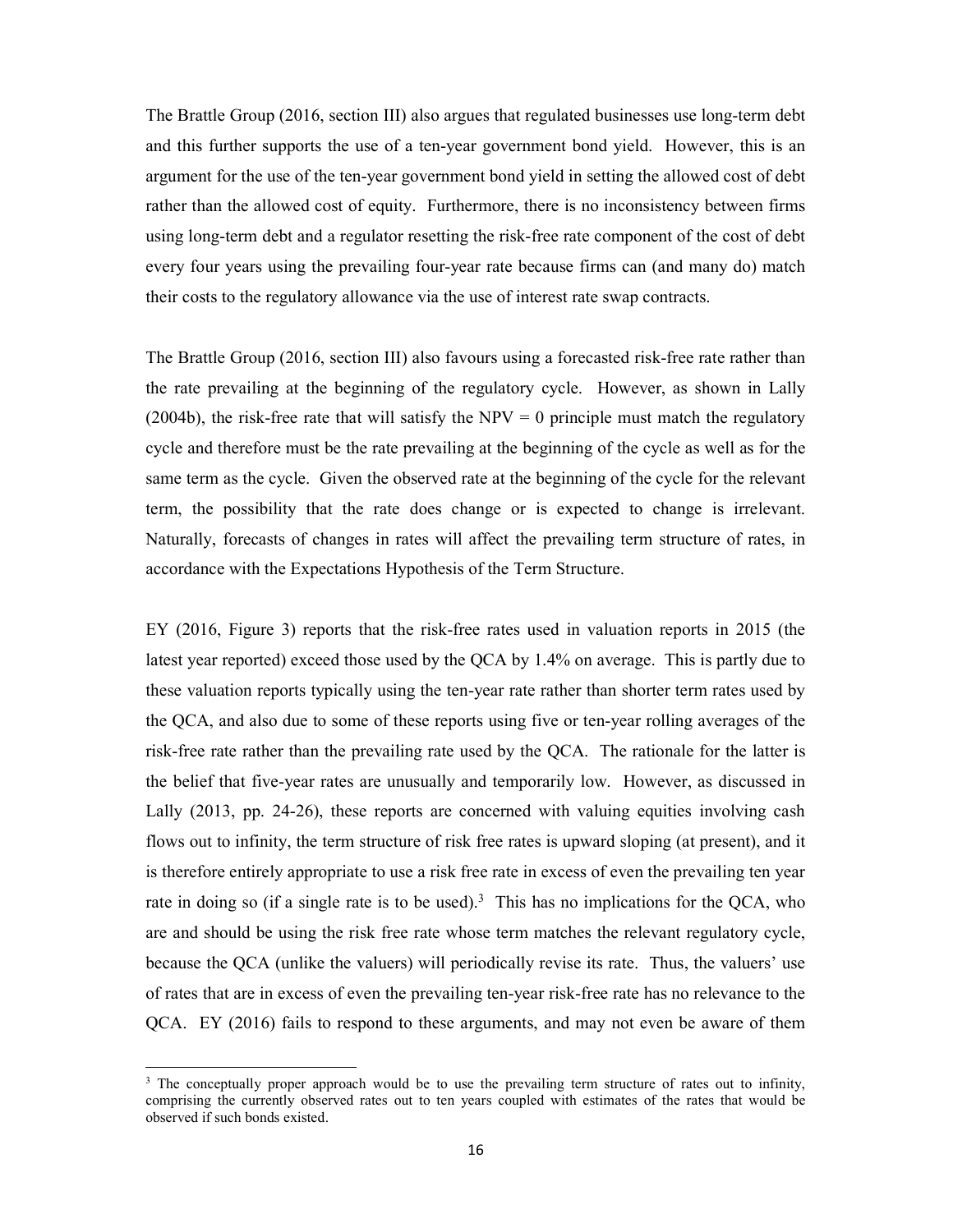because they state that "It is not obvious why such a discrepancy should exist between the views of economic regulators and those of independent experts…" (ibid, page 2).

Aurizon (2016, section 11.5.1) also summarises arguments in SFG (2014e). These arguments have been addressed in Lally (2015b, section 2.1), and Aurizon offers no response to them.

Aurizon (2016, section 11.5.1) also refers to a report by Incenta (2013), which is a survey of the valuation practices of 14 investment analysts focusing upon the valuation of regulated businesses subject to a five-year regulatory cycle. Accordingly, it has potentially more relevance to the QCA's situation than valuation practice in general. This report is examined in Lally (2014, pp. 26-28), and the conclusion reached there is that the Incenta survey results do not suggest that the QCA should adopt the ten-year risk-free rate. Aurizon has not responded to any of the points raised in Lally (2014, pp. 26-28).

Aurizon (2016, section 11.5.1) also presents an example purporting to show that the correct risk-free rate to use by the regulator is the ten-year rate. However, in doing so, Aurizon assumes that the appropriate discount rate to use embodies the ten-year rate, and its result follows from that. The crucial point here is to prove that the appropriate discount rate embodies the ten-year risk-free rate, and Aurizon defers to the papers reviewed above on that question. So, Aurizon's example adds nothing to the debate.

Castalia (2017, section 4.3) suggests that use of the ten-year risk-free rate rather than the rate whose term matches the regulatory cycle might be warranted if Aurizon was "struggling to recover its cost of debt or that it was facing financeability issues". However, whatever these difficulties to which Castalia alludes are, the appropriate compensation for them could not (except by chance) be provided by use of the ten-year rate rather than the rate whose term matches the regulatory cycle because the margin between the rates bears no connection to these difficulties. Furthermore, the margin is sometimes negative, and therefore Aurizon would face a penalty rather than compensation in that event.

In conclusion, I do not agree with any of these arguments in support of using the ten-year risk-free rate for the first term within the CAPM. My own views have been conveyed earlier in Lally (2015b, section 2.1), and support use of a risk-free rate whose term matches that of the regulatory cycle, so as to satisfy the  $NPV = 0$  principle.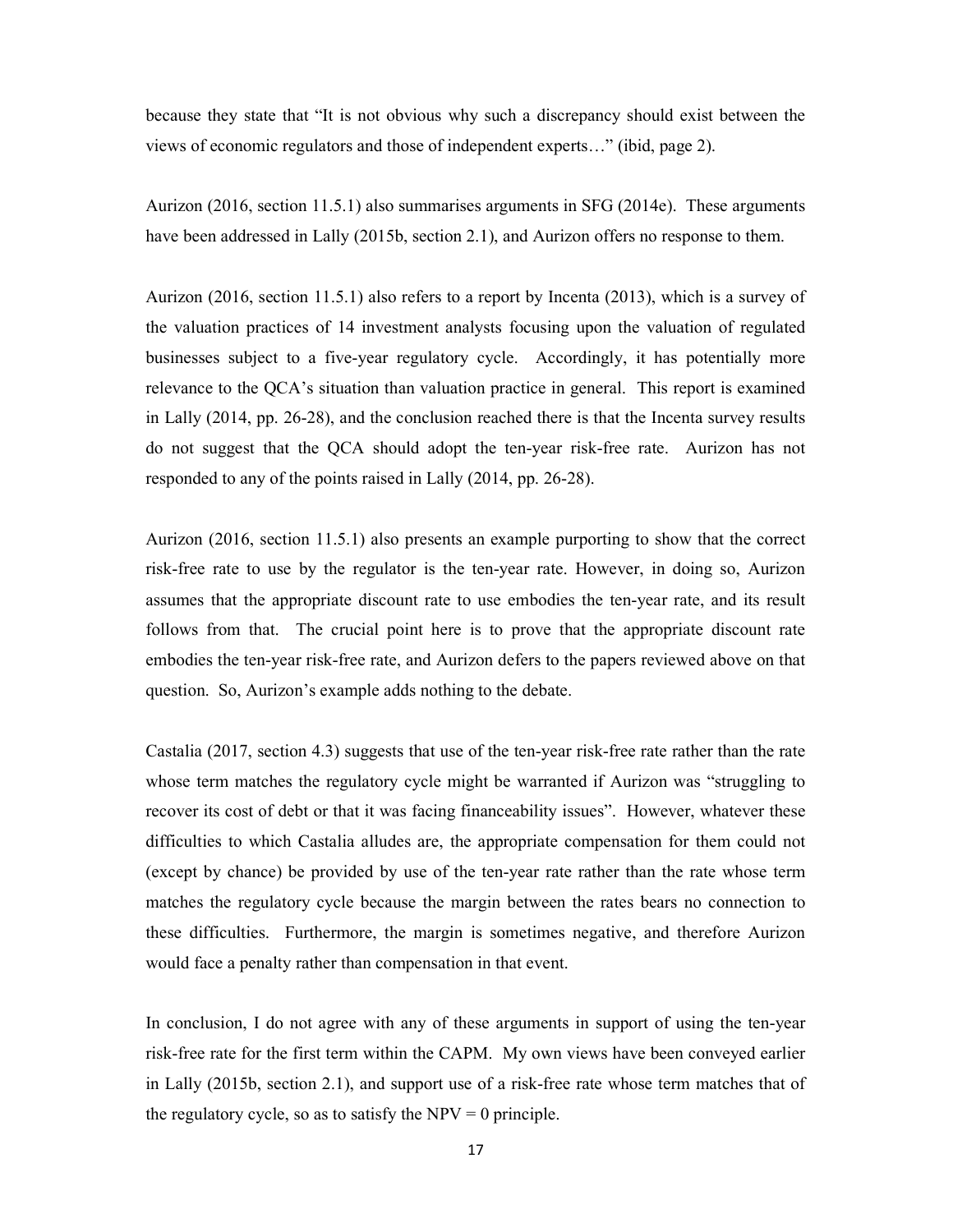### 4. Market Risk Premium

1

The QCA (2016b, section 4.7) estimates the MRP at 6.5%, by applying a weighted median to the following estimates: 6.4% for Ibbotson, 5.5% for Siegel, 9.2% for Wright, 7.0% for Cornell, and 6.0-6.8%% for surveys. Castalia (2017, section 4.1) concurs with the QCA's estimate of 6.5%. By contrast, Aurizon (2016, section 11.4.6) estimates the MRP at 7.0% by invoking the MRP estimates of the QCA (2016a, section 4.7), of 6.4% for Ibbotson, 5.4% for Siegel, 8.9% for Wright, 8.2% for Cornell, and 6.0% for surveys, classifying them into two groups (those based on past returns, being the first three, and those based on contemporaneous information, being the last two), averaging over each set (to yield 6.9% and 7.1% respectively), and then averaging over these two means, to yield 7.0%. There are a number of problems with this process. Firstly, these QCA (2016a) estimates were based upon information up to 30 October 2015 (QCA, 2016a, page 68), the subsequent QCA (2016b) estimates were based upon information up to 31 May 2016 (QCA, 2016b, page 75), and Aurizon's regulatory cycle commences in mid 2017. Thus, the better QCA estimates to use are the later ones, with values of 6.4%, 5.5%, 9.2%, 7.0%, and 6.8% respectively. Secondly, the last figure (6.8% for surveys) is the upper bound on the QCA's estimate of 6.0- 6.8% from surveys, arising if all of the survey results make no allowance for imputation credits and all such estimates are based upon the Cornell or similar approach. By contrast, if all of the survey results do allow for the credits, the appropriate figure is 6.0%. Alternatively, if none of them allow for the credits, but all of the estimates are based upon the Ibbotson, Siegel or Wright approaches, the appropriate figure would be closer to 6.0% than 6.8% in recognition of the fact that these methods use long-term historical data and only a minority of that data is drawn from the period in which imputation prevailed. Thus, if even a substantial minority of survey respondents do allow for credits in their estimates (say, at least 30%) and even a substantial minority of those who do not do so draw upon historical estimates rather than the Cornell approach (say, at least 30%), the appropriate MRP estimate will be closer to  $6.0\%$  than  $6.8\%$  (no more than  $6.4\%$ ).<sup>4</sup> Thirdly, attempting to classify these estimates into the two categories that Aurizon does is problematic; the Wright method is a hybrid (because it uses both historical and contemporaneous data) and the survey approach is also a hybrid (because respondents are likely to consider both historical and current information). Thus,

<sup>&</sup>lt;sup>4</sup> The same result would arise if a majority of survey respondents do allow for credits in their estimates, regardless of how the others estimate the MRP.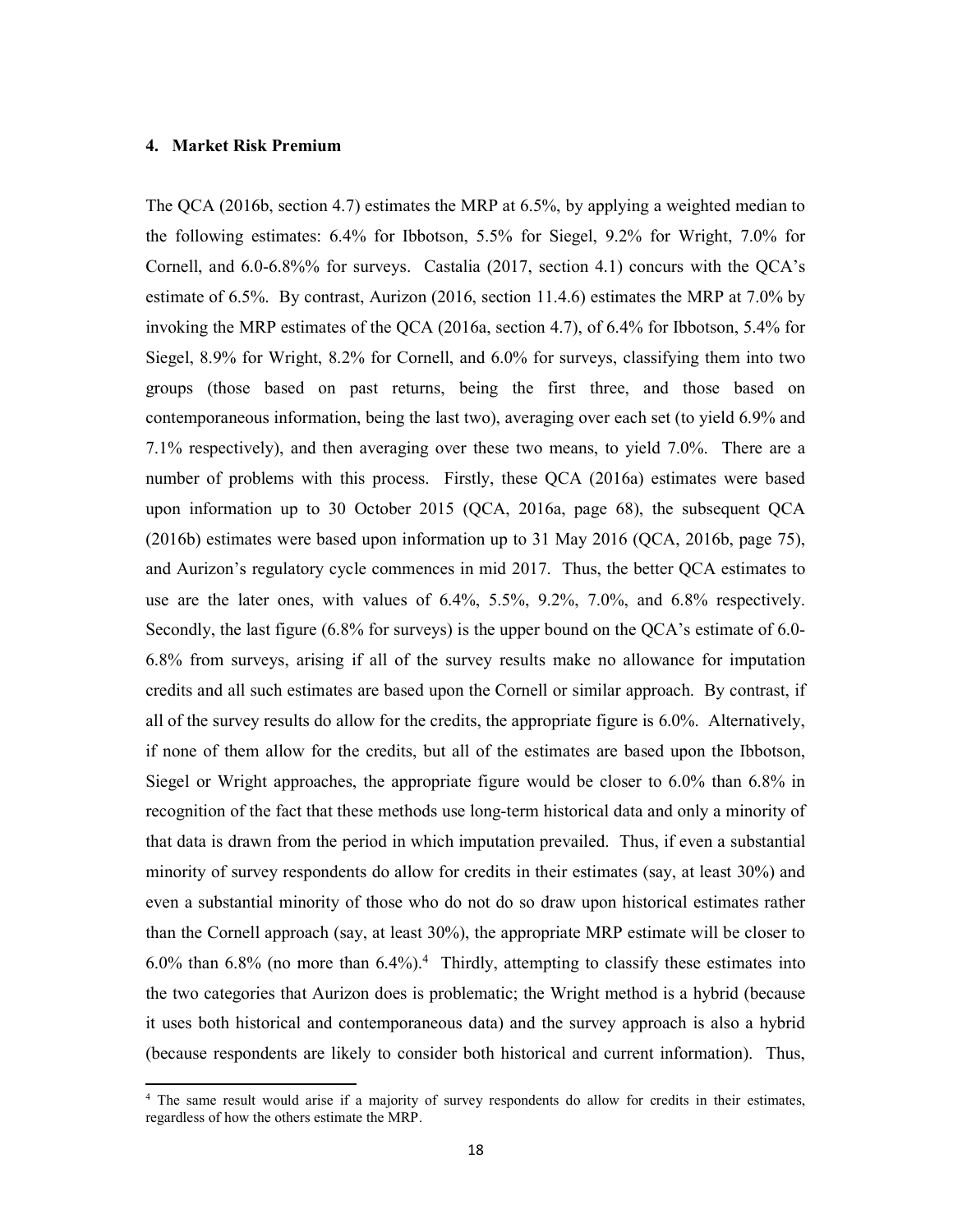one should treat all of the estimates as belonging to a single set. Fourthly, when considering this entire set of estimates, the use of a median is preferable to a mean because it provides protection against outliers. The median of this set of five estimates is 6.4%. When rounded to the nearest 0.5%, this supports the QCA's choice of 6.5% rather than Aurizon's choice of 7.0%.

Aurizon (2016, section 11.4.6, section 11.5.2) also summarises the analysis from Frontier (2016b), The Brattle Group (2016), and EY (2016), and appears to concur with these reports even where they contradict its own reasoning. I therefore also examine these reports.

Frontier (2016b, Section 5, Table 4) argues that the market risk premium is 7.55%, based upon the results from two methods that are based upon past returns (Ibbotson and Wright) and two that are forward-looking (a DDM approach and the use of a set of market indicators). Two of these methods are both in common with the QCA's approach and involve common results (Ibbotson and Wright). This raises the following four fundamental issues.

The first fundamental issue is whether the set of market indicators used by Frontier (2016b, section 7.2.2) is appropriate. This process involves selecting four market indicators (the earnings yield, the BBB debt risk premium, the volatility of the ASX200, and the spread between ten and two-year government bond yields), determining the current value for each indicator, converting it to a percentile in its distribution of values over some historical period (presumably the maximum period for which data is available), averaging the four percentile values (to yield the 58<sup>th</sup> percentile), invoking the Ibbotson estimate of the MRP (6.40%) as an estimate of the MRP under normal market conditions, estimating the range of MRP values around the Ibbotson estimate (the range being 6%), and finally estimating the current MRP at  $6.88\%$  as follows:<sup>5</sup>

$$
MRP = .064 + .06(.58 - .50) = .0688
$$
 (4)

The band of  $6\%$  ( $\pm 3\%$ ) is estimated from the fact that the DDM estimates have a range of 7.2% over the last 10 years and the BBB debt risk premium has a range of 8.4% over the last 11 years. Frontier's process suffers from a number of problems. Firstly, whilst it is very plausible that these indicators are correlated with the true level of the MRP, Frontier offers no

-

<sup>&</sup>lt;sup>5</sup> Frontier (2016b, para 172) reports the figure as  $6.85\%$  but it is  $6.88\%$  using their model.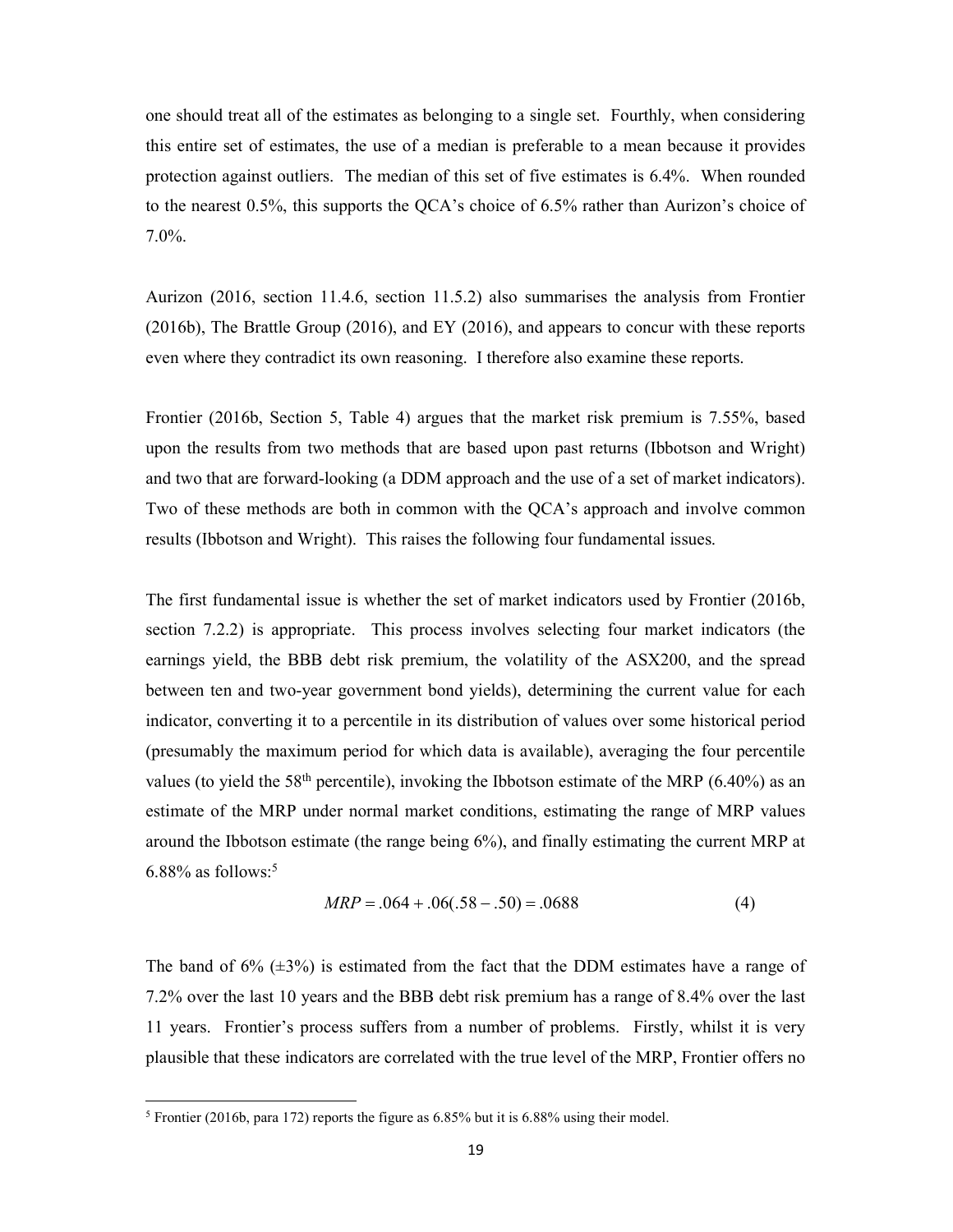evidence that they are sufficiently strongly correlated with it to be (collectively) given equal ranking with the other three methods used by Frontier. Secondly, there are numerous additional market indicators of this type and Frontier offers no rationale for selecting this particular subset of them. One is bound to suspect that they were selected in a self-interested fashion. To illustrate the problem here, suppose a different set of market indicators was used and the average percentile value was the  $37<sup>th</sup>$ , corresponding to that for the government bond term spread (Frontier, 2016b, para 172). Invoking equation (4), the result would be 5.62% as follows:

$$
MRP = .064 + .06(.37 - .50) = .0562
$$

Alternatively, if a different set of market indicators was used and the average percentile value was the  $91^{st}$ , corresponding to that for the earnings yield (ibid, para 172), the result would be 8.86%. Thus, wide variations in results arise purely from the seemingly arbitrary choice of market indicators.

Thirdly, since the indicators are being used to draw conclusions about the extent to which the current level of the MRP departs from the 'normal', data on these indicators must be available for approximately as long as the period used to assess the normal level of the MRP (the last 116 years). However, data on one of them is only available for 8 years, data on another for only 11 years, and the longest of them is for only 29 years (ibid, para 172). To illustrate the resulting problem, suppose that only one market indicator is used, based upon evidence over the last 8 years, the indicator is perfectly correlated with the true (but unobservable) value of the MRP, and the current level of this indicator is high relative to that 8 year period but normal relative to the 116 year period used to estimate the MRP. Since the indicator is perfectly correlated with the true MRP, and current conditions are normal relative to the 116 years of MRP data, the application of equation (4) should produce an MRP estimate of 6.4% through an indicator percentile value of 50%. However, because the indicator percentile has been determined from only the last 8 years, and is high relative to that data, the percentile so determined will be above 50%, and therefore the application of equation (4) will yield an MRP estimate above 6.4%. This error occurs solely because the indicator data is available for only the last 8 years. Fourthly, the 6% band for the MRP is not obviously related to the two types of data used to set it. Lastly, Frontier offers no explanation for using only the band of DDM estimates and the band of DRP values for BBB bonds to set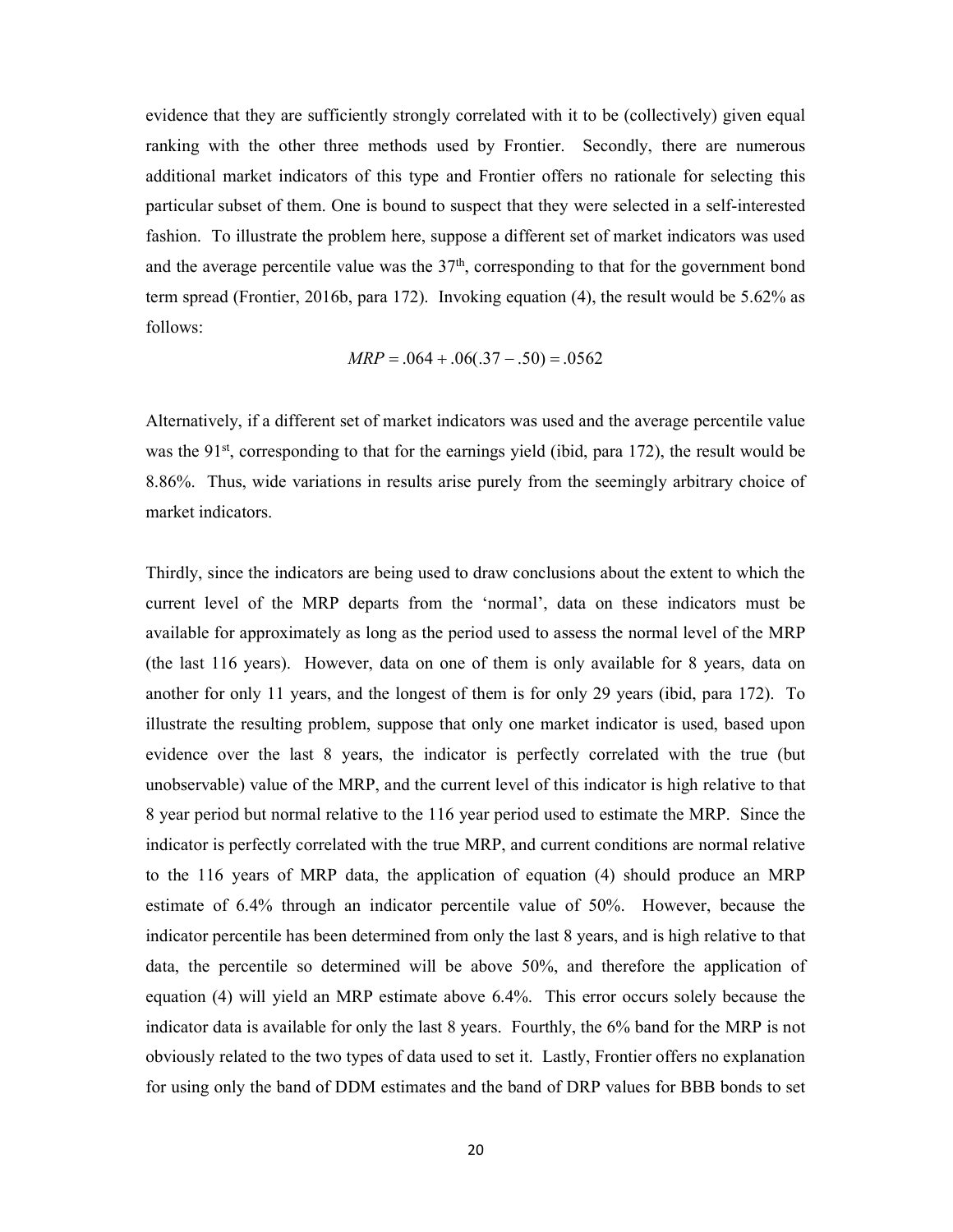the MRP band at 6%. There are a wide range of other data sets that could be used to do so. All of these points suggest that the market indicator approach used by Frontier is not appropriate.

The second fundamental issue is whether it is appropriate to use survey evidence. Frontier (ibid, paras 92-95) argues that the survey evidence from Fernandez et al (2015) should not be used. The points repeat those raised in SFG (2014c, paras 171-187), and many of the points raised here are reasonable. However, as argued in Lally (2013), some weight should be placed upon results from other markets and the Fernandez surveys are the only ones that allow this to be done. I therefore favour use of this survey as well as the valuation reports. Frontier (2016b) does not respond to these arguments. By contrast, Frontier (ibid, paras 96- 105) is favourably inclined towards MRP estimates in valuation reports and also notes that they had earlier recommended use of such estimates, but Frontier fails to explain why they no longer apparently favour doing so. Finally, I note that, since the results from these two types of surveys are very similar, the question of whether one should use only the valuation reports or both types has no practical significance.

The third fundamental issue is whether it is appropriate to use the Siegel approach. Frontier (ibid, section 4.2.2) critiques this method as follows. Frontier's first argument is that the Siegel approach corrects for a perceived bias in the Ibbotson estimate but there are many other sources of bias that the QCA does not correct for. For example, Frontier states that average equity returns in the Australian market over the 2007-2013 period were zero, and this is clearly below what investors would have expected. However, the Siegel approach is adopted to address a bias in the entire Ibbotson estimate rather than a bias over some short period within the 116 years of data underlying the Ibbotson estimate. Biases of the latter type could be expected to wash out over the 116 years of data used in the Ibbotson estimate.

Frontier's second argument is that application of the Siegel approach requires an estimate of the expected real risk-free rate over the period for which historical data are used, and such estimates are problematic. The same argument has been raised earlier by SFG (2014b, paras 77-79) and rebutted in Lally (2015b, page 28). Frontier (2016b) is aware of the latter paper because they cite it, but does not respond to the arguments there.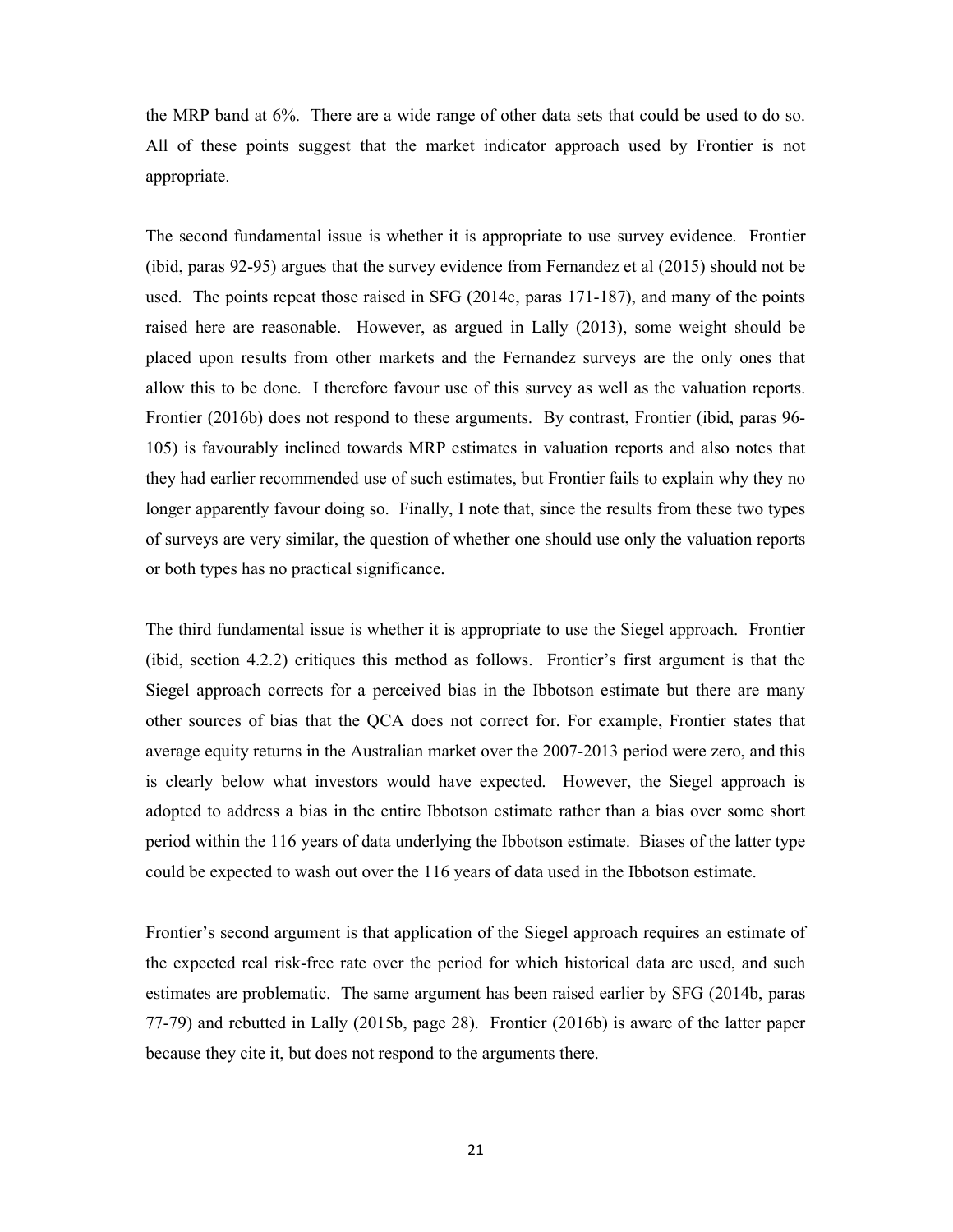Frontier's third argument is that the Siegel approach predicts that real government bond yields would rise after 1990, this prediction has proved to be inaccurate, and this undercuts the merits of the Siegel approach. Again, this argument has been raised earlier by SFG (2014b, paras 80-83) and rebutted in Lally (2015b, pp. 28-30). Frontier (2016b) is aware of the latter paper because they cite it, but does not respond to the arguments there.

Frontier's fourth argument is that Siegel (1992) proposes several possible explanations for the low real government bond yields in the 20<sup>th</sup> century but the QCA focuses upon only one of them (unanticipated inflation), thereby overstating the importance of unanticipated inflation. Frontier is presumably referring to the following additional points offered by Siegel (1992, pp. 36-37): the legacy of fear from the Great Depression, interest rate controls from WWII till the 1980s, redistributive government policies after the Great Depression, and increased liquidity in the market for government bonds. However, none of these phenomena could explain the negative real returns that arose during the late  $20<sup>th</sup>$  century, with Siegel (2011, Table 1) reporting an average of -3.9% on bonds for 1966-1981. So, at most, these additional factors could only have added to the outcome. Furthermore, amongst these additional explanations, the first two (like unanticipated inflation) were temporary and therefore *reinforce* the conclusion that low real yields on bonds in the late  $20<sup>th</sup>$  century were temporary, leading to an upward but temporary effect on the estimated MRP, thereby justifying a downward adjustment to the Ibbotson estimate. It is not the particular grounds for the adjustment that matter but simply its merits.

Frontier's fifth argument is that the correction to the Ibbotson estimate to account for unanticipated inflation is overstated because the inflation-protected bonds used in this exercise (to estimate the expected real yield on the conventional bonds during the high inflation period) have lower liquidity than conventional government bonds, this raises their real yield, and therefore use of such data on inflation-protected bonds would overestimate the expected real yield on the conventional bonds. It is true that the inflation-protected bonds have a premium for inferior liquidity relative to conventional bonds. However, it is also true that the real yield on conventional bonds is uncertain (because inflation is uncertain), the same does not apply to inflation-protected bonds, and therefore use of the yield on the latter to estimate the expected real rate on conventional bonds may underestimate the expected real yield on conventional bonds. Since the net effect of these forces is unclear, one cannot conclude that the use of real yields on inflation-protected bonds would impart an upward bias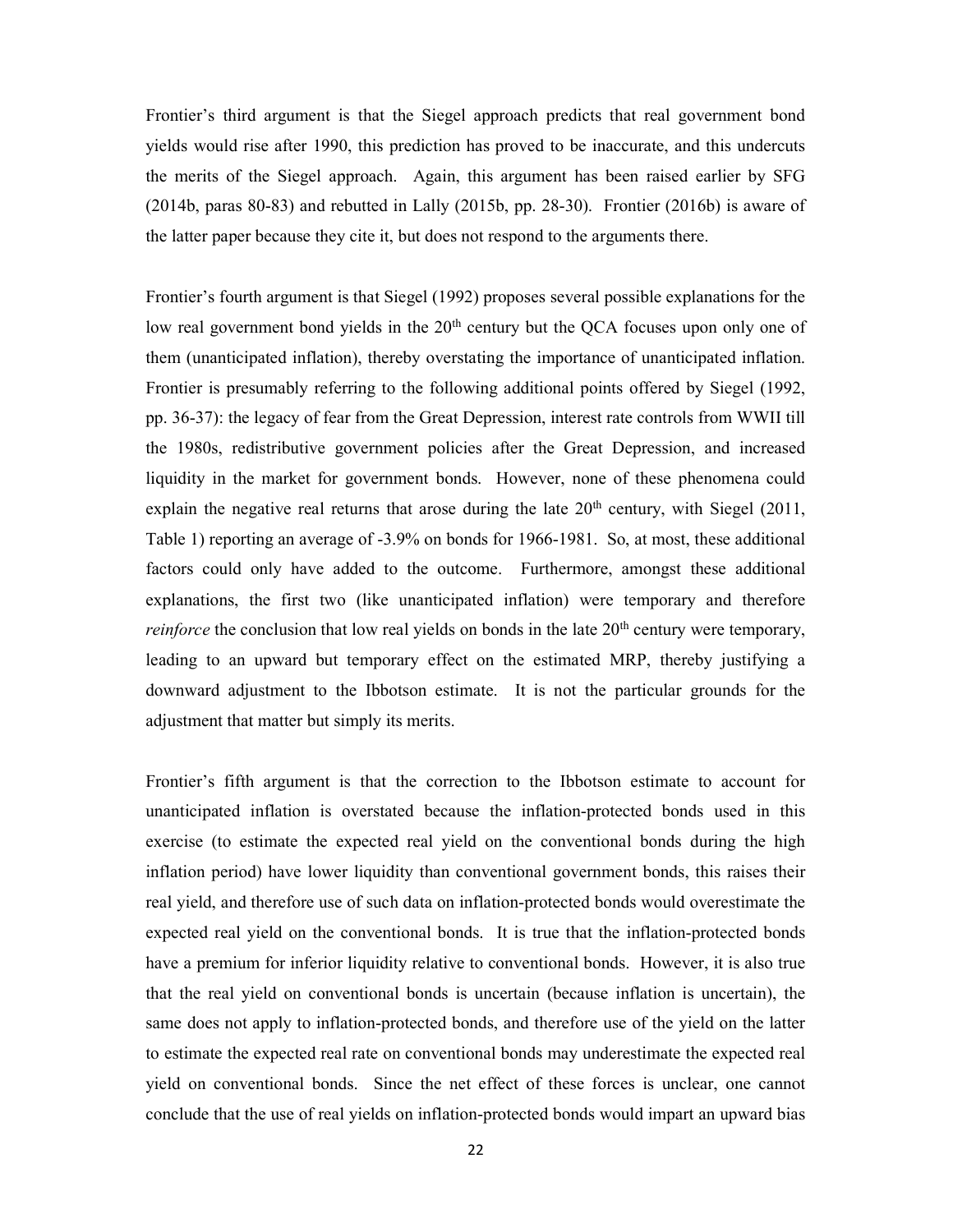in the estimate of the average expected real-risk-free rate over the 1931-2014 period. Instead, one could say that the estimate is imperfect. However, as noted in Lally (2015b, page 28), the estimate using inflation-protected bonds is supplemented with data from the conventional bonds, and the estimates are similar: 3.7% from the inflation-protected bonds and the average realised real return of 3.5% on conventional bonds over a long period (1883-1939) during which inflation was low (averaging 0.9%). These two pieces of information support the QCA's conclusion that the expected real risk-free rate over the period from 1958 (or any earlier period) was about 3.7%.

Frontier's sixth argument is that the Siegel estimator is closely related to the Ibbotson estimator and therefore should not be included. It is true that there is significant commonality in the data used in both estimators (both use the historical average returns on equity), but the same is true of the Wright approach, which Frontier supports. Despite this significant commonality in data, all three approaches have produced significantly different estimates of the MRP. There are only two completely distinct estimators: Ibbotson and some version of the DDM. Thus, if one seeks a larger set of estimators, which is desirable in my view, the rest will have to be variants of one or both of the Ibbotson and DDM estimators.

In summary, I do not concur with any of Frontier's concerns about the Siegel approach. For reasons explained earlier (Lally, 2014, section 5.2; Lally, 2015b, pp. 29-30), I support the Siegel approach.

The fourth fundamental issue is that of whether Frontier's preferred version of the DDM is better than the QCA's. The points of distinction are as follows. Firstly, Frontier (2016b, section 7.2.1) assumes that the same market cost of equity applies to all future years whereas the QCA (2014, page 71) assumes mean reversion towards a long-run rate applicable from the tenth year, and therefore estimates the cost of equity applicable to the first ten years. Frontier (2016b, section 4.2.4) asserts that the QCA in doing so assumes that investors require a lower cost of equity for the first ten years. However, as noted in Lally (2015b, page 19), the QCA makes no such assumption; the result could be higher, lower or equal to the long-run estimate. Frontier (2016b) does not respond to this point. Furthermore, in respect of its use of market indicators, Frontier (2016b, section 7.2.2) itself assumes convergence towards a long-run average MRP. Secondly, Frontier (2016b, section 7.2.1) estimates the long-run expected real growth rate in dividends per share at 3% based upon a long-run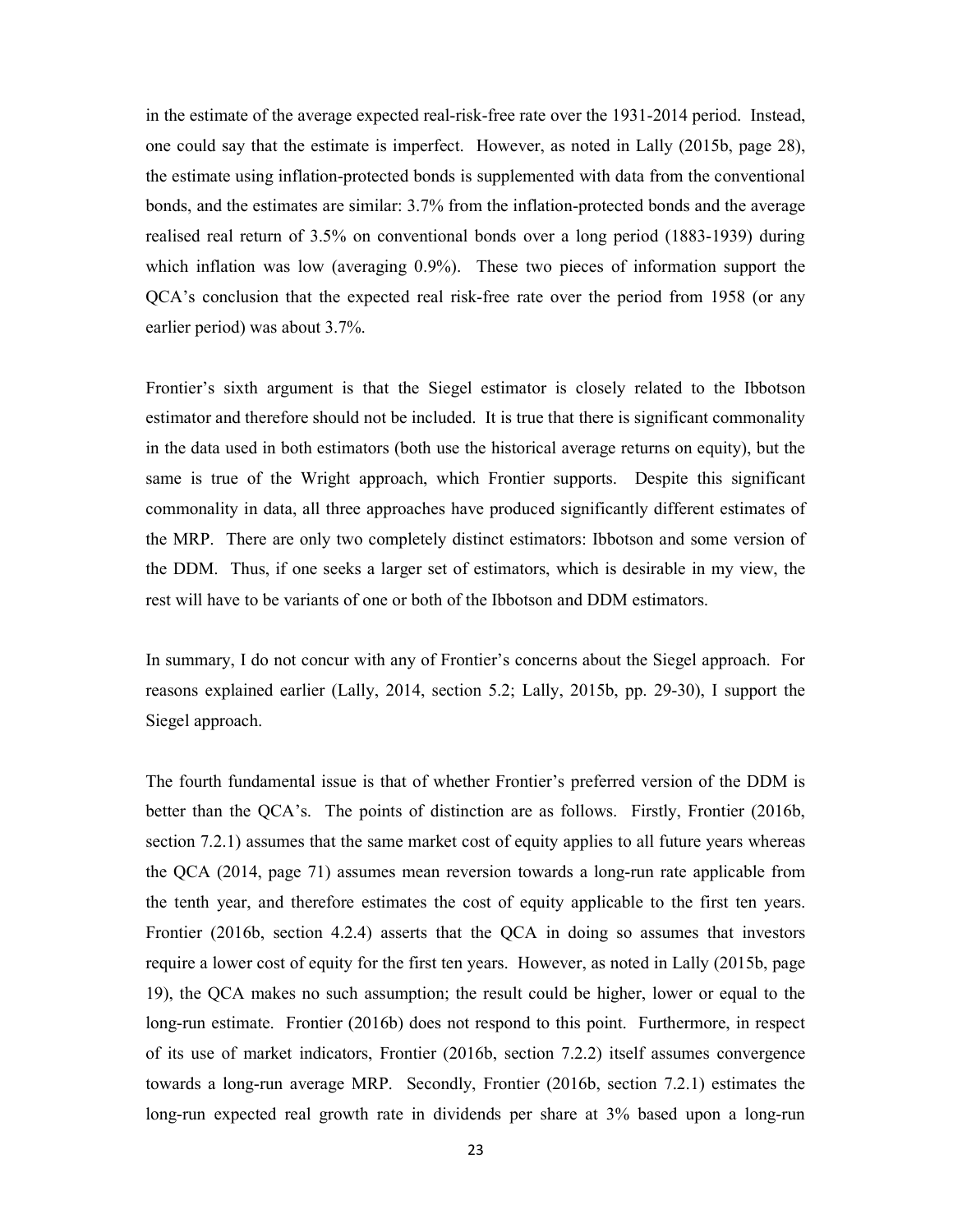expected real growth rate in GDP of 3% (and the average growth rate in real earnings per share over the last 20 years) whereas the QCA (2016b, section 4.7; 2014, pp. 71-72) deducts 1% from the long-run expected real growth rate in GDP to recognize that part of the growth in aggregate dividends to all equity in all firms goes to new equity and new firms rather than existing equity in existing firms. Frontier's arguments essentially repeat those in SFG (2014d, section 3.3) and have been addressed in Lally (2015b, pp. 23-25). Frontier (2016b) does not respond to these arguments.<sup>6</sup> Thirdly, to convert its estimate of the long-run expected real growth rate in dividends per share into a nominal rate, Frontier (2016b, section 7.2.1) estimates long-run expected inflation from the yields on ten-year conventional and inflation-adjusted government bonds (at 1.4%) whereas the QCA (2014, page 72) uses the midpoint of the RBA's inflation target band (2.5%). Frontier's inflation estimator (breakeven inflation) suffers from a number of difficulties, of which the most important are the liquidity premium on indexed bonds (which imparts a downward bias to this inflation estimate) and the inflation risk premium on nominal bonds (which could induce a bias in either direction). The net effect of these two phenomena could be positive or negative, leading to either upward or downward bias in estimating expected inflation by this method. Using Australian data over the period 1992-2010, Finlay and Wende (2012, Figure 3) estimate the net effect of these two phenomena at from 2.5% to -1.0% over both five and ten year periods. This suggests that the "break-even inflation rate" is a poor estimator of the expected inflation rate, even over the ten-year period to which the conventional and inflationindexed bond yields relate. Extrapolating this estimate beyond that period, as Frontier does, is even more problematic. By contrast, the geometric average inflation rate in Australia from mid 1993 (shortly after inflation targeting commenced) till September 2016 was 2.53% per year.<sup>7</sup> So, the QCA's use of the RBA's 2.5% target inflation rate seems to be an unbiased estimate for the long-run expected inflation rate, and this is entirely plausible because it is the target to which monetary policy is directed. In summary, I do not concur with any of

1

<sup>&</sup>lt;sup>6</sup> In respect of data on the past real growth rate in earnings per share, Frontier reports an average such rate of 3.4% over the past 20 years, and reduces its forecast to 3.0% in recognition of that fact that the earnings retention rate has fallen in recent years. This adjustment to reflect a decline in the retention rate fails to recognize that the reduction in the retention rate imparts a temporary boost to the real growth rate in earnings, which cannot be extrapolated into the future. So, Frontier's estimate here is too high and further supports the conclusion that the long-run expected real growth rate in dividends per share is less than 3%.

<sup>7</sup> Over this period, the CPI index grew from 60.8 to 109.4: data from Table G1 on the website of the Reserve Bank of Australia (http://www.rba.gov.au/statistics/tables/#inflation-expectations).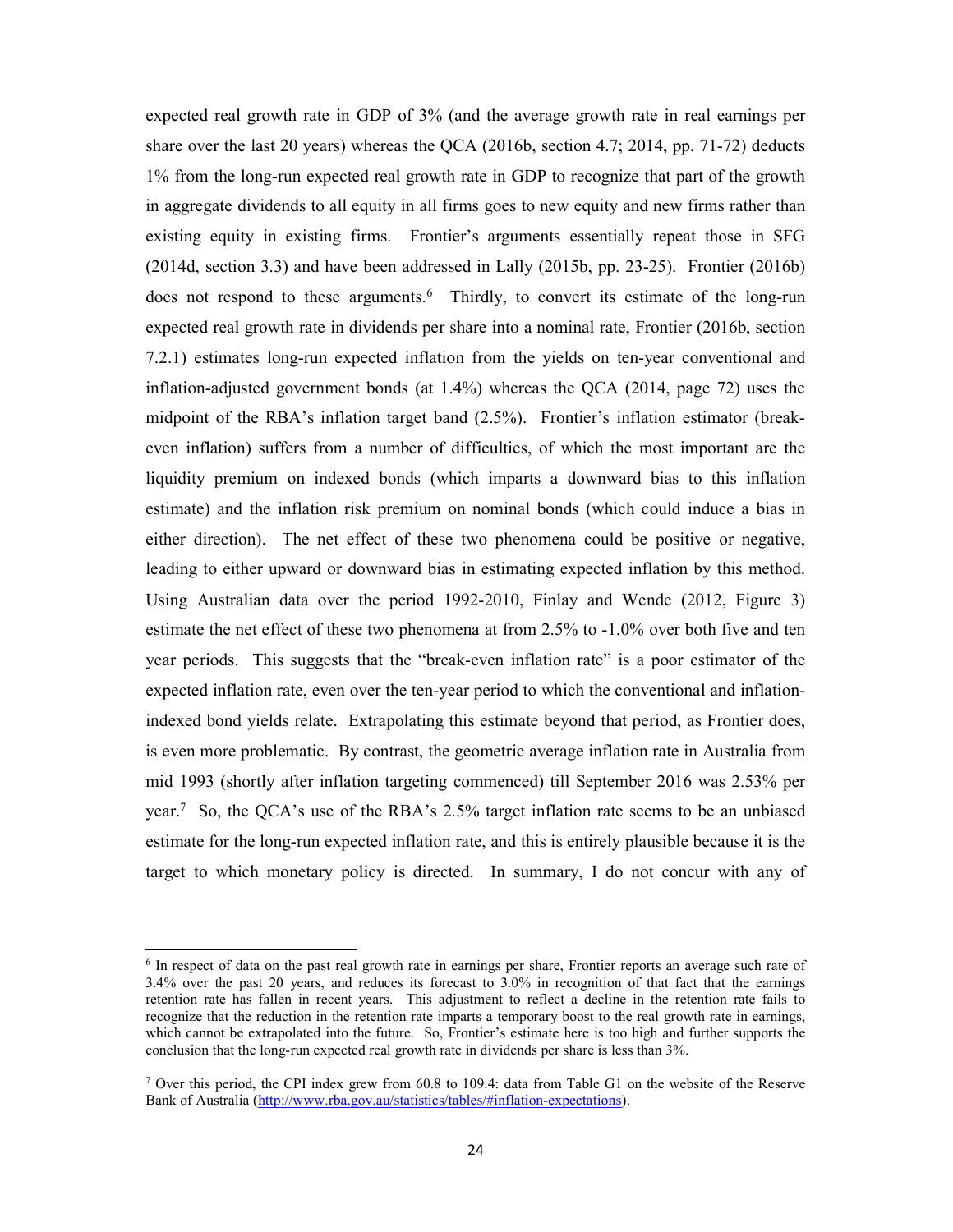Frontier's concerns about the QCA's DDM approach and I favour the QCA's DDM approach.

In addition to these four fundamental points, Frontier (2016b) raises a number of additional issues as follows. Frontier (2016b, section 2.2, section 3) argues that three of the five estimation methods adopted by the QCA (Ibbotson, Siegel, and surveys) produce "essentially fixed estimates", and that this is an undesirable feature. However, in respect of the survey results, the stability in results over time is not inherent in the methodology but constitutes the judgement of the participants in the survey. Thus, Frontier is objecting to the outcomes from the surveys rather than the competence of the survey participants. This is not a reasonable basis on which to object to a survey. Furthermore, the surveys invoked by the QCA include valuation reports, Frontier (ibid, paras 96-105) is favourably inclined towards them, refers to the providers as "independent experts", and also notes that they had earlier recommended use of such estimates. Frontier fails to explain why they no longer favour the use of MRP estimates in these valuation reports.

Frontier (2016b, section 2.3) argues that the cost of equity estimated by the QCA has declined in the last three years from 10.8% to 8.6%, due to "the QCA's assumption that investors require a constant risk premium of 6.5% to be added to the contemporaneous government bond yield." The same claim is made in Frontier (ibid, para 66). However, the QCA makes no such assumption; the figure of 6.5% is the result of its methodology for estimating the MRP and this methodology does not guarantee a result of 6.5%.

Frontier (2016b, section 2.4 section 2.5) notes that the Cornell and Wright approaches invoked by the QCA and the AER yield estimates of the cost of equity that are essentially stable over the last three years, and therefore the MRP estimates from these two methods have risen over that period as a result of the risk-free rate declining. Presumably, the point of this is to contrast such results with the QCA's estimates of the MRP being stable over the same period. However, all this reveals is that three of the approaches invoked by the QCA have produced MRP estimates that have been stable over the past three years whilst two have produced MRP estimates that have risen. It does not demonstrate that the latter two methods are better.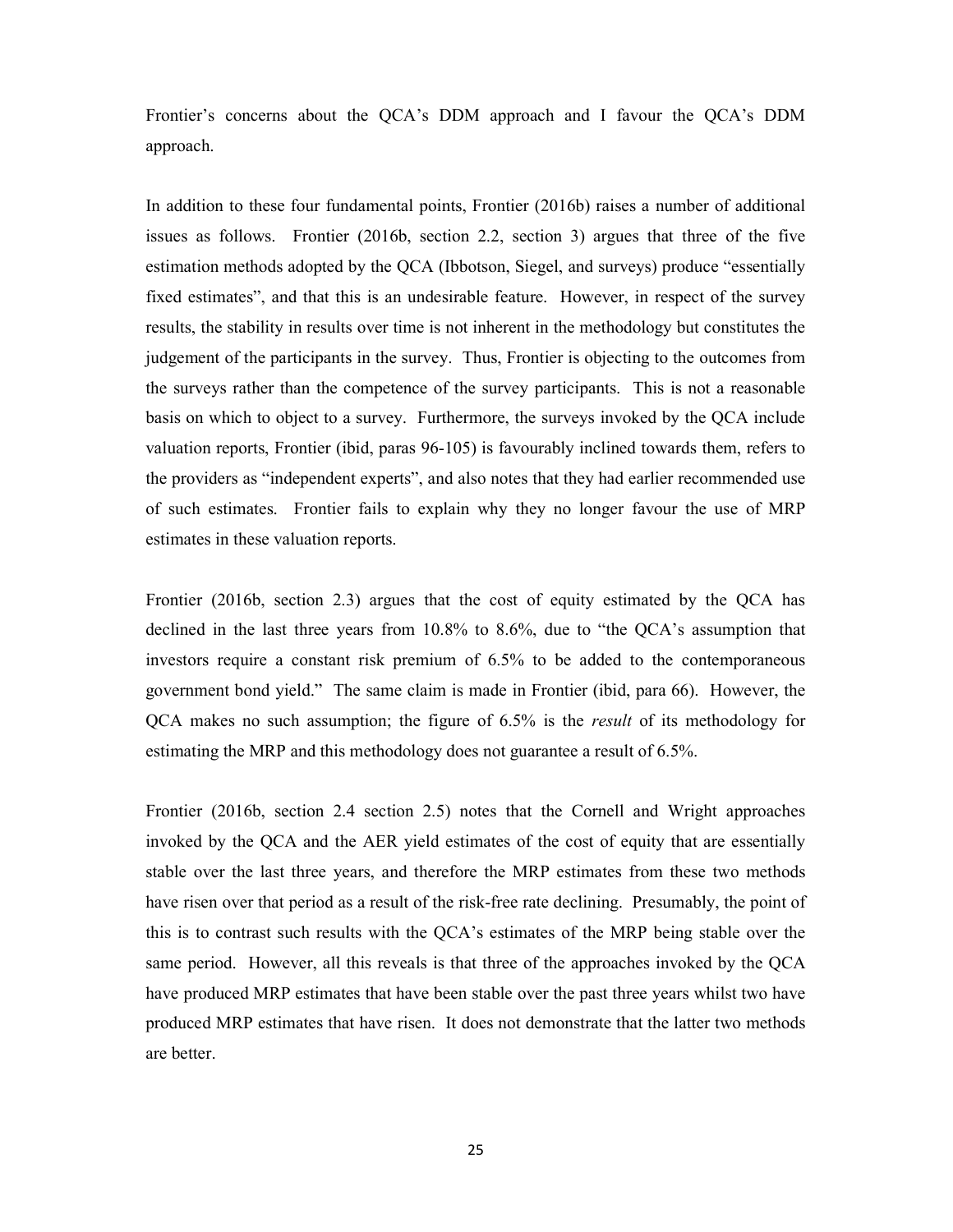Frontier (2016b, section 2.6, section 2.7) cites the views of a number of "respected market participants" to the effect that the cost of equity has remained stable whilst the risk-free rate has declined since the GFC, and therefore the MRP has risen. In substance, this is survey evidence in which the participants have been selected ex-post on the basis of their views. I consider that such an approach has minimal credibility relative to choosing types of survey evidence ex-ante, in accordance with the merits of the participants, and then accepting the results. Furthermore, these alleged market participants comprise the Governor of the Reserve Bank, three employees of a management consulting firm, three academics, and a selection of regulatory bodies. None of them would meet the normal definition of a "market participant". Furthermore, Frontier fails to include amongst this set of "respected market participants" those who undertake valuation reports but nevertheless Frontier (2016b, paras 96-105) is favourably inclined towards the MRP estimates in valuation reports, refers to the providers as "independent experts", and also notes that they had earlier recommended use of such estimates. Nor does Frontier invoke these estimates at any other point. One might suspect that the views of these "independent experts" are now excluded because their MRP estimates accord with the QCA's view.

Frontier (2016b, section 2.6) claims that P/E ratios have not risen over the last three years, this implies that the inverse (the E/P yield) has not fallen, this implies that the market cost of equity has not fallen, and therefore that the MRP must have risen as the risk-free rate has fallen. However, E/P yields are also affected by growth forecasts for cash flows and shortterm fluctuations in earnings. Thus, one cannot conclusively deduce anything about changes in the market cost of equity from changes in E/P yields. Furthermore, Frontier already includes the E/P yield amongst its set of market indicators and they are unrepresentative of the wider set of market indicators examined by Frontier because it generated the most extreme result across the four market indicators considered by them (Frontier, 2016b, para 172): a 91<sup>st</sup> percentile outcome compared to  $52<sup>nd</sup>$ ,  $50<sup>th</sup>$  and  $37<sup>th</sup>$  percentiles for the other three indicators.

Frontier (2016b, section 2.8) refers to two market indicators (E/P yield and the DRP on BBB bonds) whose movements in the last three years are inconsistent with that of the QCA's estimates of the MRP and the market cost of equity. However, Frontier (2016b, section 7.2.2) has included these market indicators amongst a wider set used to estimate the MRP in a more systematic fashion, and this market indicators approach has been assessed above.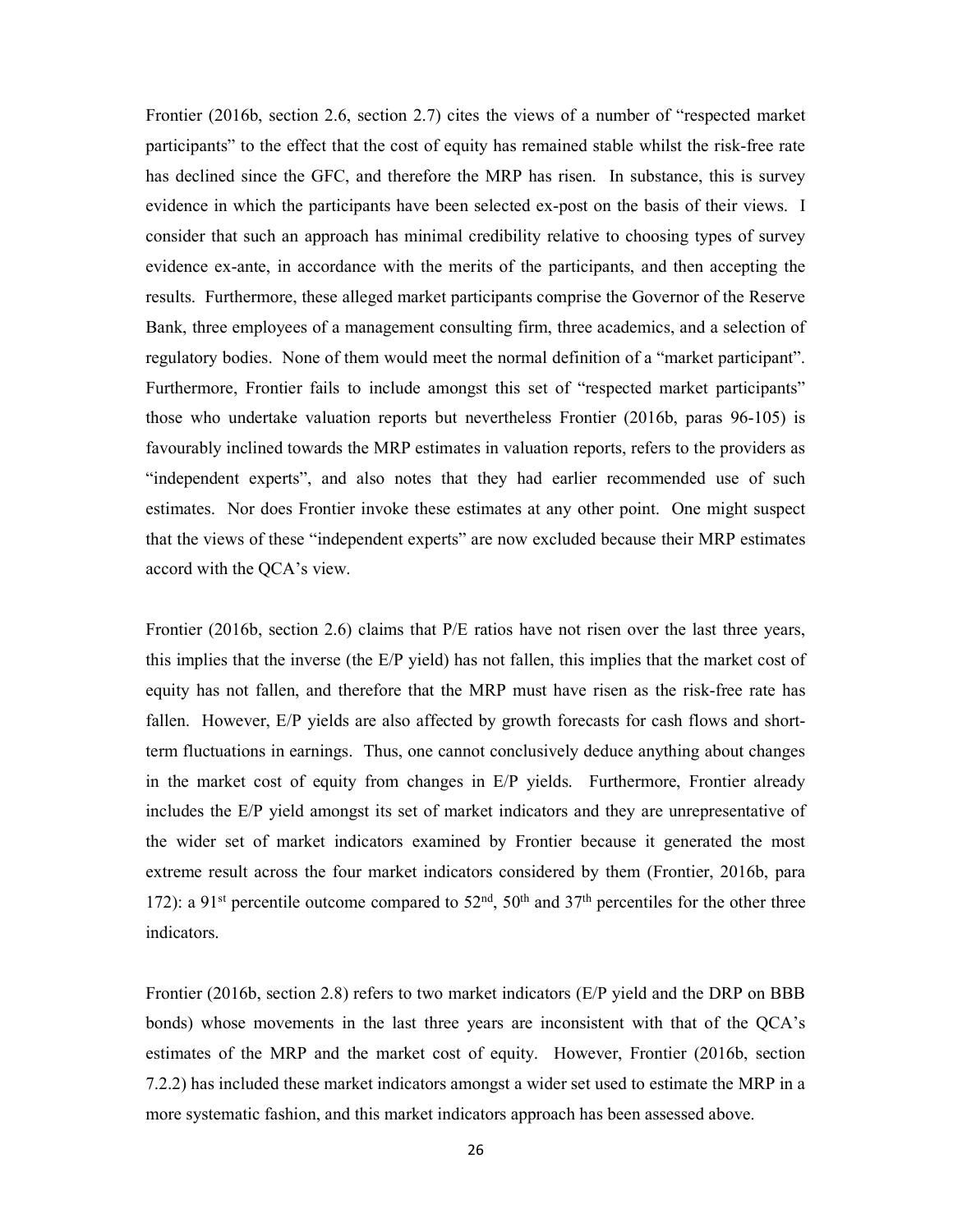Frontier (2016b, section 3) claims that the QCA fails to explain how it estimates the MRP from the five approaches considered, and that it is clear that the results from the Wright and Cornell methods must each have received negligible weight from the QCA. I do not agree with either point. The QCA uses judgement rather than applying specific weights to the methods that are considered, and I consider this to be a legitimate approach so long as its conclusion is compatible with the application of a plausible set of weights to the methods used. The methods used and the QCA's resulting estimates are 5.5% for the Siegel method, 6.4% for the Ibbotson method,  $6.0\% - 6.8\%$  for surveys,  $7.0\%$  for the Cornell method, and 9.2% for the Wright method (QCA, 2016b, page  $78$ ).<sup>8</sup> Equal weighting is the natural choice and I also favour it. Using the midpoint of the range for surveys, the equally-weighted median over these five results is 6.4%, which is almost identical to the QCA's conclusion of  $6.5\%$ <sup>9</sup> So, although the QCA does not specify a set of weights, its conclusion is reasonable and contrary to Frontier's claim it does not require negligible weights on the Cornell and Wright methods. Furthermore, reducing the weight on either or both of the Cornell or Wright methods and thereby raising the weights on the other three methods would not change the median (as noted by the QCA, 2016b, footnote 200). By contrast, raising the weight on either or both of the Cornell or Wright methods at the expense of the weights on the other three methods would raise the median, and raising these weights sufficiently would produce a weighted median above 6.5% (as noted by the QCA, 2016b, footnote 200). This would be consistent with Frontier's arguments discussed earlier, including zero weight on the Siegel method, but I disagree with such arguments for the reasons indicated above.

Frontier (2016b, section 3) claims that the QCA's MRP estimates are implausible because they move very little with substantial changes in market conditions, due to high weight on the Ibbotson and Siegel estimates. In statistical terms, Frontier are asserting that the QCA's estimates are biased (too high at some times and too low at others), and implying that this is a

1

<sup>&</sup>lt;sup>8</sup> The QCA (2016b, page 78) also considers additional information that reflects current market conditions.

<sup>&</sup>lt;sup>9</sup> The upper bound on the QCA's estimate from the surveys (6.8%) presumes that all survey participants do not allow for the credits and they all estimate the MRP using a forward-looking method of the DDM type. By contrast, if they all allow for the credits, the appropriate MRP estimate to use is the QCA's lower bound of 6.0%. Alternatively, if none of them allow for the credits but base their MRP estimates on results of the Ibbotson, Siegel, or Wright type using data from 1883, the upward adjustment for the credits would only be 0.20% (see Lally, 2014, pp. 14-15). Thus, recognizing that some participants do allow for the credits and that some of those who don't do so base their MRP estimates on historical data, the appropriate estimate of the MRP inclusive of the credits would be between 6.0% and 6.8%.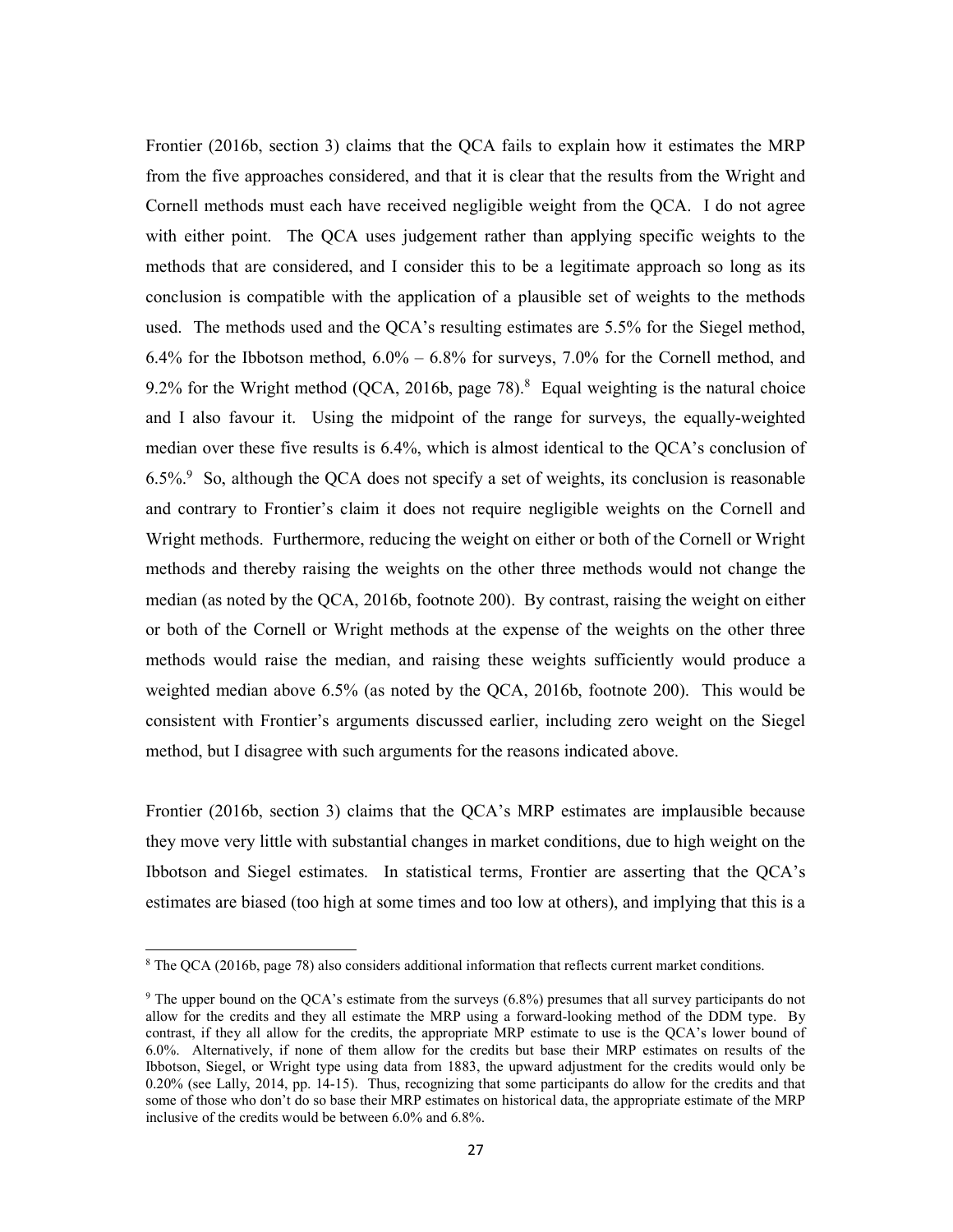defect. However, as discussed in Lally (2015b, page 27), the QCA's approach is sensible for two reasons. Firstly, even if one sought the 'best' estimate of the MRP at the current time, 'best' is usually understood to mean minimal mean squared error (MSE) and MSE is likely to be minimised by placing significant weight on the Ibbotson and Siegel estimators. Furthermore, it is more important for a regulator to seek accurate compensation for businesses over the life of the regulated assets rather than over each regulatory cycle, and therefore it is more important to seek a good estimate of the long-run average MRP than that prevailing at the current time in the event that one faced this choice. Consequently, even if use of the Ibbotson and Siegel approaches did underestimate the MRP at some times and the reverse at others, they may produce good estimates of the long-run average MRP and therefore be highly desirable. So, the use of the Ibbotson and Siegel estimators is likely to improve both the estimate for the prevailing MRP and the estimate of the long-run average. Frontier (2016b) does not respond to these arguments.

Frontier (2016b, paras 96-105) argues that the QCA does not appropriately use results from valuation reports to estimate the MRP. These points were raised earlier by SFG (2014b, section 5) and addressed in Lally (2015b, pp. 30-31), but Frontier (2016b) does not respond to these points.

Frontier (2016b, paras 102-104) notes that the QCA adopted survey-based MRP estimates of 6.0% excluding credits and 6.8% including credits in its UT4 Draft Decision, that the corresponding figures in its DBCT Draft Decision were 5.1% and 6.0% (QCA, 2016a, pp. 72- 73), and that the QCA fails to explain this reduction. I understand that the reduction arose from the QCA (2016a) relying upon the Fernandez et al (2015, Table 2) survey results (median of 5.1%) because the Fernandez et al (2016, Table 2) survey results (median of  $6.0\%$ ) were not yet available.<sup>10</sup> Furthermore, Frontier's query has been overtaken by events because the QCA has reverted to its earlier figures of 6.0% and 6.8% in its DBCT final decision (QCA, 2016b, page 78) consequent upon the Fernandez et al (2016, Table 2) results becoming available. Furthermore, as explained in Lally (2014, pp. 14-15), it is not clear whether survey respondents have included allowance for credits within their estimates. Thus, any decision to treat the survey results as being exclusive of credits (thereby warranting an

-

 $10$  The DBCT Draft Decision was published in April 2016 whilst the Fernandez et al (2016) survey was not available until May 2016.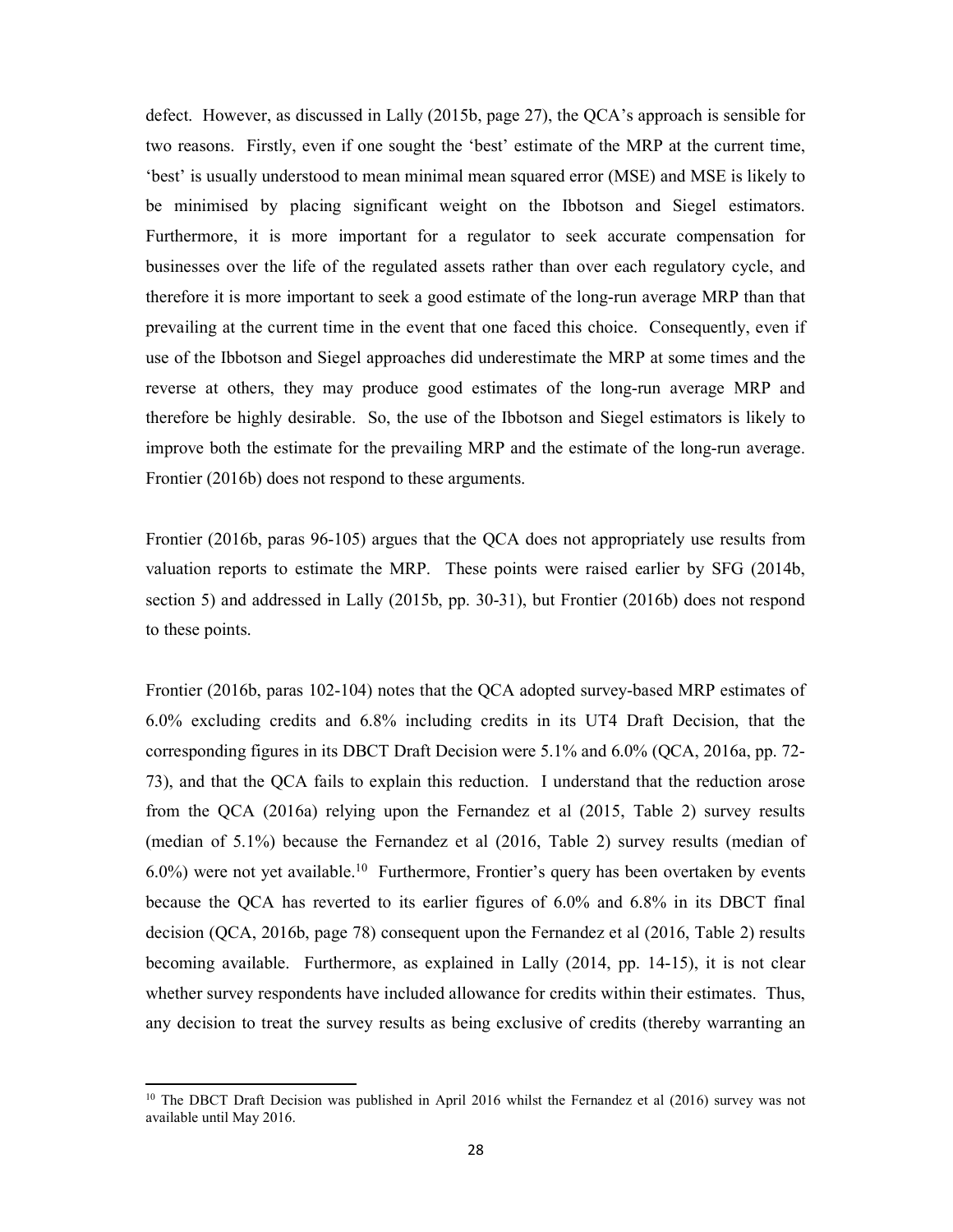increment for the credits) would be very generous to the DBCT, and any choice of estimate within the QCA's current range ought then to be below the upper limit.

Frontier (2016b, section 4.2.5) claims that the QCA has "effectively rejected" the Wright approach, that it has provided no cogent reason for doing so, and has done so against the advice of its consultant. However, Frontier's claim of "effective rejection" is an exaggeration because the QCA merely assigns a lower than equal weighting (less than 20%) to this method and in an example to illustrate its approach gives it a weight of 10% (QCA, 2016b, footnote 200). Furthermore, the practical effect of this weighting issue is nil, because assigning equal weight to each of the five methods considered by the QCA would produce a median result of 6.4% as discussed above, matching the result arising from the QCA's weighting scheme (QCA, 2016b, footnote 200).

Frontier (2016b, section 4.3.1) categorises MRP estimation methods into two types, averages over the estimates within each category, and then over the two categories. The two types are those based upon past returns and the current bond yield (Ibbotson and Wright), and those that use contemporary market information (DDM and the use of market indicators). However, this classification scheme is flawed; the two types are not mutually exclusive (because the current bond yield is also contemporary market information) and the description of the first type is incompatible with the Ibbotson method (because the Ibbotson method does not use the current bond yield). The source of the 'difficulty' is that the Wright method is a hybrid, which uses both past and current information. There is no practical significance to this here because the same MRP estimate would have occurred even if Frontier had simply averaged over the results from the four methods. A more significant issue would arise if a desirable estimation method could not be included in one of these categories, even with variation in the titles for the categories, and this may be the case for surveys, which cannot be clearly categorized in this way. However, if an estimation method is useful, it should not be excluded merely on account of classification difficulties. An equally significant issue would arise if one included an estimation method simply in order to equalize the numbers of methods in the two groups. This seems to have happened with Frontier's inclusion of market indicators, because neither Frontier nor SFG have previously used such a methodology and its inclusion equalizes the numbers of methods in the two categories.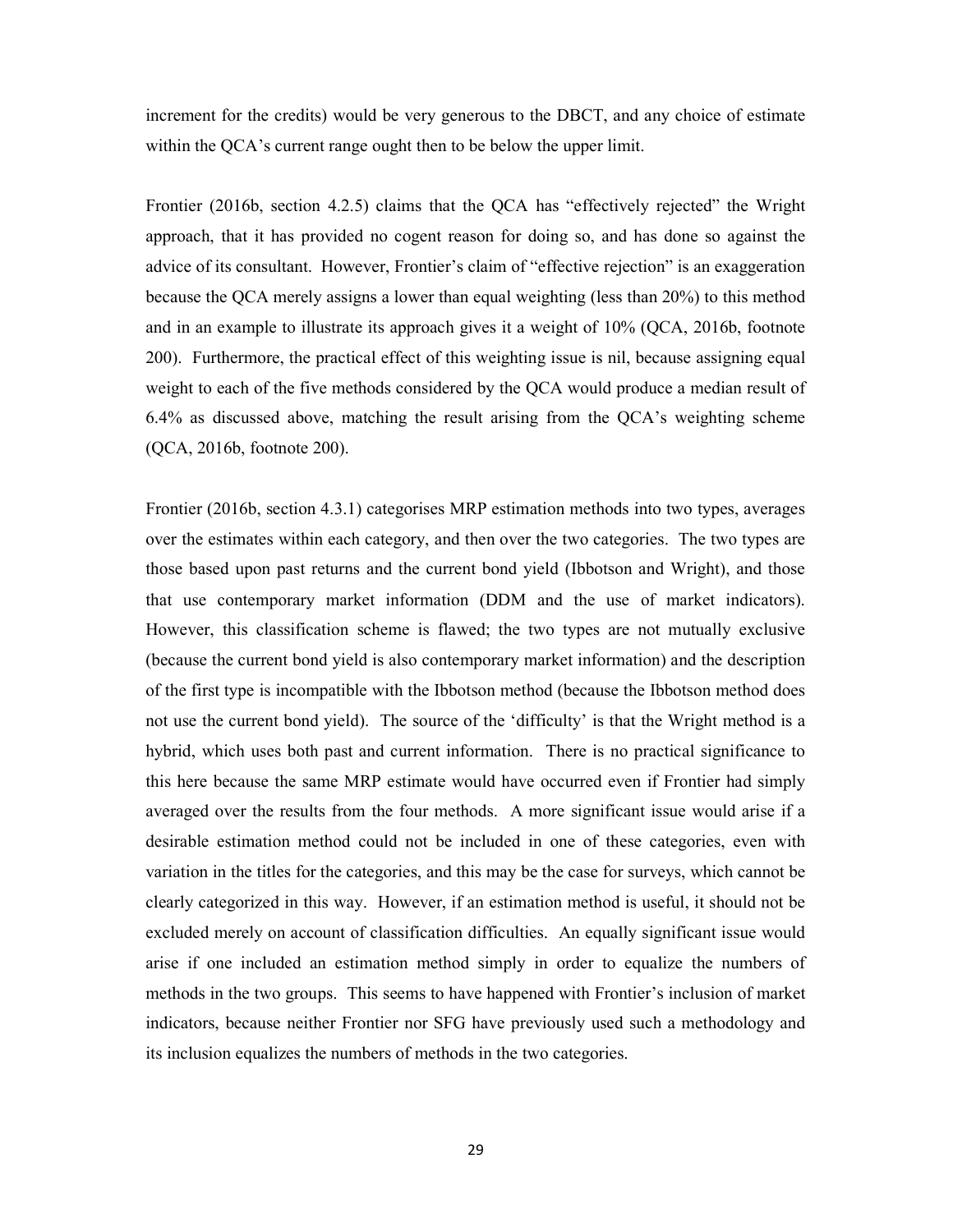The Brattle Group (2016, section IV) favours an MRP estimate of 7.7%, being the median of the results from the Ibbotson (6.8%), Wright (8.6%), and a DDM approach (8.6%). These estimates and the underlying methodologies differ from those adopted by the QCA. The Brattle Group also rejects estimates from two additional methodologies adopted by the QCA (Siegel and surveys). These points of distinction are examined as follows.

The Brattle Group's Ibbotson-type estimate of the MRP (6.8%) uses data without the imputation credits from Dimson et al (2016, Table 13) for the period 1900-2015 (6.6%) and adds 0.2% for the imputation credits. This estimate of 6.8% differs from the Ibbotson estimate of the QCA (2016b, section 4.7) of 6.4% in various ways as follows. Firstly, the formula used by The Brattle Group for correcting for imputation credits is equation (11) shown in Lally (2015b, section 2.2). That formula is critiqued by Lally (2015b, section 2.2), and The Brattle Group (2016) does not respond to these points of criticism. Secondly, this correction formula requires a gamma value and The Brattle Group uses 0.25. As discussed in section 2 above, this value is far too low. There is no practical significance to these two points, because the correct adjustment for the credits in accordance with equation (3) in Lally (2015b, section 2.2) would coincidentally be  $0.20\%$ .<sup>11</sup> Thirdly, the QCA obtain their MRP estimates from Brailsford et al (2008, 2012), subject to updating, and these authors estimate the MRP using the arithmetic mean of the annual return on equities net of the contemporaneous yield on ten-year government bonds. This is consistent with defining the MRP as the expected market return net of the yield on ten-year government bonds, and this in turn is consistent with the CAPM. By contrast, Dimson et al (2016, section 2.1) estimate their MRP by arithmetic averaging over the annual geometric difference between the return on equity and the return on ten-year government bonds, which is consistent with defining the MRP as the expected geometric difference between the return on equity and the return on tenyear government bonds. This implicit definition does not correspond to the CAPM, whereas the QCA's does.12 Fourthly, the QCA uses all available data for Australia (from 1883) and assesses the quality of the data, leading to more weight being placed on the data since 1958.

-

<sup>&</sup>lt;sup>11</sup> The numerical calculation appears in Lally  $(2014, \text{page } 10)$ .

<sup>&</sup>lt;sup>12</sup> Dimson et al's use of geometric differencing (which is undertaken to make the results invariant to the currency in which they are expressed) can be overcome by taking the difference between the arithmetic mean return on equities and that on bonds, as these are disclosed in Dimson et al (2016, Table 13). This reduces the MRP estimate (without allowance for the credits) from 6.6% to 6.1%. However, the bond data are still returns rather than yields.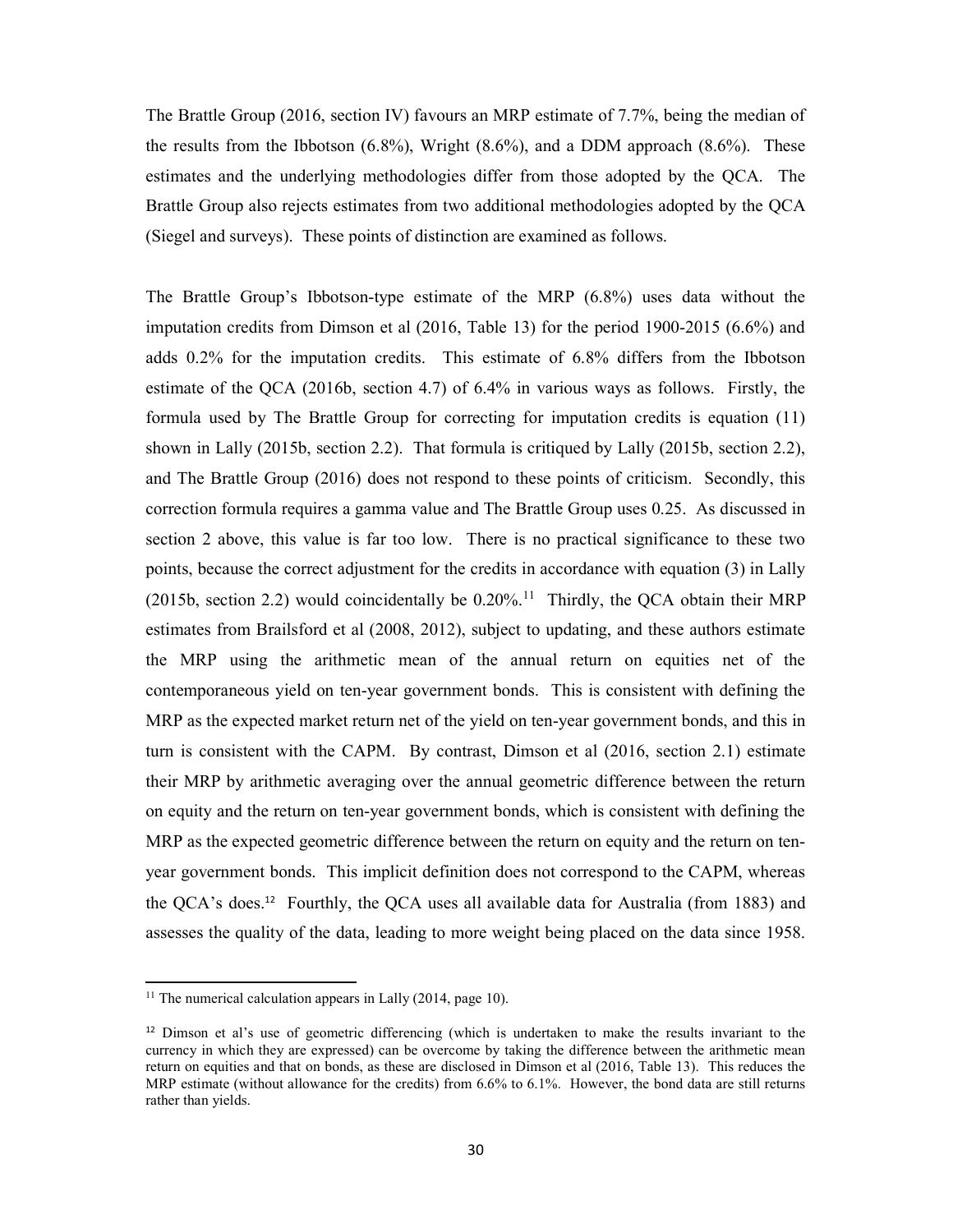By contrast, Dimson et al (2016) use Australian data only from 1900 (for comparison across countries) and equally weight it despite implicitly acknowledging the superiority of the post-1958 data (ibid, page 61). On both points, the QCA's estimates are superior. The same points were made in Lally (2015b, section 3.2) concerning an earlier report by The Brattle Group (2014) but they have not commented upon these matters in their latest report. There is no practical significance to the last two points, so long as the Dimson et al (2016, Table 13) data is used to estimate the MRP excluding the credits at 6.1% (see footnote 8) because the OCA's estimate without the credits is almost identical at  $6.4\%$  -  $0.2\%$  =  $6.2\%$ .

The Brattle Group (2016, section IV) estimates the MRP using the Wright approach at 8.6% (including 0.3% for the imputation credits) whilst the QCA's (2016b, page 78) estimate is 9.2%. The Brattle Group's formula for adding the effect of the imputation credits is the same as for the Ibbotson method discussed in the previous paragraph, and therefore suffers from the same shortcomings discussed there, but The Brattle Group's adjustment of 0.3% is almost identical to the correct adjustment of 0.2% noted in the previous paragraph. This point aside, there seem to be two principal differences in the methodology. Firstly, The Brattle Group uses the Dimson et al (2016) data from 1900. By contrast, the QCA (2016b, section 4.7) uses longer term data from Brailsford et al (2008, 2012), subject to updating, and also assesses the quality of the data, leading to more weight being placed on the period since 1958. As discussed in the previous paragraph, the QCA's approach is superior. Secondly, in converting the estimate of the expected real return on equities to a nominal return, the QCA uses an inflation forecast of 2.5% corresponding to the midpoint of the RBA's target band whilst The Brattle Group (2016, footnote 70) use forecasts of 1.8% to 2.1% from two Australian banks, from one and two years ahead.<sup>13</sup> Since the purpose of the exercise is to estimate the MRP over the next regulatory cycle of four years, the appropriate inflation forecast is that for four years. So, the Brattle Group's forecasts are for too short a period. In respect of the QCA's use of the inflation target as a forecast, Tulip and Wallace (2012, Table 4) report that the RMSE of the RBA's forecasts are materially superior to use of the inflation target (and statistically significant) for one-year ahead (0.89% versus 1.41%), and marginally superior (but not statistically significant) for the second year ahead (1.27% versus 1.36%).

1

<sup>&</sup>lt;sup>13</sup> The CBA forecasts for August 2016 are available at https://www.commbank.com.au/content/dam/commbank/corporate/research/publications/economics/forecastseconomic-financial/2016/120816-Forecasts.pdf whilst the Westpac forecasts for July 2016 are available at https://businessfocus.westpacgroup.com.au/blog/2016/july/25/weekly-economic-update-25-july-2016/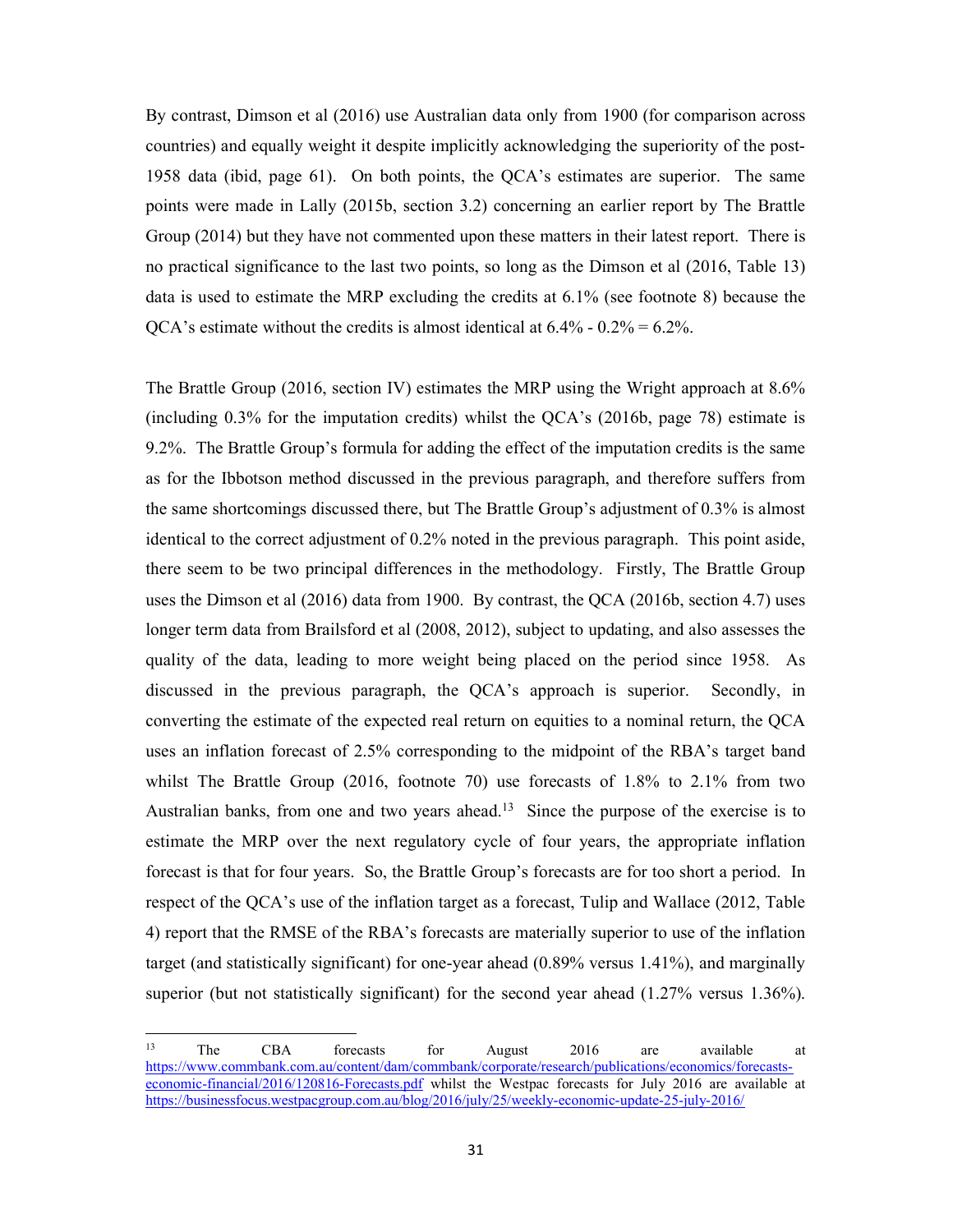Tulip and Wallace (2012, Table 2) also report that the RMSE of the RBA's forecasts are marginally superior to those provided by other private sector forecasters (but the differences are not statistically significant). So, on the basis that one should use the inflation target in the absence of compelling contrary evidence, the best forecast over the next four years would be the RBA's forecast for the first year coupled with the inflation target for the remaining three years. So, the QCA's approach is close to optimal.

As discussed earlier in reviewing Frontier's Cornell-type estimate, the QCA's use of the RBA's 2.5% inflation target would appear to be an unbiased estimate over the long run, and this is entirely plausible because it is the target to which monetary policy is directed. By contrast, the forecasts used by The Brattle Group are only one year ahead for Westpac and two years ahead for the CBA. These are not long-term forecasts. In addition, the MRP estimate is obtained by deducting the nominal risk-free rate from the nominal expected return on equities, and The Brattle Group (2016, page 27) uses the current yield on a ten-year government bond for the risk-free rate here. This is inconsistent with using inflation forecasts over only one or two years. On all points, the QCA's approach is superior.

The Brattle Group (2016, section IV) estimates the MRP at 8.6% using a DDM favoured by Bloomberg (including 1.0% added for the imputation credits) whereas the QCA's DDM estimate (2016b, page 78) is 7.0%. In respect of the allowance of 1.0% for the credits, The Brattle Group's formula for adding the effect of the imputation credits is the same as for the Ibbotson method discussed in the previous paragraph, and therefore suffers from the same shortcomings discussed there, but The Brattle Group's adjustment of 1.0% is coincidentally almost correct.<sup>14</sup> So, there is no practical significance to this point. In respect of the Bloomberg approach, the full details are not disclosed by The Brattle Group but three points warrant comment. Firstly, in the Bloomberg approach, the long-run expected growth rate in cash flows is set equal to that of GDP. By contrast, the QCA (2016a, section 4.7; 2014, pp. 71-72) deducts 1% from the long-run expected growth rate in GDP to recognize that part of the growth in aggregate dividends to all equity in all firms goes to new equity and new firms rather than existing equity in existing firms. Clearly, The Brattle Group is aware of this 1% deduction but offers no contrary argument. Secondly, The Brattle Group argues that the

1

<sup>&</sup>lt;sup>14</sup> Using equation (3) in Lally (2015b) along with a cash dividend yield of 5%, 75% of dividends being fully imputed, a corporate tax rate of 30% and  $U = 0.56$ , the adjustment for the credits is 0.90%. This exceeds the adjustment of 0.2% for the Ibbotson and Wright methods because they use historical data and imputation operated in only 20% of those years.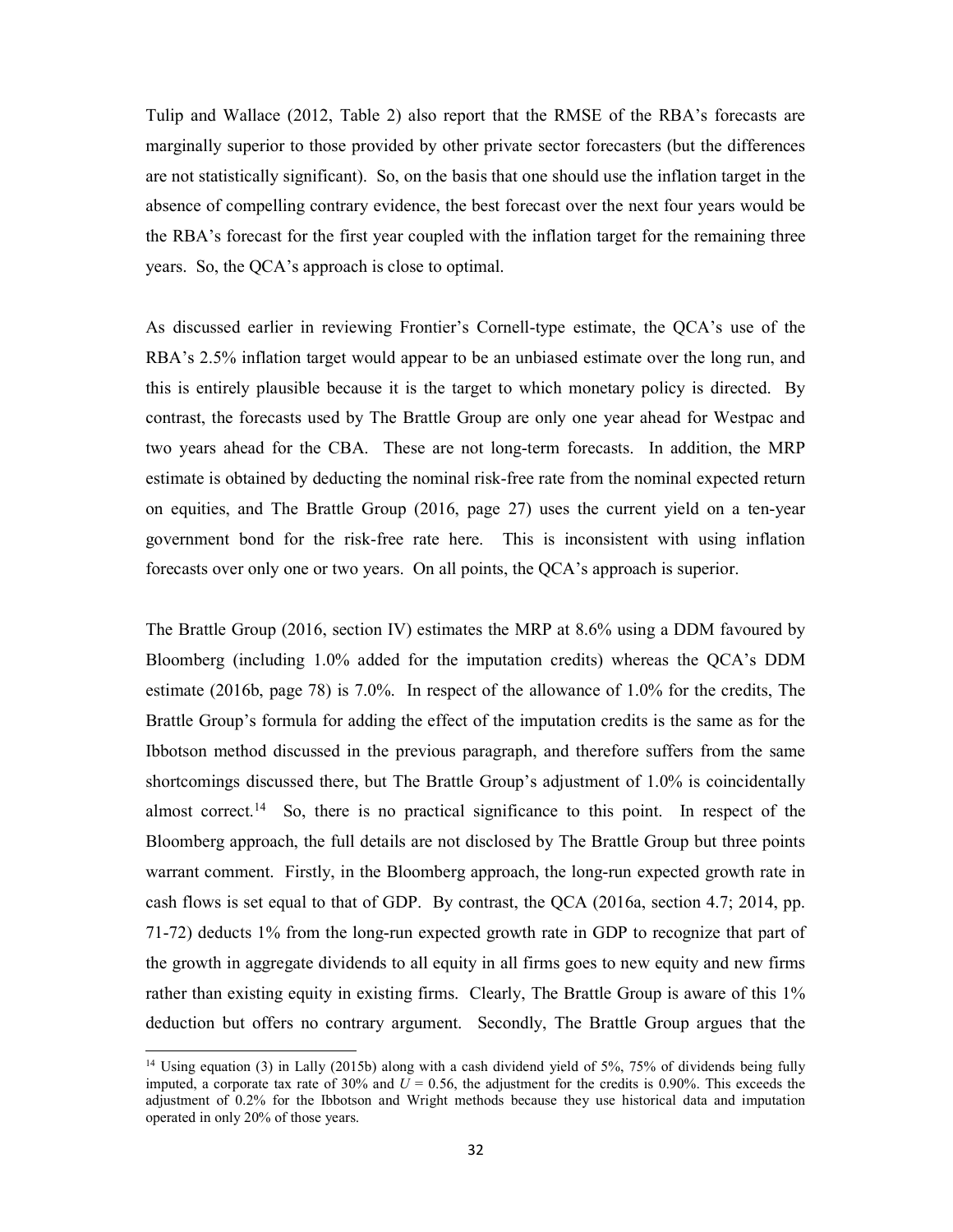QCA's approach fails to allow for share repurchases and the effect of allowing for this is to raise the MRP estimate by 0.5%. As discussed in Lally (2015b, section 2.3), I agree that repurchases should be allowed for and the QCA has not done so but there are data availability problems and the effect of allowing for this would raise the MRP estimate by up to 0.50%. The Brattle Group does not demonstrate how it estimates the effect at 0.50%. Furthermore, in respect of the point in Lally (2015b, section 2.3) that not allowing for repurchases in the current 'dividends' is potentially offset by not correcting the EPS growth rate for repurchases, The Brattle Group argues that analysts would adjust the EPS growth rate for repurchases. However, this claim is irrelevant to their own analysis (i.e., Bloomberg's) because they use a long-run expected growth rate in EPS equal to GDP and this does *not* correct for repurchases. These points about repurchases are not significant because they would not change the median result amongst the QCA's estimates for the five methodologies. Thirdly, The Brattle Group claims that a DDM ignores option values inherent in stocks and therefore underestimates the MRP. It is true that a DDM ignores such option values but the effect is to instead overestimate the MRP. To illustrate this point, suppose that firms in a market currently generate dividends of \$9b per year, these are not expected to grow, the cost of equity is 10%, and the firms have growth options worth \$10b. Accordingly, the value of all equities in the market would be \$100b as follows:

$$
S = \frac{\$9b}{.10} + \$10b = \$100b
$$

The conventional application of a DDM would set the value of the equities (\$100b) equal to the present value of the expected dividends and solve for the discount rate  $k$ , as follows:

$$
\$100b = \frac{\$9b}{k}
$$

The resulting estimate of the discount rate  $k$  would be 11.1%, which overestimates the true value of 10% due to the presence of options. Accordingly, the MRP will also be overestimated. So, across these three points, only the second in principle favours the approach taken by The Brattle Group over that of the QCA, and even here they fail to demonstrate the alleged size of the effect whilst recognition of the point would not change the median estimate. The approach taken by the QCA is therefore favoured.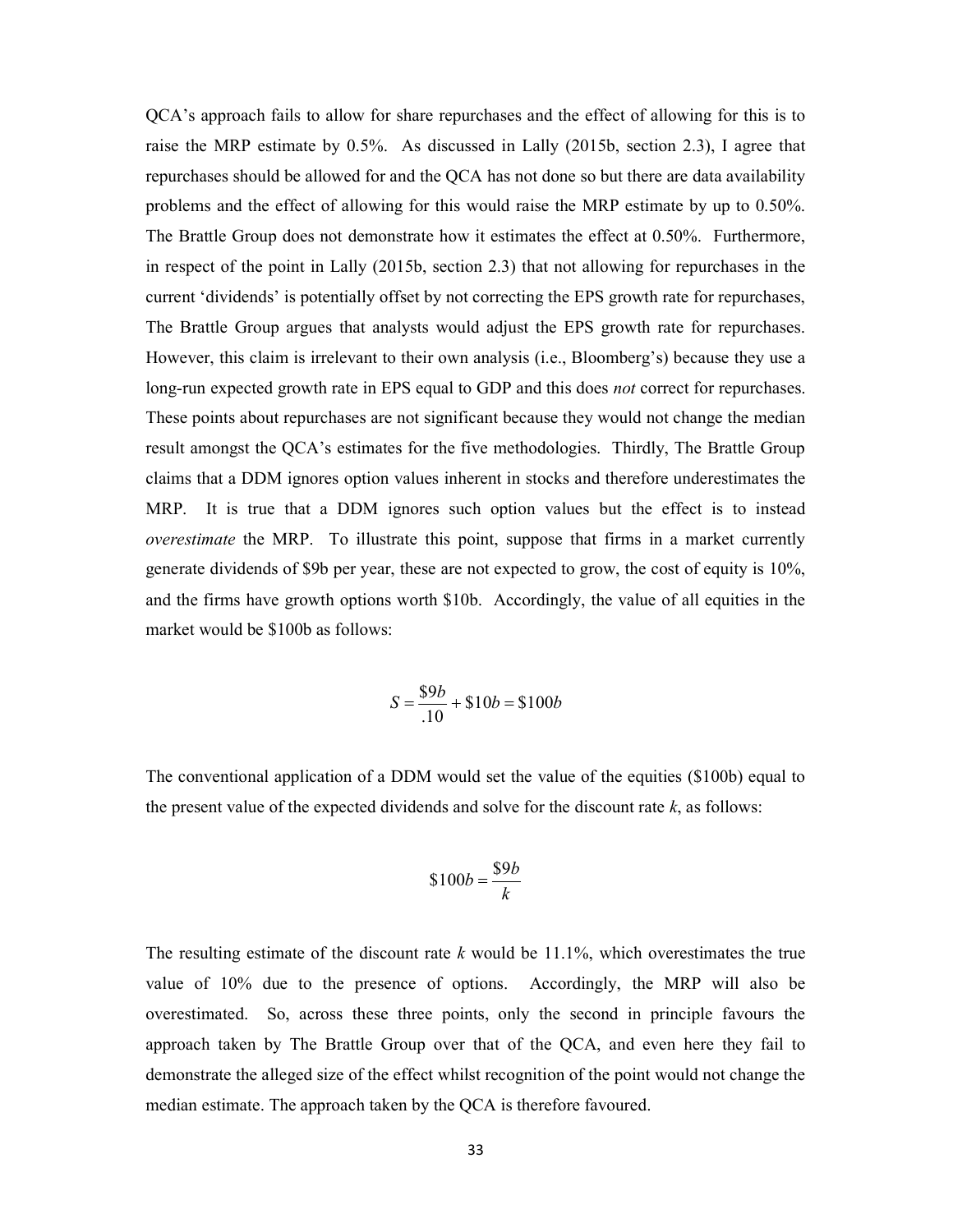The Brattle Group (2016, section IV) does not favour the use of the Siegel method, for the following reasons. Firstly, The Brattle Group claims that the method is not widely used. I think this is true but neither was the wheel for some time after its discovery. Progress involves change, and requires assessment of methods on their merits. The Brattle Group's recourse to a DDM approach favoured by Bloomberg, and Frontier's (2016b) recourse to market indicators, could also be described as not being widely used, but I have assessed both of them on their merits rather than rejecting them on the basis of not being widely used. Secondly, The Brattle Group claims that the Siegel method "was derived for the period 1940- 1990" and that it would be important to "repeat the study using data from the last 25 years". However, the Siegel methodology rests on the premise that the inflation shock in the late  $20<sup>th</sup>$ century induced an overestimate of the MRP from the Ibbotson method, which warrants correction. If the premise is valid, and the correction addresses the problem, there is no cause for repeating the study beyond 1990 because the inflation shock has not persisted beyond 1990. Similarly, if Ibbotson estimates of the MRP contained transcription or computational errors over the 1940-1990 period, leading to an increase in the estimate, and these were corrected, there would be no cause to repeat that study.

The Brattle Group (2016, section IV) rejects surveys of the Fernandez et al (2015) type on various grounds. The points largely repeat those raised by SFG (2014c, paras 171-187), and many of the points raised here are reasonable. However, as argued in Lally (2013), some weight should be placed upon results from other markets and the Fernandez surveys are the only ones that allow this to be done. I therefore favour use of this survey as well as the MRP estimates from the valuation reports. The Brattle Group (2016) does not respond to these arguments. By contrast, The Brattle Group (2016, page 25) is favourably inclined towards MRP estimates in these valuation reports, but fails to explain why they do not draw upon them in estimating the MRP. Furthermore, desisting from using the Fernandez results would have no practical effect here because the other type of survey used by the QCA (valuation reports) yields almost identical estimates.

The Brattle Group (2016, section IV) notes that the DRPs on Australian corporate bonds with A ratings have been higher by about 0.80% in the period since 2007 than they were in the 2005-2007 period (as shown in their Figure 5), that a debt beta of 0.12 converts this into an MRP increase of about 6.5%, and therefore that the current MRP is significantly elevated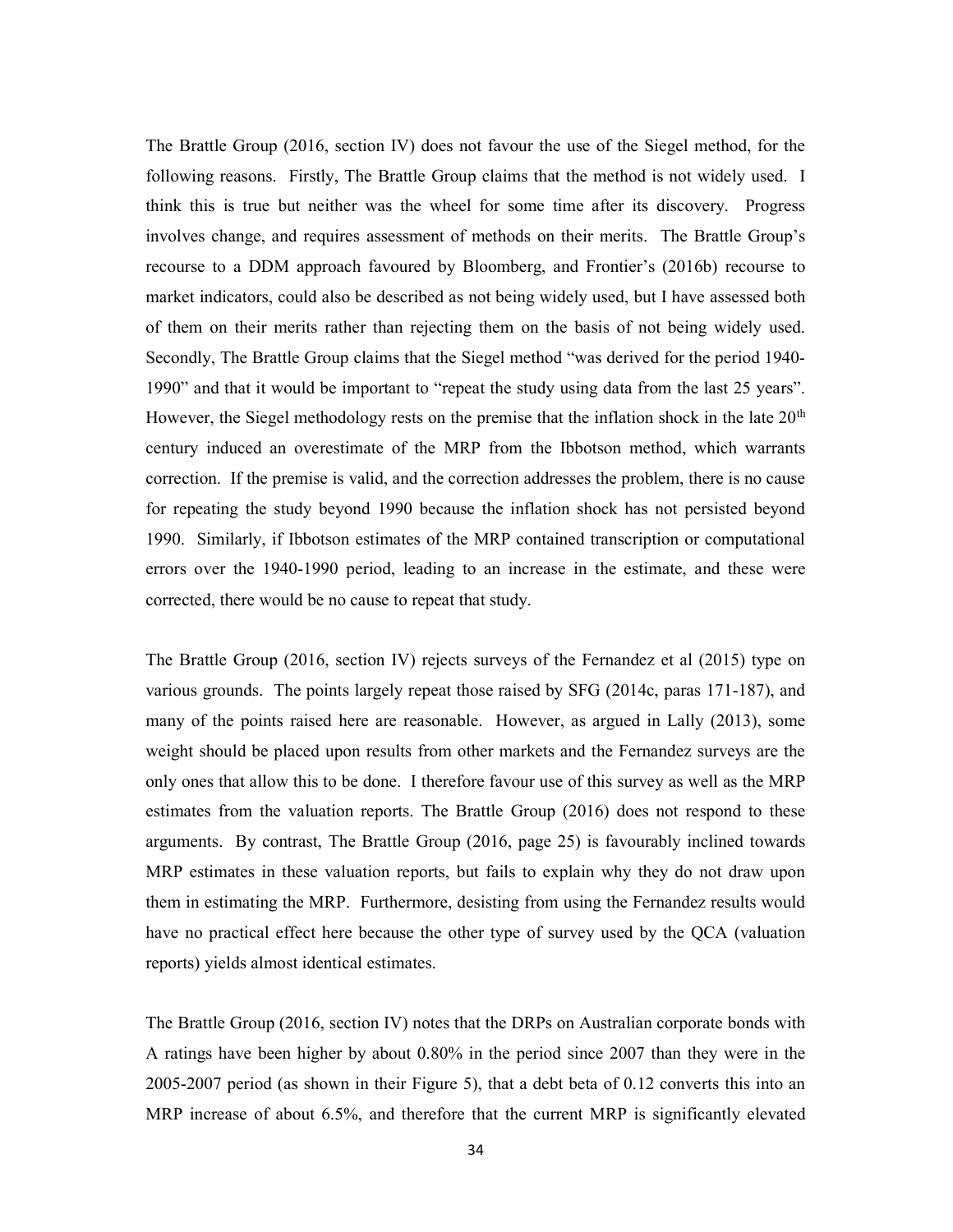relative to its historical norm. This analysis suffers from two significant problems. Firstly, it treats the DRPs observed in the 2005-2007 period as the historical norm but supplies no evidence in support of such a claim. Secondly, it attributes all of the increase in the DRPs to systematic risk. The Brattle Group recognizes that there are other components to the DRP, but lists only default and tax premia. The outstanding omission here is an allowance for the inferior liquidity of corporate bonds relative to government bonds, and this allowance rose as a result of the GFC. For example, Dick-Nielsen et al (2012, Table 4) conclude that the illiquidity component of the DRP on US corporate bonds with A ratings rose from 0.02% in the 2005-2007 period (pre-GFC) to 0.50% in the 2007-2009 period (during the GFC). Using changes in the DRP to help estimate the MRP is not unreasonable but the process used by The Brattle Group is not reasonable.

The Brattle Group (2016, section III, section IV) argues that the risk-free rate used within the MRP must match that in the first term of the CAPM. So, if the QCA uses the four-year rate within the first term of the CAPM, it should use the same rate within the MRP. Since the MRP estimates above reflect use of the ten-year risk-free rate, these must be corrected for the differential between the four and ten-year risk-free rates, and the differential is about 0.45% averaged over the 1991-2016 period or 0.58% at the present time. These arguments are conceptually identical to those in The Brattle Group (2014, section III, section IV) and have been addressed in Lally (2015b, section 3.1, 3.2). In particular, the conceptual argument for a consistent risk-free rate is not clear-cut and, even if it were, the required correction to the MRP would be much smaller than claimed by The Brattle Group, and it would not affect the QCA's rounded estimate of 6.5%. The Brattle Group (2016) does not respond to these arguments.

It is also rather ironic that The Brattle Group favours this strict matching of terms within the CAPM but recommends or expresses favourable views about a whole range of other actions that would also depart from a strict application of the CAPM. The first of these is to recommend use of a forecasted risk-free rate rather than the rate prevailing at the beginning of the regulatory cycle (The Brattle Group, 2016, section III). Such an asset (if it exists) is not the risk-free asset, and therefore use of it is inconsistent with the CAPM. The second is to express a favorable view about augmenting the observed risk-free rate by a portion of the increase in the DRP (The Brattle Group, 2016, section III). Again, such an asset (if it exists) is not the risk-free asset, and therefore use of it is inconsistent with the CAPM. The third is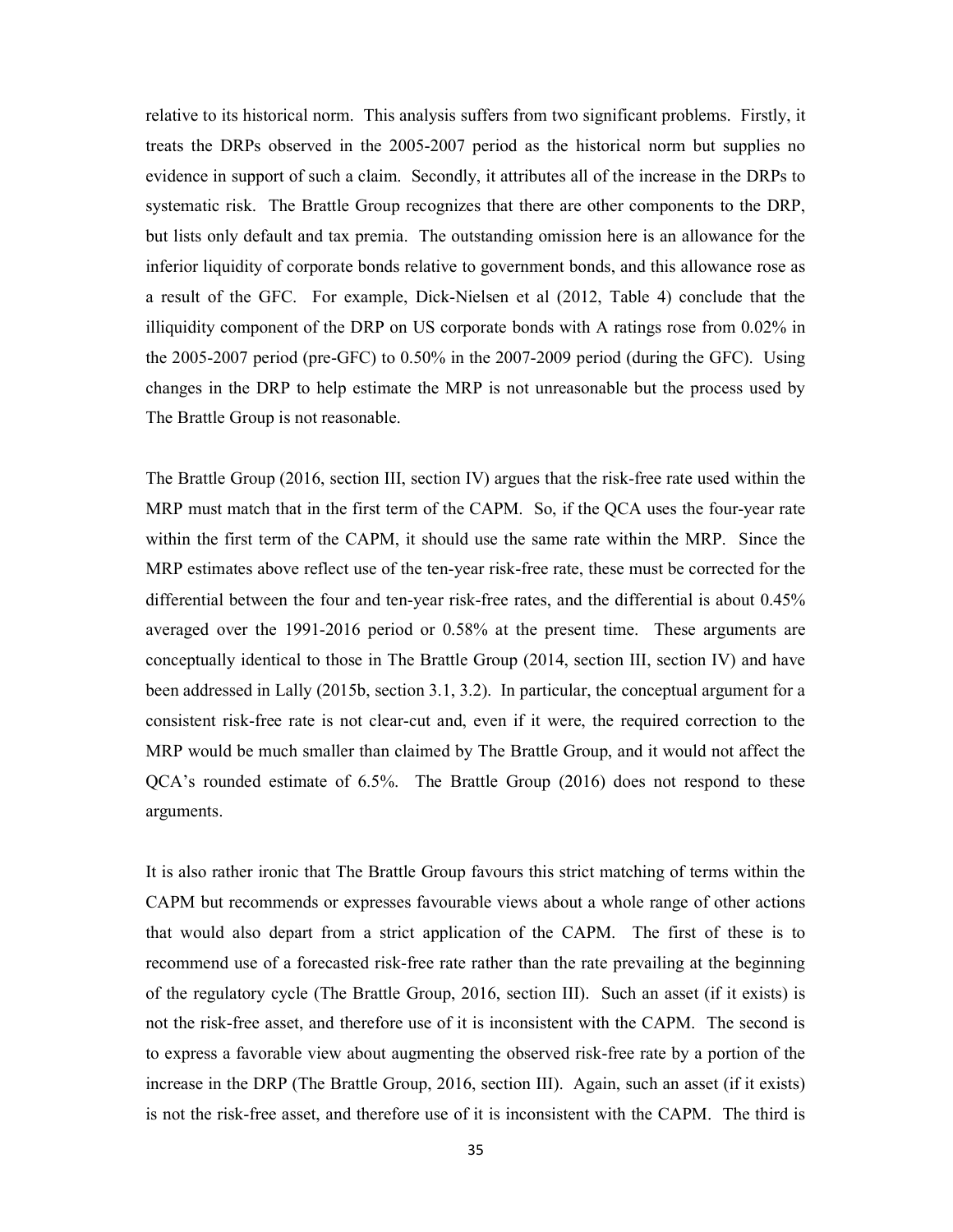to express a favourable view of valuation reports (ibid, page 25) despite the fact that applications of the CAPM in these valuation reports almost always depart from a strict application of the model. In particular,  $EY(2016, pp. 21-23)$  report that, of the 24 reports produced in 2015 in which the CAPM is used, 23 made adjustments including applying company or project-specific risk premia, and using trailing average risk-free rates rather than the values prevailing at the valuation date. This third point also applies to Aurizon (2016), because it too recommends use of these valuation reports (ibid, page 290) whilst also recommending strict matching of the two risk-free rates within the CAPM (ibid, page 291). All of these departures from the CAPM are much more substantial than the issue of strict matching of risk-free rates.

EY (2016, Figure 3) reports that the average MRP used in valuation reports in 2015 (the latest year reported by them) exceeds that used by the QCA by 0.1%. Since the QCA has used 6.5% from 2014, this implies an average MRP value in the surveys of 6.6%. However, so as to gain protection from outliers, the median is preferable to the mean (see Lally, 2015b, pp. 30-31 for a dramatic example of the problem with using means). EY (2016) does not report the median or the full distribution for the 24 valuation reports that give rise to the mean of 6.6% but they note that 12 of these reports made direct adjustments to the risk-free rate (ibid, pp. 20-22), these are reported in their Appendix B along with the MRP estimates, and all but one of these MRP estimates is 6.0% (the other is 7.0%). So, it is reasonable to conclude that the median of the entire 24 estimates is also 6.0%. EY (2016, section 6.5.3) concludes that these estimates do not incorporate any allowance for the effect of imputation credits. If so, then this median of 6% constitutes an estimate of the MRP exclusive of the effect of the credits.

Aurizon (2016, pp. 290-291) argues that there are no MRP outliers in the EY (2016) report, and therefore no cause to use the median rather than the mean. However, EY (2016) does not disclose the full set of MRP estimates that underlies its average of 6.6% and therefore it is not apparent whether there are any outliers. Furthermore, it is not feasible to use a median in circumstances where there are outliers and a mean otherwise because this would lead to unresolvable debates over the definition of an outlier. Consistent use of the median is therefore the only viable course of action, as argued in Lally (2015b, pp. 30-31).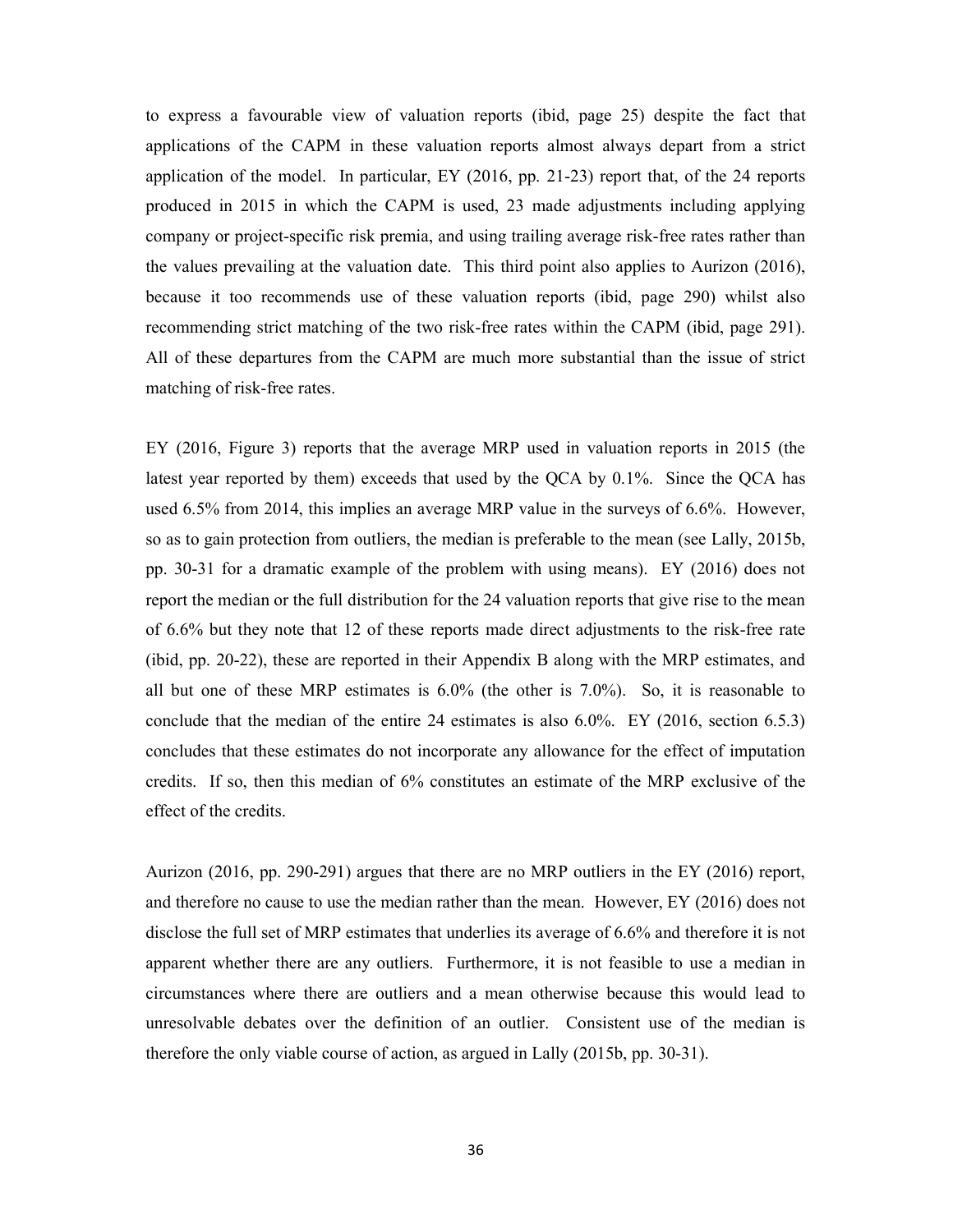Aurizon (2016, page 291) also claims that certain points raised in SFG (2014d) have not been addressed by the QCA. However, these points were addressed in Lally (2015b, section 2.3), and Frontier (2016b) does not respond to these.

Aurizon (2016, page 292) also argues that the QCA fails to explain precisely how it deduces its MRP estimate of 6.5% from the set of estimates that it considers. The same issue has been raised by Frontier (2016b, section 3) and addressed above.

Aurizon (2016, pp. 292-293) also argues that, if the QCA matches the risk-free rate within the first term of the CAPM to the regulatory cycle, it should match the risk-free rate within the MRP to that cycle. Aurizon clearly recognizes that this might simultaneously lead to different MRP estimates for different regulatory problems, but does not consider this problematic. However, a strict application of the CAPM requires one estimate of a MRP at any one point in time. All of this highlights the issue discussed in Lally (2015b, section 2.1): any application of the CAPM to regulatory problems will lead to conceptual problems.

In conclusion, with three exceptions, I do not agree with these arguments concerning the MRP. Firstly, I concur with The Brattle Group that share repurchases should be allowed for in a DDM and that the QCA has not done so. However, there are data availability problems in doing so and the effect of allowing for this would be to raise the MRP estimate by less than 0.50%. The Brattle Group claims that the effect is 0.50% but does not demonstrate how it estimates the effect at 0.50%. The point is not significant because it would not change the median result amongst the QCA's estimates for the five methodologies. Secondly, I concur with many of the criticisms raised by both Frontier and The Brattle Group concerning the Fernandez surveys. However, the surveys have the advantage of including results from a wide range of countries. Furthermore, desisting from using them would have no practical effect because the other type of survey evidence used by the QCA (valuation reports) yields almost identical estimates. Thirdly, I acknowledge the conceptual argument raised by The Brattle Group in favour of matching the risk-free rate within the MRP to that used in the first term of the CAPM. However, this approach also has conceptual drawbacks and the best course of action is not clear-cut. Furthermore, even if the best course of action matched that favoured by The Brattle Group, the required correction to the MRP would be much smaller than claimed by The Brattle Group, and it would not change the median result amongst the QCA's estimates for the five methodologies.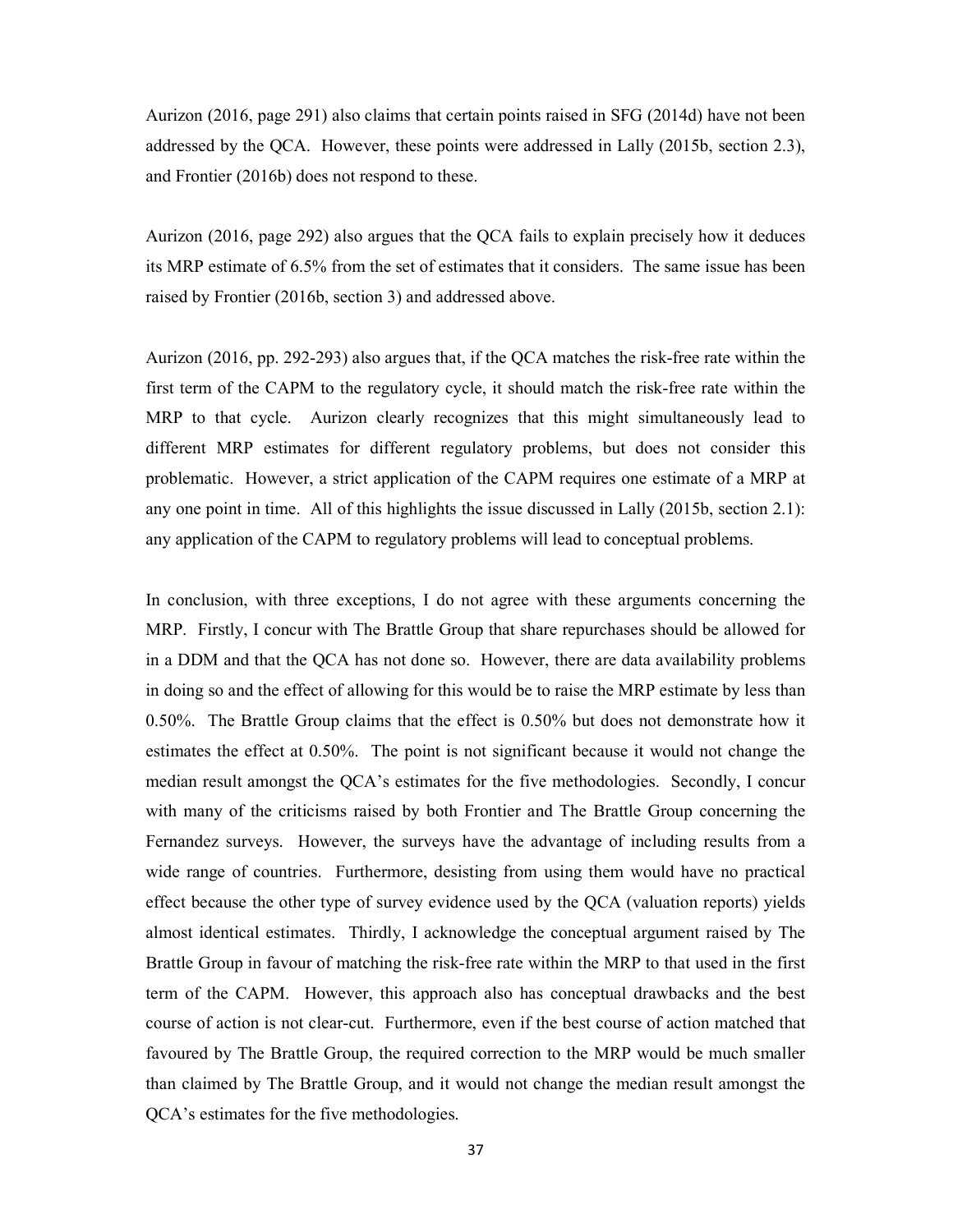The QRC (2017, section 4.4) favours an estimate of 6.0%, by consideration of the QCA's estimates for the Ibbotson, Siegel, DDM and survey methods. I also favour consideration of the Wright method, which produces the highest result amongst the QCA's estimates, and therefore raises the unrounded median estimate.

My own views on the MRP are reflected in Lally (2014, section 5.6), and involve consideration of results from five methods: Ibbotson, Siegel, Wright, the DDM used by the QCA, and the average of the MRP estimates in valuation reports and the Fernandez survey. I also favour consideration of results from both Australia and a range of other markets due to the statistical imprecision in these estimates. In respect of the Australian results, the QCA (2016b, section 4.7) reports these as 6.4%, 5.5%, 9.2%, 7.0%, and 6.0% - 6.8% respectively. In respect of these surveys results, I favour an estimate from the bottom half of the QCA's distribution, because many survey participants may have already included imputation credits in their estimates and many of those who have not rely primarily upon historical data to form their estimate. I also favour use of an equally-weighted median. Applying these principles to the Australian results, the median is 6.4%. Finally, I also favour rounding to the nearest 1.0%, yielding an MRP estimate of 6.0%.

#### 5. Conclusions

With the following exceptions, which do not affect the resulting estimates, I do not agree with the arguments raised by Aurizon or their consultants in support of a gamma of 0.25, an MRP of 7.0%, or the use of yields on ten-year government bonds for determining the riskfree rate within the first term of the CAPM.

Firstly, I concur with The Brattle Group that share repurchases should be allowed for in a DDM and that the QCA has not done so. However, there are data availability problems in doing so and the effect of allowing for this would be to raise the MRP estimate by less than 0.50%. The Brattle Group claims that the effect is 0.50% but does not demonstrate how it estimates the effect at 0.50%. The point is not significant because it would not change the median result amongst the QCA's estimates for the five methodologies.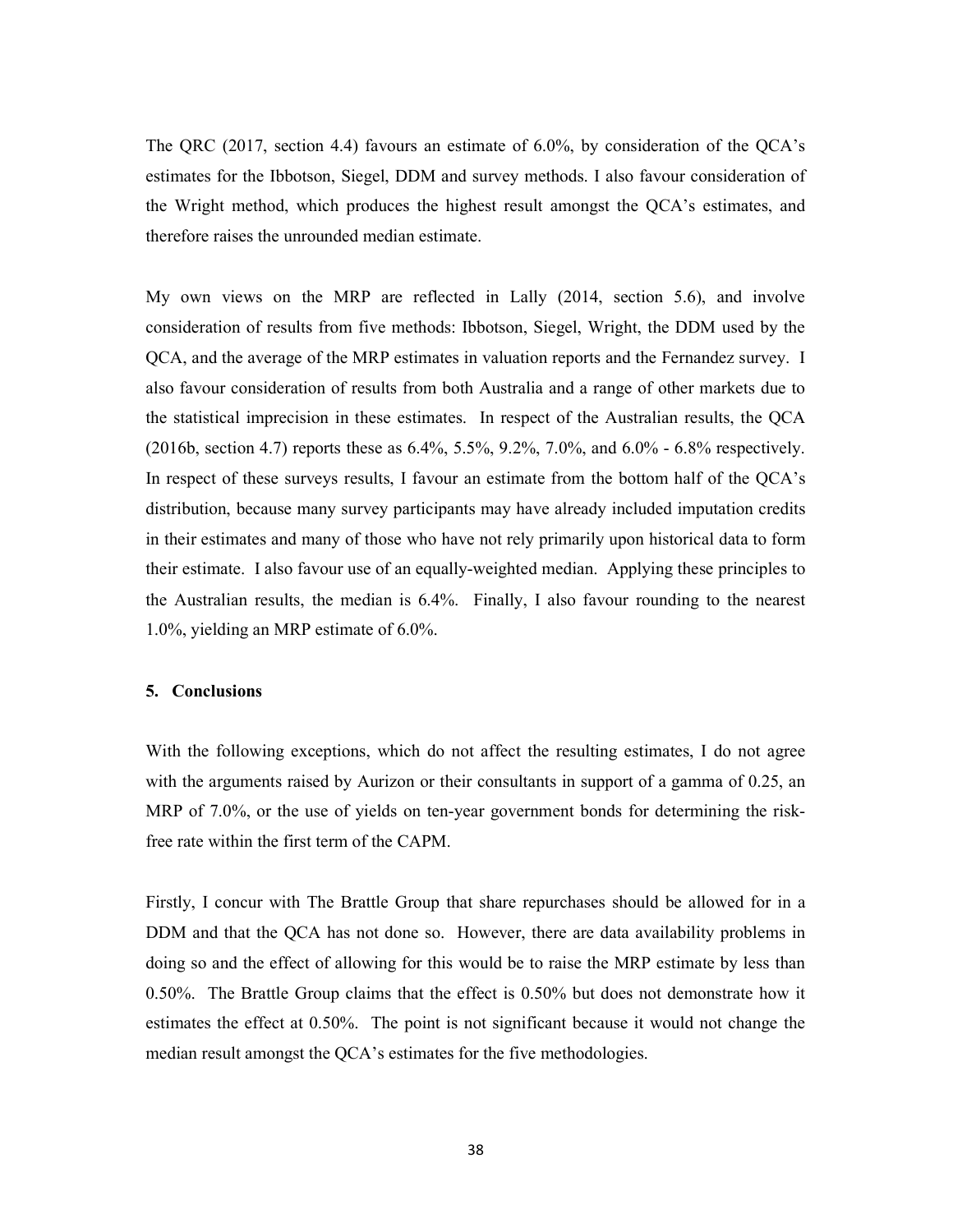Secondly, I concur with many of the criticisms raised by both Frontier and The Brattle Group concerning the Fernandez surveys. However, the surveys have the advantage of including results from a wide range of countries. Furthermore, desisting from using them would have no practical effect because the other type of survey evidence used by the QCA (valuation reports) yields almost identical estimates.

Thirdly, I acknowledge the conceptual argument raised by The Brattle Group in favour of matching the risk-free rate within the MRP to that used in the first term of the CAPM. However, this approach also has conceptual drawbacks and the best course of action is not clear-cut. Furthermore, even if the best course of action matched that favoured by The Brattle Group, the required correction to the MRP would be much smaller than claimed by The Brattle Group, and it would not change the median result amongst the QCA's estimates for the five methodologies.

My own views on these parameters are as follows. In respect of the risk-free rate used within the first term in the CAPM, and as with QCA, I favour that rate whose term matches that of the regulatory cycle so as to satisfy the  $NPV = 0$  principle. In respect of the MRP, and again as with the QCA, I favour consideration of results from five methods: Ibbotson, Siegel, Wright, the DDM used by the QCA, and the average of the MRP estimates in valuation reports and the Fernandez survey. I also favour consideration of results from both Australia and a range of other markets due to the statistical imprecision in these estimates. In respect of the Australian results, the QCA's most recent estimates are 6.4%, 5.5%, 9.2%, 7.0%, and 6.0% - 6.8% respectively. In respect of these surveys results, I favour an estimate from the bottom half of the QCA's distribution, because many survey participants may have already included imputation credits in their estimates and many of those who have not rely primarily upon historical data to form their estimate. I also favour use of an equally-weighted median. Applying these principles to the Australian results, the median is 6.4%. I also favour rounding to the nearest 1.0%.

In respect of gamma, since the CAPM that is being used (the Officer version) assumes complete segmentation of national equity markets and this implies that all investors could use the credits, the natural choice for the utilization rate is 1 despite the empirical fact that many investors in Australian equities are foreigners who cannot use the credits. Furthermore, given that national equity markets are partly integrated, estimating the utilization rate at 1 seems to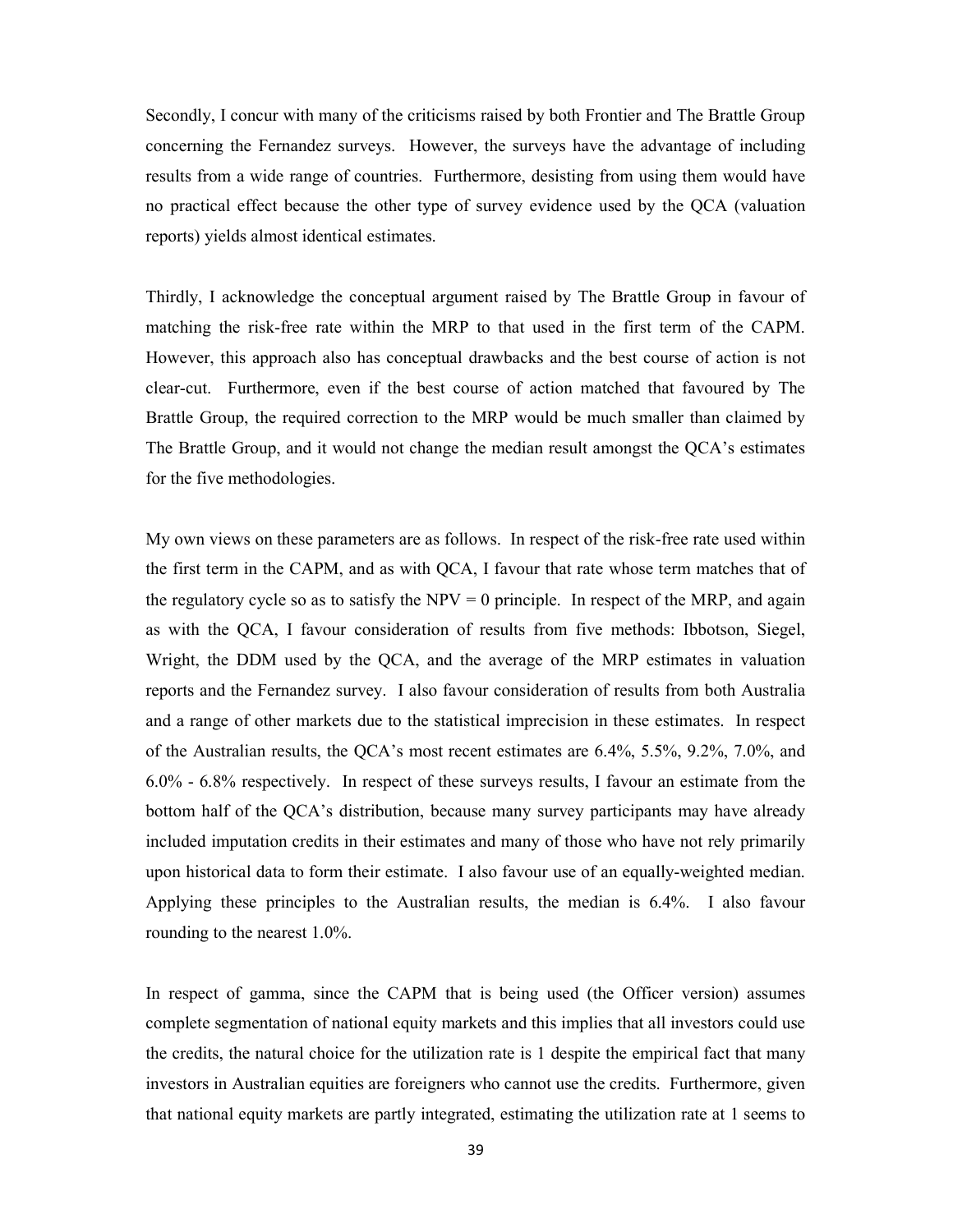be the only approach that leads to estimates of the cost of equity that will typically lie within the range arising under complete segmentation and complete integration of national equity markets. If this approach to estimating the utilization rate is not adopted and foreign investors are recognized when estimating it, they ought to be also recognized in defining the utilization rate and therefore the natural estimate is the proportion of Australian equities held by local investors. With this approach, I favour the use of all equity rather than only listed equity and therefore an estimate for the utilization rate of at least 0.60. I consider the redemption rate for imputation credits to be a very unsatisfactory estimator, and the use of market prices to be an even less satisfactory estimator. In respect of the distribution rate, I favour estimating it using financial statements for a subset of high value firms and an estimate of this type is at least 0.83 for the top 20 such firms. So, with a utilization rate of 1 and a distribution rate of at least 0.83, the resulting estimate of gamma is at least 0.83. Alternatively, with a utilization rate of at least 0.60 and a distribution rate of at least 0.83, the resulting estimate of gamma is at least 0.50.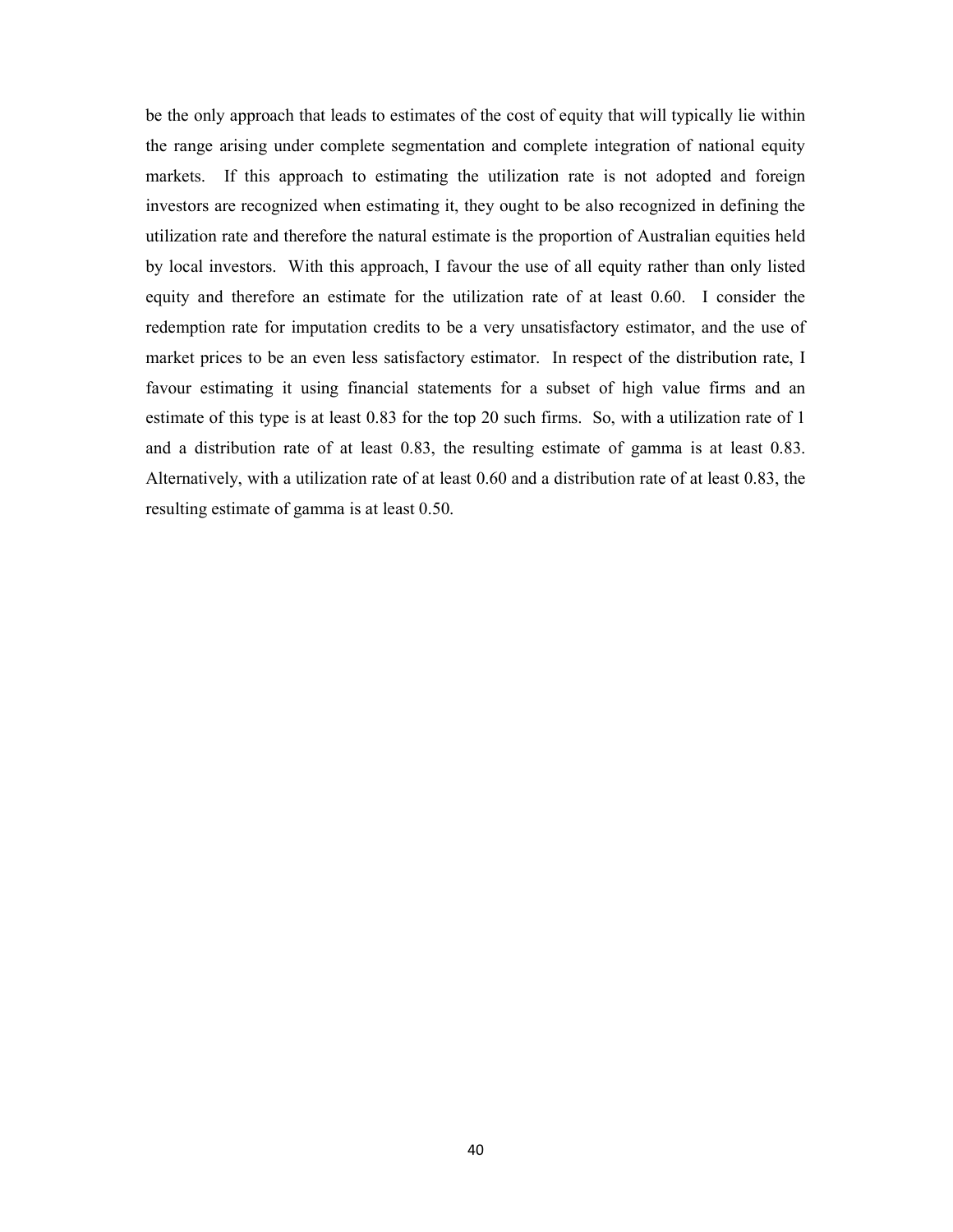## **REFERENCES**

ACT, 2016a. Application by Public Interest Advocacy Centre Ltd and Ausgrid [2016] ACompT 1 (www.competitiontribunal.gov.au).

ACT, 2016b. Application by SA Power Networks [2016] ACompT 11 (www.competitiontribunal.gov.au).

Aurizon Network, 2016. Aurizon Network – The 2017 Draft Access Undertaking (UT5) (www.qca.org.au).

Brailsford, T., Handley, J., and K. Maheswaren, 2008. 'Re-examination of the Historical Equity Risk Premium in Australia', Accounting and Finance, 48, pp. 73-97.

\_\_\_\_\_\_\_\_\_\_\_\_\_\_\_\_\_\_\_\_\_\_\_\_\_\_\_\_\_\_\_\_\_\_\_\_\_\_\_\_ 2012. 'The Historical Equity Risk Premium in Australia: Post-GFC and 128 Years of Data, Accounting and Finance, 52, pp. 237-247.

Castalia, 2017. Annexure 1 to the QRC's Submission: Aurizon Network's 2017 DAU: QRC Submission Volume 2 (www.qca.org.au).

Dick-Nielsen, J., Feldhutter, P., and Lando, D., 2012, 'Corporate Bond Liquidity before and after the Onset of the Subprime Crisis', Journal of Financial Economics, 103, pp. 471-492.

Dimson, E., Marsh, P. and Staunton, M., 2016, Credit Suisse Global Investment Returns Sourcebook 2014, Credit Suisse.

EY, 2016. Market Evidence on the Cost of Equity, report prepared for Aurizon Network (www.qca.org.au).

Fernandez, P., Ortiz, A., and Arcin, I., 2015. 'Discount Rate used for 41 Countries in 2015: A Survey', IESE Business School working paper (http://www.valuewalk.com/wpcontent/uploads/2015/05/SSRN-id2598104.pdf

Pizarro, A., and Acin, I., 2016, 'Market Risk Premium Used in 71 Countries in 2016' (http://www.valuewalk.com/2016/05/market-risk-premium-used-71-countries-2016 survey-6932-answers/).

Finlay, R., and Wende, S., 2012. "Estimating Inflation Expectations with a Limited Number of Inflation-Indexed Bonds", International Journal of Central Banking, Vol. 8, No. 2, pp. 111-142 (http://www.ijcb.org/journal/ijcb12q2a4.pdf).

Frontier, 2016a. Estimating Gamma for regulatory Purposes, report prepared for Aurizon Network (www.qca.org.au).

Frontier, 2016b. The Market Risk Premium, report prepared for Aurizon Network (www.qca.org.au).

Hathaway, N., 2013, Imputation Credit Redemption ATO Data 1988-2011: Where Have All The Credits Gone? (www.aer.gov.au).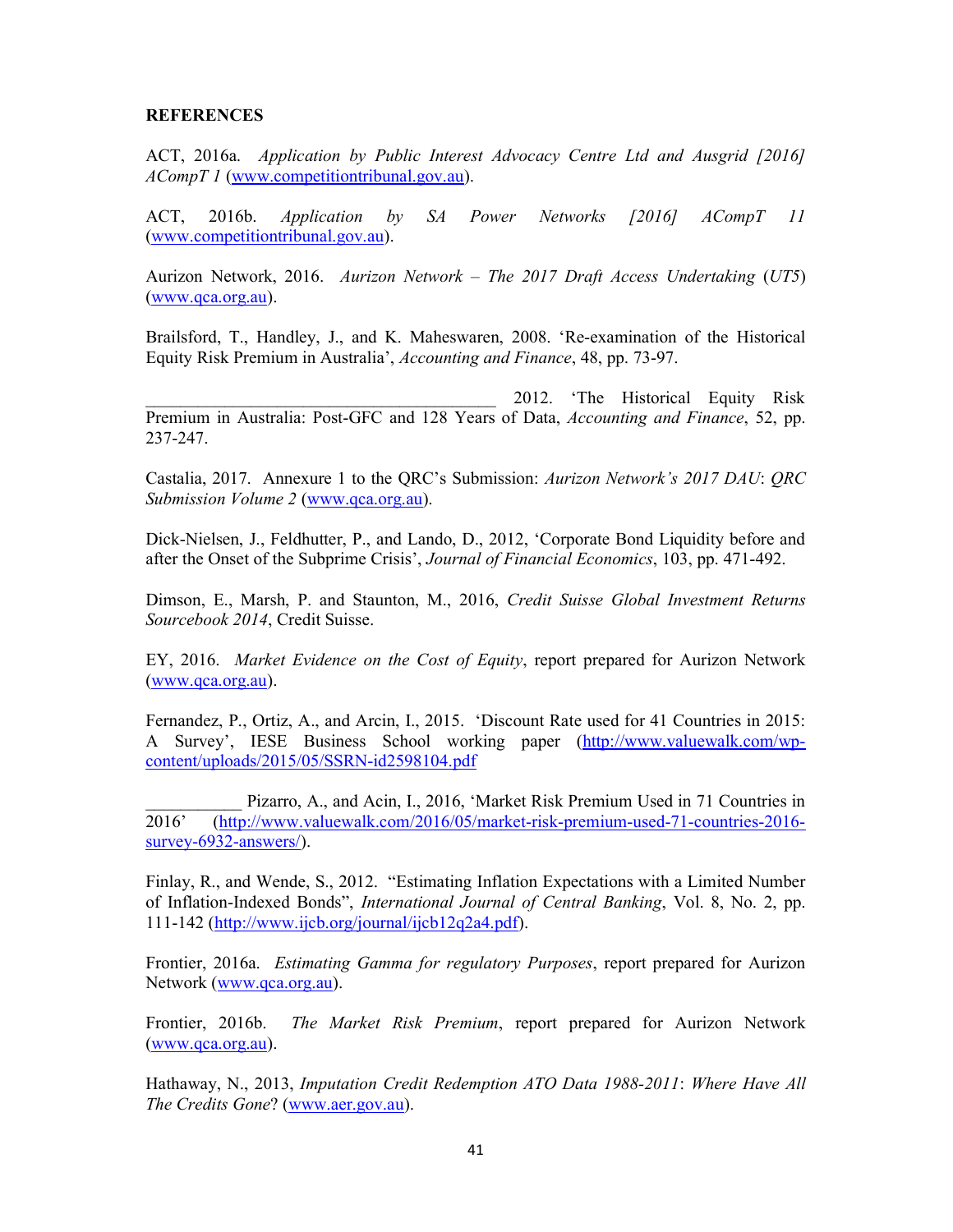Incenta Economic Consulting, 2013, Term of the Risk Free Rate for the Cost of Equity, report prepared for the Energy Networks Association (www.aer.gov.au).

Lally, M. 2004a. *The Cost of Capital for Regulated Entities*, report prepared for the QCA (www.qca.org.au).

2004b. Regulation and the Choice of the Risk Free Rate, Accounting Research Journal, vol. 17 (1), pp. 18-23.

2013, Response to Submissions on the Risk-Free Rate and the MRP, report prepared for the QCA (www.qca.org.au).

2014. Review of Submissions to the  $QCA$  on the MRP, Risk-Free Rate and Gamma, report prepared for the QCA (www.qca.org.au).

\_\_\_\_\_\_\_ 2015a. Review of Submissions on Gamma, report prepared for the QCA (www.qca.org.au).

2015b. Review of Submissions on the MRP and the Risk-Free Rate, report prepared for the QCA (www.qca.org.au).

2016. Review of the ACT's Gamma Decision, report prepared for the OCA (www.qca.org.au).

Officer, R., 1994. 'The Cost of Capital of a Company under an Imputation Tax System', Accounting and Finance, vol. 34, pp. 1-17.

QCA, 2014. Final Decision Cost of Capital Market Parameters (www.qca.org.au).

2016a. Draft Decision DBCT Management's 2015 Draft Access Undertaking (www.qca.org.au).

2016b. Final Decision DBCT Management's 2015 Draft Access Undertaking (www.qca.org.au).

QRC, 2017. Aurizon Network's 2017 DAU: QRC Submission Volume 2 (www.qca.org.au).

SFG, 2014a. Estimating Gamma: Response to UT4 Draft Decision, report prepared for Aurizon Network (www.qca.org.au).

\_\_\_\_ 2014b. Estimating the Market Risk Premium: Response to UT4 Draft Decision, report prepared for Aurizon Network (www.qca.org.au).

2014c, An Appropriate Regulatory Estimate of the Market Risk Premium, report prepared for Aurizon Limited (www.qca.org.au).

\_\_\_\_ 2014d. Application of the Dividend Discount Model for Estimating the Market Return by the Queensland Competition Authority, report prepared for Aurizon Network (www.qca.org.au).